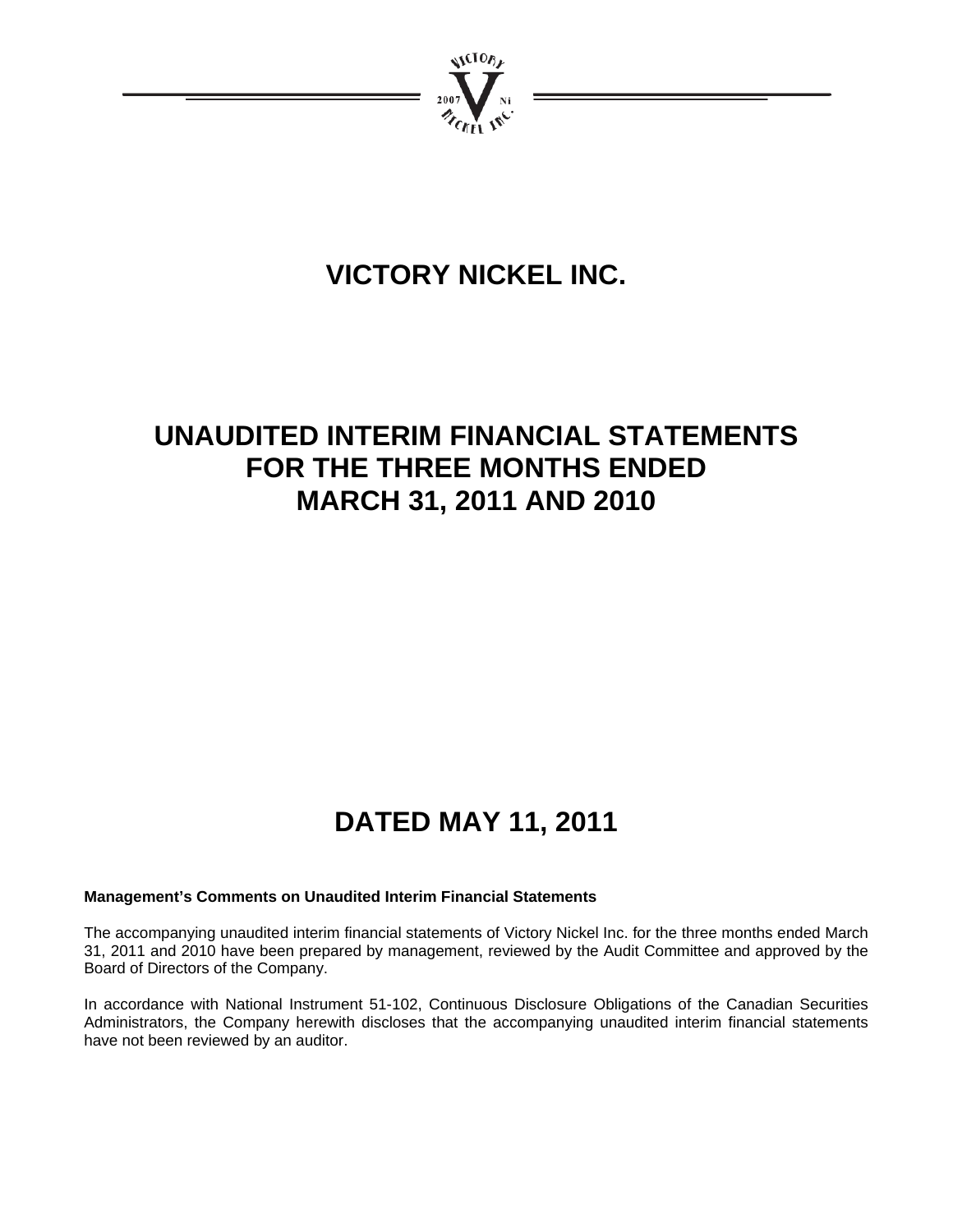# **Balance Sheets**

|                                                   |                | March 31,    | December 31, |       | January 1,   |
|---------------------------------------------------|----------------|--------------|--------------|-------|--------------|
|                                                   |                | 2011         | 2010         |       | 2010         |
|                                                   |                | (unaudited)  | (unaudited - |       | (unaudited - |
| (in thousands of Canadian dollars)                | <b>Notes</b>   |              | Note 23)     |       | Note 23)     |
| <b>ASSETS</b>                                     |                |              |              |       |              |
| <b>Current assets</b>                             |                |              |              |       |              |
| Cash and cash equivalents                         | 6              | \$<br>233    | \$<br>170    | \$    | 4,078        |
| Receivables                                       | $\overline{7}$ | 279          | 96           |       | 329          |
| Marketable securities                             | 8              | 9,633        | 10,556       |       | 1,254        |
| <b>Total current assets</b>                       |                | 10,145       | 10,822       |       | 5,661        |
| <b>Non-current assets</b>                         |                |              |              |       |              |
| Property and equipment                            | 10             | 813          | 715          |       | 88           |
| Exploration and evaluation projects               | 11             | 47,819       | 44,703       |       | 40,922       |
| <b>Total non-current assets</b>                   |                | 48,632       | 45,418       |       | 41,010       |
| <b>Total Assets</b>                               |                | \$<br>58,777 | \$<br>56,240 | \$    | 46,671       |
| <b>LIABILITIES AND SHAREHOLDERS' EQUITY</b>       |                |              |              |       |              |
| <b>Current liabilities</b>                        |                |              |              |       |              |
| Trade and other payables                          | 12             | \$<br>2,386  | \$<br>592    | \$    | 1,400        |
| <b>Total current liabilities</b>                  |                | 2,386        | 592          |       | 1,400        |
| <b>Non-current liability</b>                      |                |              |              |       |              |
| Deferred tax liability                            | 13             | 3,134        | 3,314        |       | 2,659        |
| <b>Total Liabilities</b>                          |                | 5,520        | 3,906        |       | 4,059        |
| <b>Shareholders' equity</b>                       |                |              |              |       |              |
| Share capital                                     | 14             | 46,731       | 46,114       |       | 40,508       |
| Contributed surplus                               |                | 3,721        | 3,721        |       | 2,980        |
| Accumulated other comprehensive income            | 14             | 4,124        | 4,119        |       | 998          |
| <b>Deficit</b>                                    |                | (1, 319)     | (1,620)      |       | (1, 874)     |
| <b>Total shareholders' equity</b>                 |                | 53,257       | 52,334       |       | 42,612       |
| <b>Total Liabilities and Shareholders' Equity</b> |                | \$<br>58,777 | \$<br>56,240 | $\$\$ | 46,671       |

=  $\sum_{n=1}^{\infty}$  =

 $\overline{\phantom{0}}$ 

# **NATURE OF OPERATIONS (Note 1)**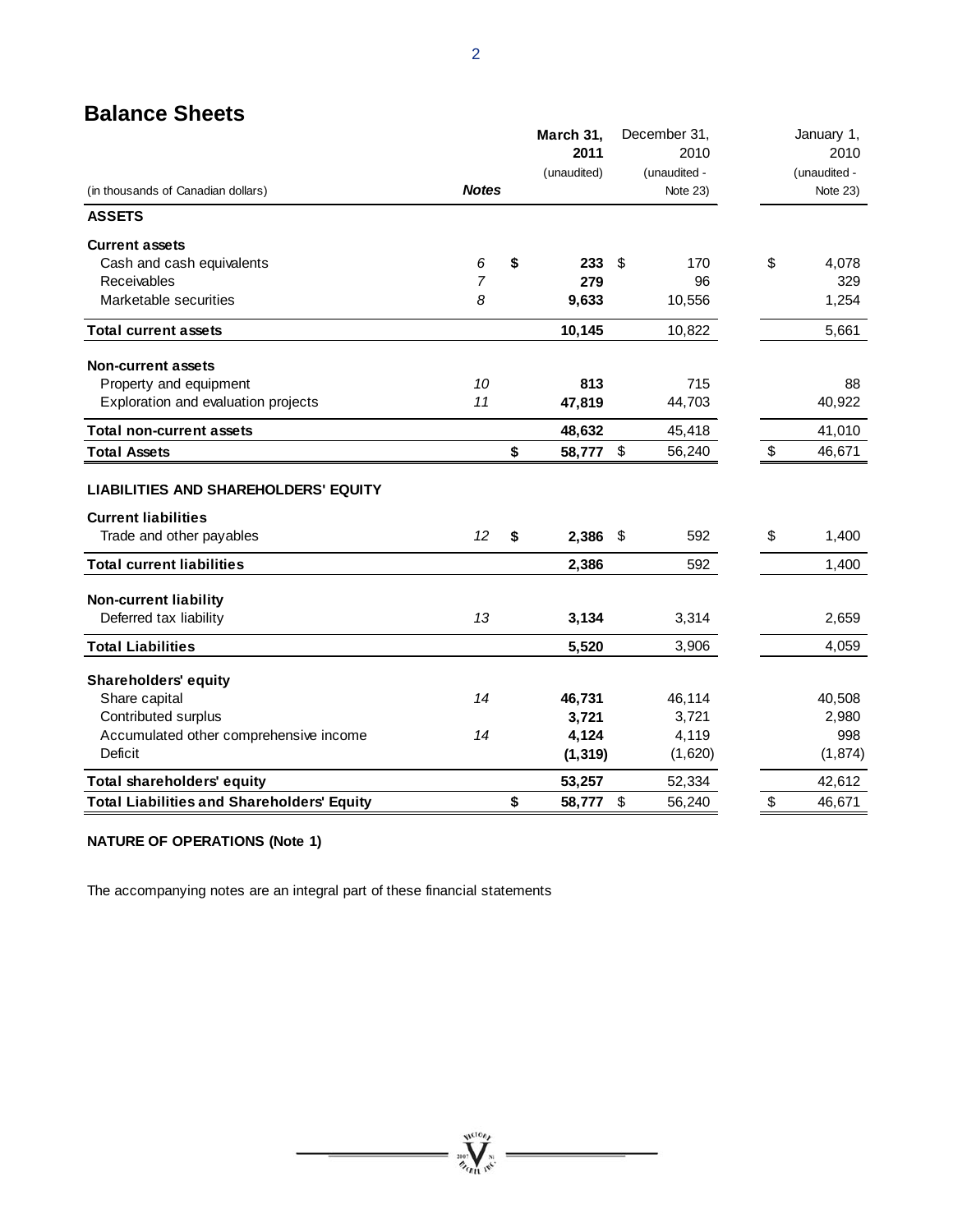# **Statements of Operations**

|                                                              |              | Three months ended March 31, |              |              |  |  |  |  |  |
|--------------------------------------------------------------|--------------|------------------------------|--------------|--------------|--|--|--|--|--|
|                                                              |              | 2011                         |              | 2010         |  |  |  |  |  |
|                                                              |              |                              |              | (unaudited - |  |  |  |  |  |
| (in thousands of Canadian dollars, except per share amounts) | <b>Notes</b> | (unaudited)                  |              | Note 23)     |  |  |  |  |  |
| General and administrative costs                             |              | \$                           | $(379)$ \$   | (377)        |  |  |  |  |  |
| Share-based payments:                                        |              |                              |              |              |  |  |  |  |  |
| Options                                                      | 16           |                              | (2)          | (544)        |  |  |  |  |  |
| Amortization of property and equipment                       | 10           |                              | (2)          | (1)          |  |  |  |  |  |
| Recovery of exploration and                                  |              |                              |              |              |  |  |  |  |  |
| evaluation projects                                          | 11           |                              | 599          |              |  |  |  |  |  |
| <b>Operating profit (loss)</b>                               |              |                              | 216          | (922)        |  |  |  |  |  |
| Finance income                                               | 17           |                              | $\mathbf{2}$ | 459          |  |  |  |  |  |
| Finance costs                                                | 17           |                              | (97)         |              |  |  |  |  |  |
| Net finance (costs) income                                   |              |                              | (95)         | 459          |  |  |  |  |  |
| Profit (loss) before income taxes                            |              |                              | 121          | (463)        |  |  |  |  |  |
| Income tax recovery                                          | 18           |                              | 180          | 130          |  |  |  |  |  |
| Net Profit (Loss) for the Period                             |              | \$                           | \$<br>301    | (333)        |  |  |  |  |  |
| Earnings (loss) per share                                    | 15           |                              |              |              |  |  |  |  |  |
| Basic earnings (loss) per share                              |              | \$                           | 0.00<br>\$   | (0.00)       |  |  |  |  |  |
| Diluted earnings (loss) per share                            |              | \$<br>0.00                   | \$           | (0.00)       |  |  |  |  |  |

The accompanying notes are an integral part of these financial statements

# **Statements of Comprehensive Income**

|                                                  |              |             |     | Three months ended March 31, |  |  |  |
|--------------------------------------------------|--------------|-------------|-----|------------------------------|--|--|--|
|                                                  |              | 2011        |     | 2010                         |  |  |  |
|                                                  |              |             |     | (unaudited -                 |  |  |  |
| (in thousands of Canadian dollars)               | <b>Notes</b> | (unaudited) |     | Note $23$ )                  |  |  |  |
| Net profit (loss) for the period                 |              | 301         |     | (333)                        |  |  |  |
| Other comprehensive income ("OCI")               |              |             |     |                              |  |  |  |
| Net change in fair value of financial assets     | 9            |             | 6   | 1,712                        |  |  |  |
| Income tax expense                               | 18           |             | (1) | (209)                        |  |  |  |
| Other comprehensive income for the period        |              |             | 5   | 1,503                        |  |  |  |
| <b>Total Comprehensive Income for the Period</b> |              | 306         |     | 1,170                        |  |  |  |

 $= \prod_{m,n=0}^{\infty} \sum_{m=0}^{\infty}$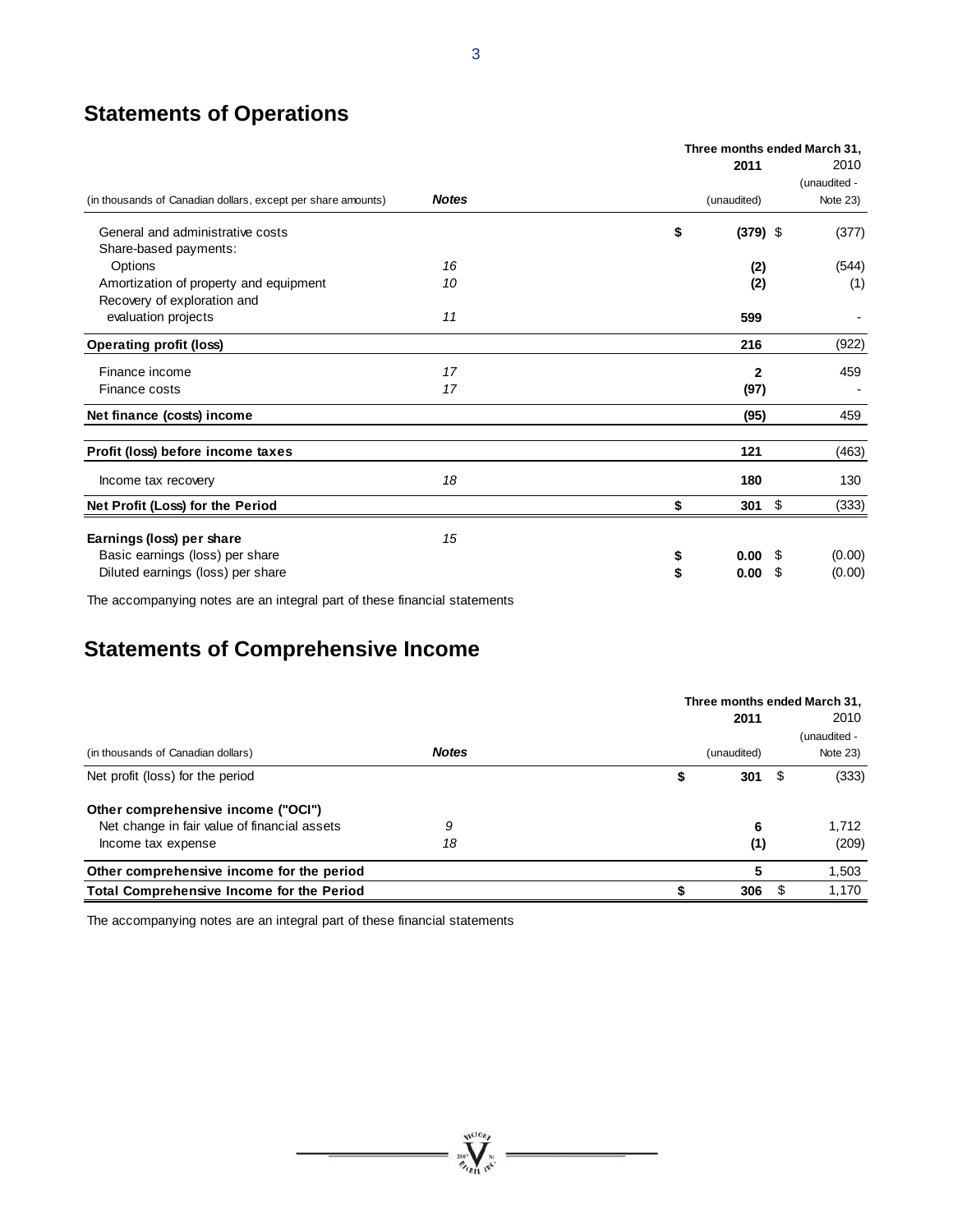| (restated - Note 23)                                               | Accumulated<br>Other |    |              |    |                          |    |                                  |      |                |  |                     |
|--------------------------------------------------------------------|----------------------|----|--------------|----|--------------------------|----|----------------------------------|------|----------------|--|---------------------|
| (unaudited)                                                        |                      |    | <b>Share</b> |    |                          |    | <b>Contributed Comprehensive</b> |      |                |  |                     |
| (in thousands of Canadian dollars)                                 |                      |    | Capital      |    | <b>Surplus</b>           |    | Income                           |      | <b>Deficit</b> |  | <b>Total Equity</b> |
| Balances as at January 1, 2010                                     | Notes \$             |    | 40,508       | \$ | 2,980                    | \$ | 998 \$                           |      | $(1,874)$ \$   |  | 42,612              |
| Total comprehensive income for the period                          |                      |    |              |    |                          |    |                                  |      |                |  |                     |
| Net loss for the period                                            |                      |    |              |    |                          |    |                                  |      | (333)          |  | (333)               |
| Other comprehensive income                                         |                      |    |              |    |                          |    |                                  |      |                |  |                     |
| Net change in fair value of financial assets                       | 9                    |    |              |    |                          |    | 1,712                            |      |                |  | 1,712               |
| Income tax expense                                                 | 18                   |    |              |    |                          |    | (209)                            |      |                |  | (209)               |
| Total other comprehensive income                                   |                      |    |              |    |                          |    |                                  |      |                |  | 1,503               |
| Total comprehensive income for the period                          |                      |    |              |    |                          |    |                                  |      |                |  | 1,170               |
| Transactions with owners, recorded directly in equity              |                      |    |              |    |                          |    |                                  |      |                |  |                     |
| Contributions by owners - in the three months ended March 31, 2010 |                      |    |              |    |                          |    |                                  |      |                |  |                     |
| Issue of flow-through common shares and warrants                   |                      |    |              |    |                          |    |                                  |      |                |  |                     |
| under private placement                                            | 14                   |    | 394          |    | 70                       |    |                                  |      |                |  | 464                 |
| Options granted and vesting                                        | 16                   |    |              |    | 544                      |    |                                  |      |                |  | 544                 |
| <b>Total contributions by owners</b>                               |                      |    | 394          |    | 614                      |    | $\blacksquare$                   |      | $\blacksquare$ |  | 1,008               |
| <b>Total transactions with owners</b>                              |                      |    | 394          |    | 614                      |    |                                  |      |                |  | 1,008               |
| Balances as at March 31, 2010                                      |                      | \$ | 40,902       | \$ | $3,594$ \$               |    | 2,501                            | - \$ | $(2,207)$ \$   |  | 44,790              |
| Balances as at January 1, 2011                                     |                      | \$ | 46,114 \$    |    | $3,721$ \$               |    | 4,119 \$                         |      | $(1,620)$ \$   |  | 52,334              |
| Total comprehensive income for the period                          |                      |    |              |    |                          |    |                                  |      |                |  |                     |
| Net profit for the period                                          |                      |    |              |    |                          |    |                                  |      | 301            |  | 301                 |
| Other comprehensive income                                         |                      |    |              |    |                          |    |                                  |      |                |  |                     |
| Net change in fair value of financial assets                       | 9                    |    |              |    |                          |    | 6                                |      |                |  | 6                   |
| Income tax expense                                                 | 18                   |    |              |    |                          |    | (1)                              |      |                |  | (1)                 |
| Total other comprehensive income                                   |                      |    |              |    |                          |    |                                  |      |                |  | 5                   |
| Total comprehensive income for the period                          |                      |    |              |    |                          |    |                                  |      |                |  | 306                 |
| Transactions with owners, recorded directly in equity              |                      |    |              |    |                          |    |                                  |      |                |  |                     |
| <b>Contributions by owners</b>                                     |                      |    |              |    |                          |    |                                  |      |                |  |                     |
| Issue of common shares and warrants                                |                      |    |              |    |                          |    |                                  |      |                |  |                     |
| under private placement                                            | 14                   |    | 471          |    | 26                       |    |                                  |      |                |  | 497                 |
| Options granted and vesting                                        | 16                   |    |              |    | $\overline{2}$           |    |                                  |      |                |  | 2                   |
| Warrants exercised                                                 | 14,16                |    | 146          |    | (28)                     |    |                                  |      |                |  | 118                 |
| <b>Total contributions by owners</b>                               |                      |    | 617          |    | $\overline{\phantom{a}}$ |    | -                                |      | $\blacksquare$ |  | 617                 |
| <b>Total transactions with owners</b>                              |                      |    | 617          |    |                          |    | $\blacksquare$                   |      |                |  | 617                 |
| Balances as at March 31, 2011                                      |                      | \$ | 46,731 \$    |    | 3.721                    | \$ | $4.124$ \$                       |      | $(1,319)$ \$   |  | 53.257              |

 $\sum_{\substack{\text{part }\\ \text{at } \text{all } \text{all } \\ \text{all } \text{all } \\ \text{all } \text{all } \\ \text{all } \text{all } \\ \text{all } \text{all } \\ \text{all } \text{all } \\ \text{all } \text{all } \\ \text{all } \text{all } \\ \text{all } \text{all } \\ \text{all } \text{all } \\ \text{all } \text{all } \\ \text{all } \\ \text{all } \\ \text{all } \\ \text{all } \\ \text{all } \\ \text{all } \\ \text{all } \\ \text{all } \\ \text{all } \\ \text{all } \\ \text{all } \\ \text{all } \\ \text{all } \\ \text{all$ 

# **Statements of Shareholders' Equity**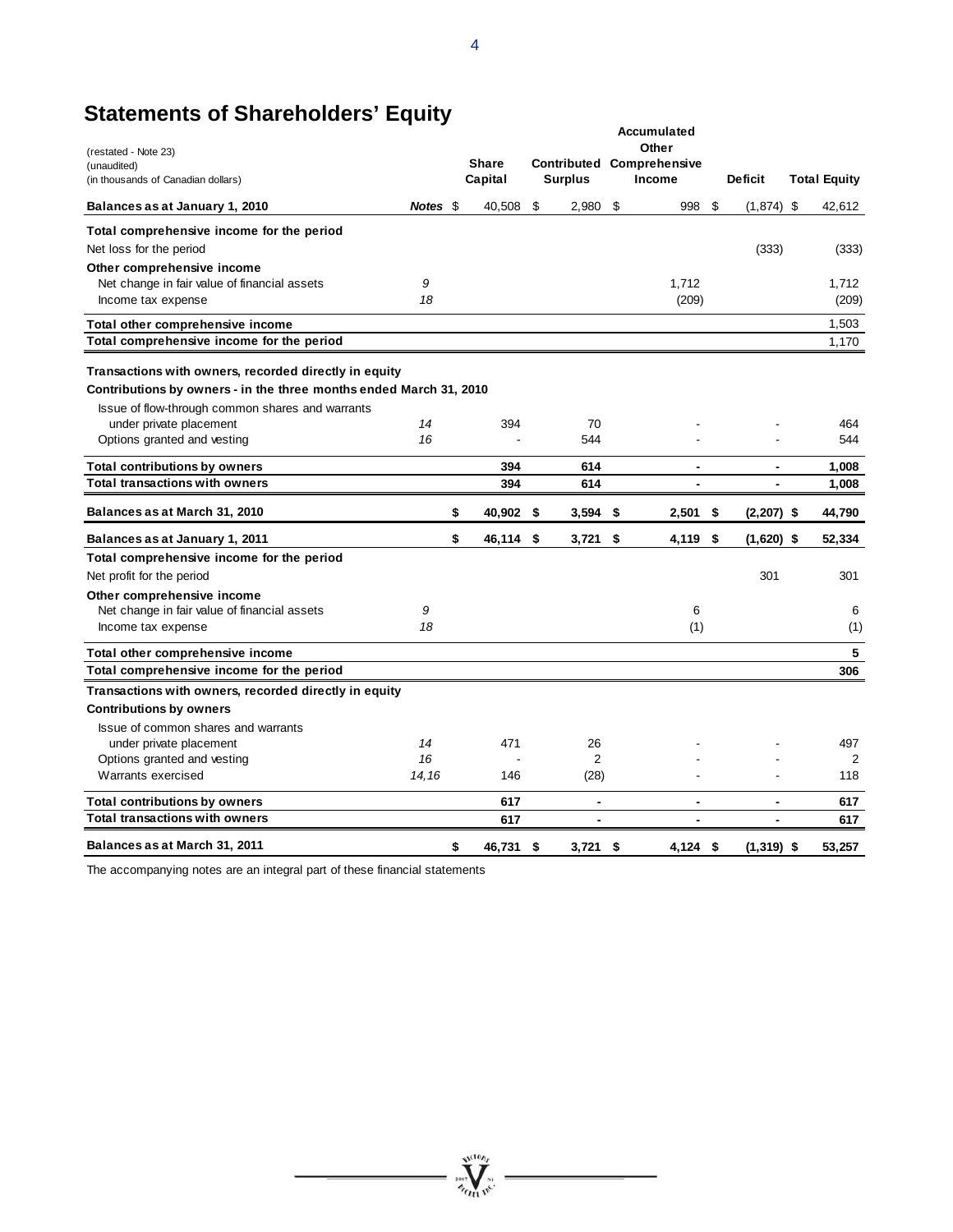# **Statements of Cash Flows**

|                                                      |              | Three months ended March 31, |                |              |  |
|------------------------------------------------------|--------------|------------------------------|----------------|--------------|--|
|                                                      |              | 2011                         |                | 2010         |  |
|                                                      |              |                              |                | (unaudited - |  |
| (in thousands of Canadian dollars)                   | <b>Notes</b> | (unaudited)                  |                | Note 23)     |  |
| Cash flows from operating activities                 |              |                              |                |              |  |
| Net profit (loss) for the period                     |              | \$                           | $301 \t$$      | (333)        |  |
| Adjustments for:                                     |              |                              |                |              |  |
| Share-based payments                                 | 16           |                              | $\mathbf{2}$   | 544          |  |
| Amortization of property and equipment               | 10           |                              | $\overline{2}$ | 1            |  |
| Recovery of exploration and evaluation projects      | 11           |                              | (599)          |              |  |
| Net finance costs (income)                           | 17           |                              | 97             | (453)        |  |
| Income tax recovery                                  | 18           |                              | (180)          | (130)        |  |
| Net change in working capital:                       |              |                              |                |              |  |
| Change in receivables                                |              |                              | (183)          | 8            |  |
| Change in trade and other payables                   |              |                              | 131            | (168)        |  |
| Net cash used by operating activities                |              |                              | (429)          | (531)        |  |
| Cash flows from investing activities                 |              |                              |                |              |  |
| Expenditures on exploration and evaluation           |              |                              |                |              |  |
| projects                                             | 11           | (1, 454)                     |                | (2, 223)     |  |
| Purchase of marketable securities                    | 8            |                              | (114)          | (171)        |  |
| Proceeds on sale of marketable securities            | 8            |                              | 946            |              |  |
| Proceeds from option of Lynn Lake                    | 11           |                              | 600            | 300          |  |
| Deposit on equipment                                 | 10           |                              | (100)          |              |  |
| Net cash used by investing activities                |              |                              | (122)          | (2,094)      |  |
| Cash flows from financing activity                   |              |                              |                |              |  |
| Issue of common shares and warrants                  | 14           |                              | 614            | 618          |  |
| Net cash from financing activity                     |              |                              | 614            | 618          |  |
| Net increase (decrease) in cash and cash equivalents |              |                              | 63             | (2,007)      |  |
| Cash and Cash Equivalents, Beginning of the Period   |              |                              | 170            | 4,078        |  |
| Cash and Cash Equivalents, End of the Period         |              | \$                           | -\$<br>233     | 2,071        |  |

 $\frac{1}{\sum_{\substack{\mathbf{y} \in \mathcal{W} \\ \mathbf{y} \in \mathcal{W} \\ \mathbf{y} \in \mathcal{W}^{\mathcal{W}}}} \cdot \mathbf{y} = \mathbf{y} \cdot \mathbf{y} \cdot \mathbf{y} \cdot \mathbf{y} \cdot \mathbf{y} \cdot \mathbf{y} \cdot \mathbf{y} \cdot \mathbf{y} \cdot \mathbf{y} \cdot \mathbf{y} \cdot \mathbf{y} \cdot \mathbf{y} \cdot \mathbf{y} \cdot \mathbf{y} \cdot \mathbf{y} \cdot \mathbf{y} \cdot \mathbf{y} \cdot \mathbf{y} \cdot \mathbf{$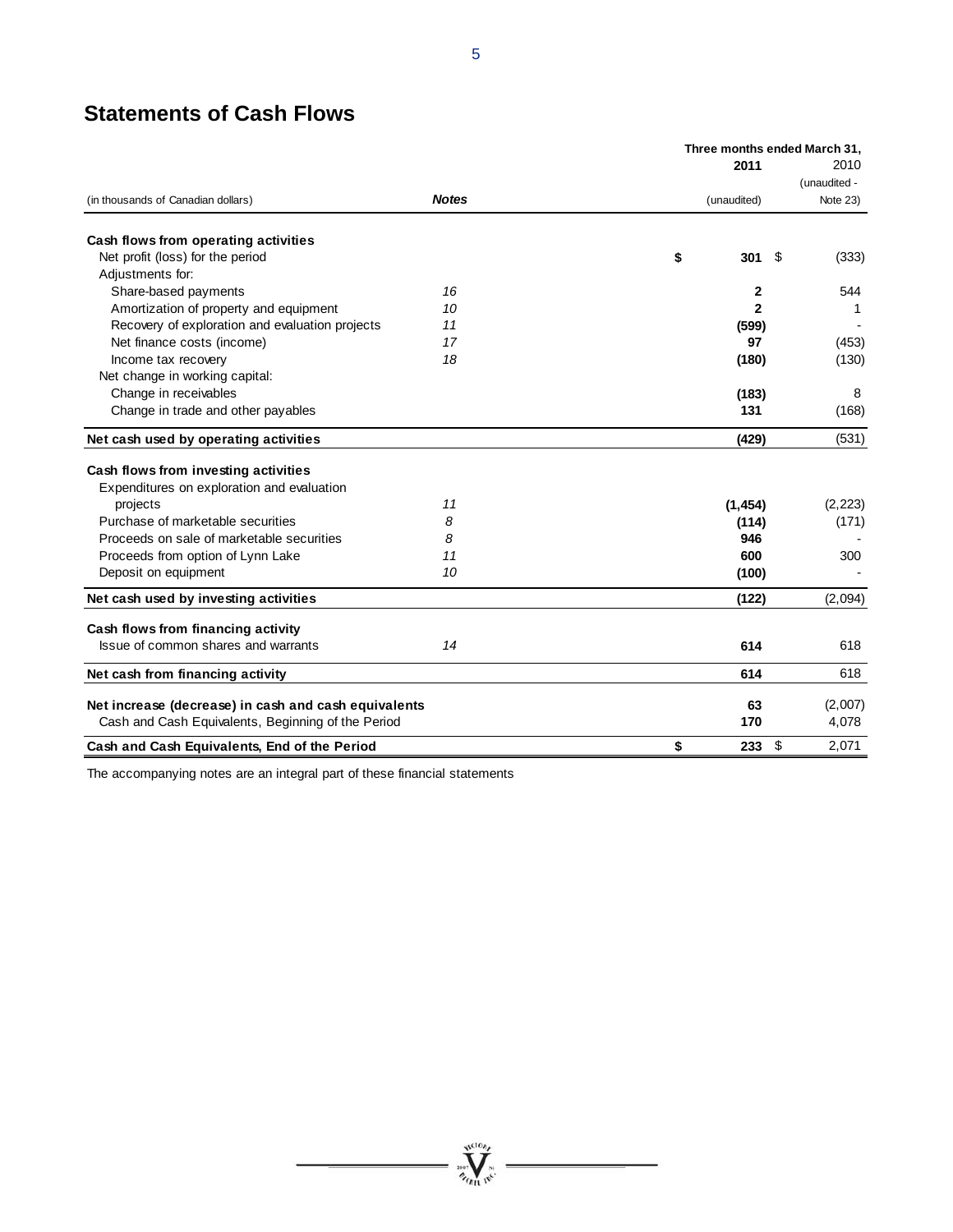*(all tabular amounts in thousands of Canadian dollars, except common share and per share information)* 

# **1. NATURE OF OPERATIONS**

### **Nature of Operations**

Victory Nickel Inc. ("Victory Nickel" or the "Company") is a company domiciled in Canada. The address of the Company's registered office is 80 Richmond St. West, Suite 1802, Toronto, Ontario, M5H 2A4. Victory Nickel is primarily engaged in the acquisition, exploration and development of nickel properties in Canada. The Company was formed on February 1, 2007 pursuant to a plan of arrangement.

The Company is listed on the Toronto Stock Exchange ("TSX") under the symbol "NI".

### **Going Concern**

These financial statements have been prepared using Generally Accepted Accounting Principles ("GAAP") applicable to a going concern, which contemplates the realization of assets and settlement of liabilities in the normal course of business as they come due. As at March 31, 2011, the Company had working capital of \$7,759,000 (December 31, 2010 – \$10,230,000).

The Company is subject to the risks and challenges experienced by other companies at a comparable stage. These risks include, but are not limited to, continuing losses, dependence on key individuals and the ability to secure adequate financing or to complete corporate transactions to meet the minimum capital required to successfully complete its projects and fund other operating expenses. Development of the Company's current projects to the production stage will require significant financing. Given the current economic climate, the ability to raise funds may prove difficult.

None of the Company's projects has commenced commercial production and, accordingly, the Company is dependent upon debt or equity financings and the optioning and/or sale of resource or resource-related assets for its funding. The recoverability of the carrying value of exploration and evaluation projects, and ultimately the Company's ability to continue as a going concern, is dependent upon exploration results which have the potential for the discovery of economically-recoverable reserves and resources, the Company's ability to finance exploitation of its projects through debt or equity financings and the optioning and/or sale of resource or resource-related assets for its funding.

Should the Company not be able to continue to achieve favourable exploration results, obtain the necessary financing or achieve future profitable production or sale of properties, the carrying value of the Company's assets could be subject to material adjustment and, in addition, other adjustments may be necessary to these financial statements should such adverse events impair the Company's ability to continue as a going concern as contemplated under GAAP.

# **2. BASIS OF PREPARATION**

### **(a) Statement of Compliance**

The financial statements have been prepared in accordance with International Financial Reporting Standards ("IFRS") and its interpretations adopted by the International Accounting Standards Board ("IASB"). These are Victory Nickel's first financial statements in accordance with IFRS and IFRS 1, First Time Adoption of International Financial Reporting Standards ("IFRS 1") has been applied.

An explanation of how the transition to IFRS has affected the reported financial position, financial performance and cash flows of Victory Nickel is provided in Note 23.

As these are the Company's first set of unaudited interim financial statements prepared under IFRS, the disclosures herein exceed the minimum requirements under IAS 34, Interim Financial Reporting ("IAS 34"). In particular, the Company's accounting policies under IFRS are presented in full and certain notes include more detail than the conventional updates required under interim reporting standards in order to provide the reader with additional contextual information. In future interim reports, the Company may not provide the same amount of disclosure as the reader will be able to refer to earlier reports prepared in accordance with IFRS.

The management of Victory Nickel prepare the unaudited interim financial statements which are then reviewed by the Audit Committee and the Board of Directors. The unaudited interim financial statements were authorized for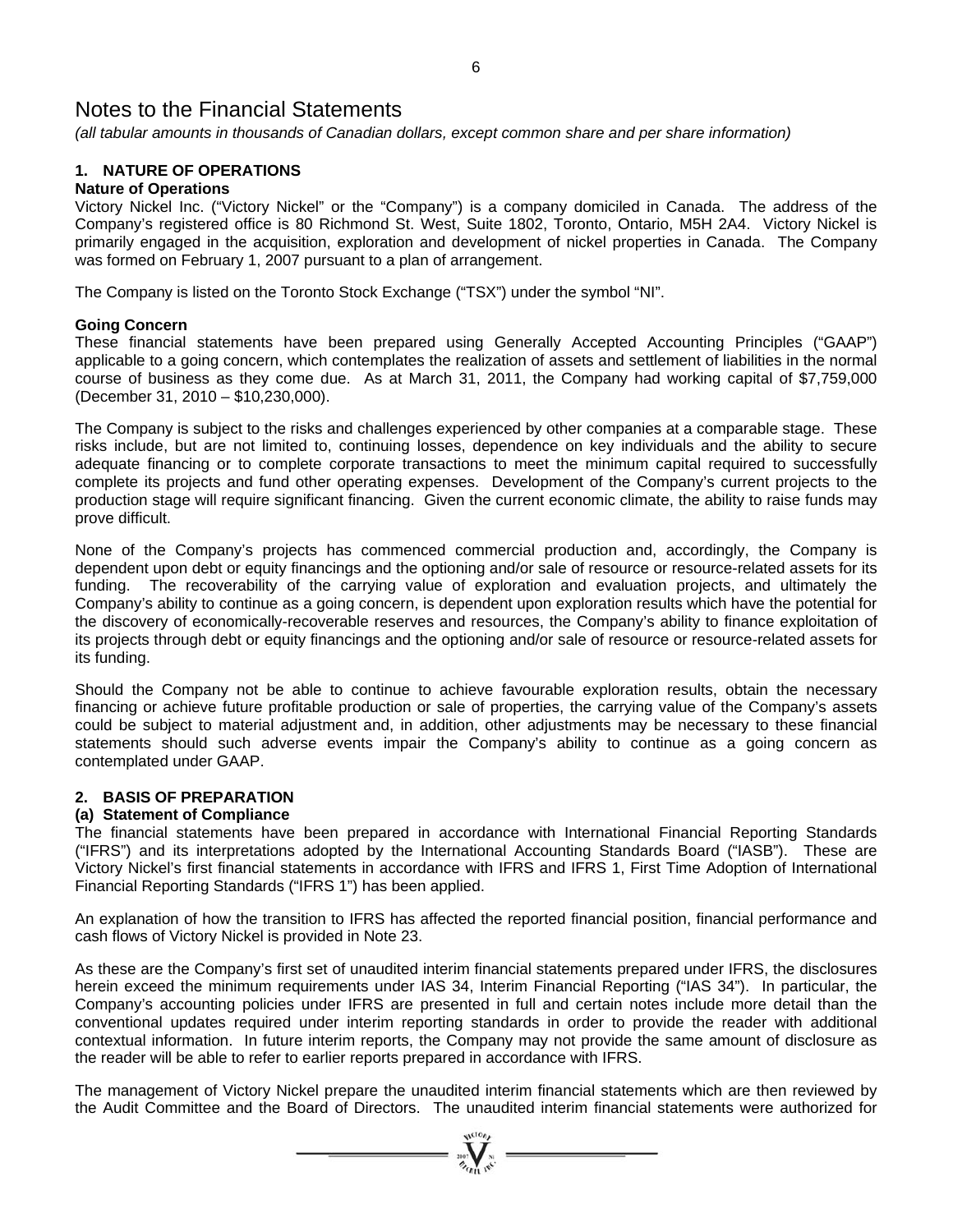*(all tabular amounts in thousands of Canadian dollars, except common share and per share information)* 

issue by the Board of Directors on May 11, 2011. Shortly thereafter, the financial statements are made available to shareholders and others through filing on SEDAR. The shareholders approve the annual financial statements at the annual general meeting; the date of which has not yet been announced.

### **(b) Basis of Measurement**

The financial statements have been prepared on the historic cost basis except for derivative financial instruments such as warrants which are measured at fair value through operations and financial assets such as marketable securities which are measured at fair value and recorded through other comprehensive income or loss ("OCI").

The methods used to measure fair values are discussed further in Note 5.

### **(c) Functional and Presentation Currency**

These financial statements are presented in Canadian dollars, which is the Company's functional currency. All financial information is expressed in Canadian dollars unless otherwise stated and have been rounded to the nearest dollar with the exception of tabular amounts, which have been rounded to the nearest thousand.

### **(d) Use of Estimates and Judgments**

The preparation of financial statements in conformity with IFRS requires management to make judgments, estimates and assumptions that affect the application of accounting policies and the reported amounts of assets, liabilities, income and expenses. Actual results may differ from these estimates.

It is reasonably possible that, on the basis of existing knowledge, outcomes in the next financial year that are different from the assumptions used could require a material adjustment to the carrying amount of the asset or liability affected.

Estimates and underlying assumptions are reviewed on an ongoing basis. Revisions to accounting estimates are recognized in the period in which the estimates are revised and in any future periods affected.

The accompanying unaudited interim financial statements include all adjustments that are, in the opinion of management, necessary for fair presentation. The results of operations and cash flows for the current periods as presented are not necessarily indicative of the results to be expected for the full year.

Information regarding significant areas of estimation uncertainty and critical judgments made in applying accounting policies that have the most significant effect on the amounts recognized in the financial statements is included in the following notes:

- Note 9 valuation of financial assets at fair value through operations;
- Note 9 valuation of financial assets at fair value through OCI;
- Note 11 measurement of the recoverable amount of exploration and evaluation projects;<br>Notes 13. 18 utilization of tax losses; and
- Notes 13, 18 utilization of tax losses; and
- Note 16 measurement of share-based payments.

# **3. SIGNIFICANT ACCOUNTING POLICIES**

The accounting policies set out below have been applied consistently to all periods presented in these financial statements.

# **(a) Foreign Currency**

### **(i)** *Foreign currency transactions*

Transactions in foreign currencies are translated to the respective functional currency of Victory Nickel at exchange rates at the dates of the transactions. Monetary assets and liabilities denominated in foreign currencies at the reporting date are retranslated to the functional currency at the exchange rate at that date. The foreign currency gain or loss on monetary items is the difference between amortized cost in the functional currency at the beginning of the period, adjusted for effective interest and payments during the period, and the amortized cost in foreign currency translated at the exchange rate at the end of the period. Non-monetary assets and liabilities denominated in foreign currencies that are measured at fair value are retranslated to the functional currency at the exchange rate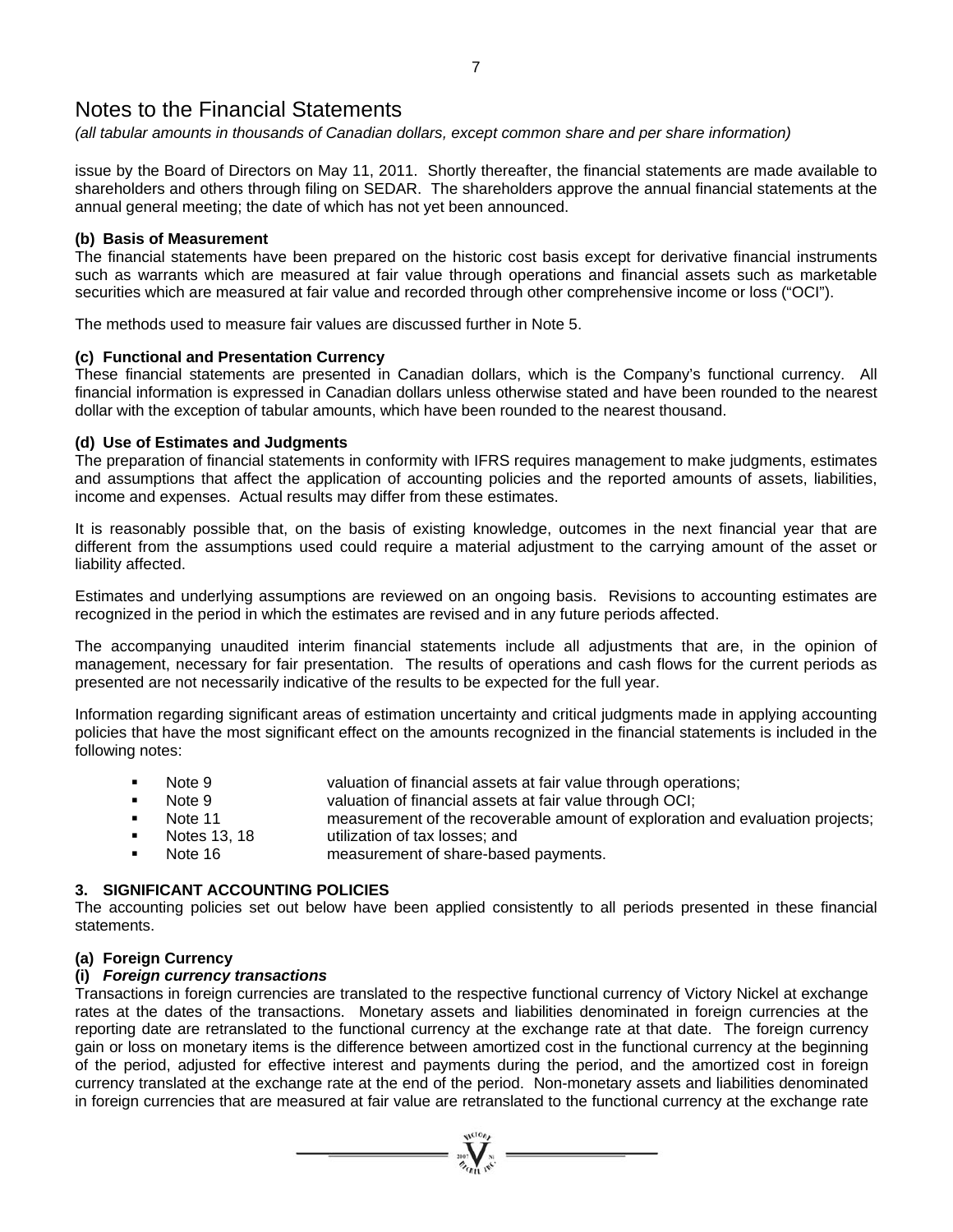*(all tabular amounts in thousands of Canadian dollars, except common share and per share information)* 

at the date that the fair value was determined. Foreign currency differences arising on retranslation are recognized through operations, except for differences arising on the retranslation of marketable securities, which are recognized directly in OCI. Non-monetary items that are measured in terms of historic cost in a foreign currency are translated using the exchange rate at the date of the transaction.

# **(b) Financial Instruments**

# **IFRS 9 Financial Instruments**

IFRS 9 Financial Instruments ("IFRS 9"), which impacts the classification and measurement of financial assets, has been early-adopted by the Company concurrent with its implementation of IFRS. Upon recognition, the Company designates its financial assets accounted for at fair value as being accounted for either through operations or through OCI. All subsequent gains or losses arising on financial assets at fair value are recorded either through operations or through OCI in accordance with that designation. The changes in value of the Company's portfolio of shares are accounted for through OCI and changes in value of the Company's warrants are accounted for through operations.

# **(i)** *Non-derivative financial instruments*

Non-derivative financial instruments comprise investments in equity securities, receivables, cash and cash equivalents and trade and other payables.

Non-derivative financial instruments, with the exception of financial assets at fair value through OCI, are recognized initially at fair value plus, for instruments not at fair value through operations, any directly attributable transaction costs. Subsequent to initial recognition, non-derivative financial instruments are measured as described below.

Cash and cash equivalents comprise cash balances and call deposits.

Loans, receivables and borrowings are financial assets with fixed or determinable payments that are not quoted in an active market. Such assets and liabilities are recognized initially at fair value plus any directly attributable transaction costs. Subsequent to initial recognition, loans, receivables and borrowings are measured at amortized cost using the effective interest method, less any impairment losses. Loans, receivables and borrowings comprise receivables or payables.

Accounting for finance income and expenses is discussed in Note 3(j).

# *Financial assets at fair value through OCI*

Victory Nickel's investments in equity securities are measured at fair value and changes therein, as well as foreign currency differences on monetary items (which do not include equity investments), are recognized directly in OCI.

# *Financial assets at fair value through operations*

An instrument is classified at fair value through operations if it is designated as such upon initial recognition and/or mandatorily measured at fair value in accordance with IFRS 9. Victory Nickel manages such investments and makes purchase and sale decisions based on their fair value in accordance with Victory Nickel's documented risk management or investment strategy. Upon initial recognition, attributable transaction costs are recognized through operations when incurred. Financial instruments at fair value through operations are measured at fair value and changes therein are recognized through operations.

### *Financial instruments at amortized cost*

Other non-derivative financial instruments are measured at amortized cost using the effective interest method, less any impairment losses.

### *(ii) Derivative financial instruments*

Victory Nickel holds warrants as part of its portfolio of marketable securities which are financial assets at fair value through operations.

Derivatives are recognized initially at fair value; attributable transaction costs are recognized through operations when incurred. Subsequent to initial recognition, derivatives are measured at fair value and changes therein are recognized immediately through operations.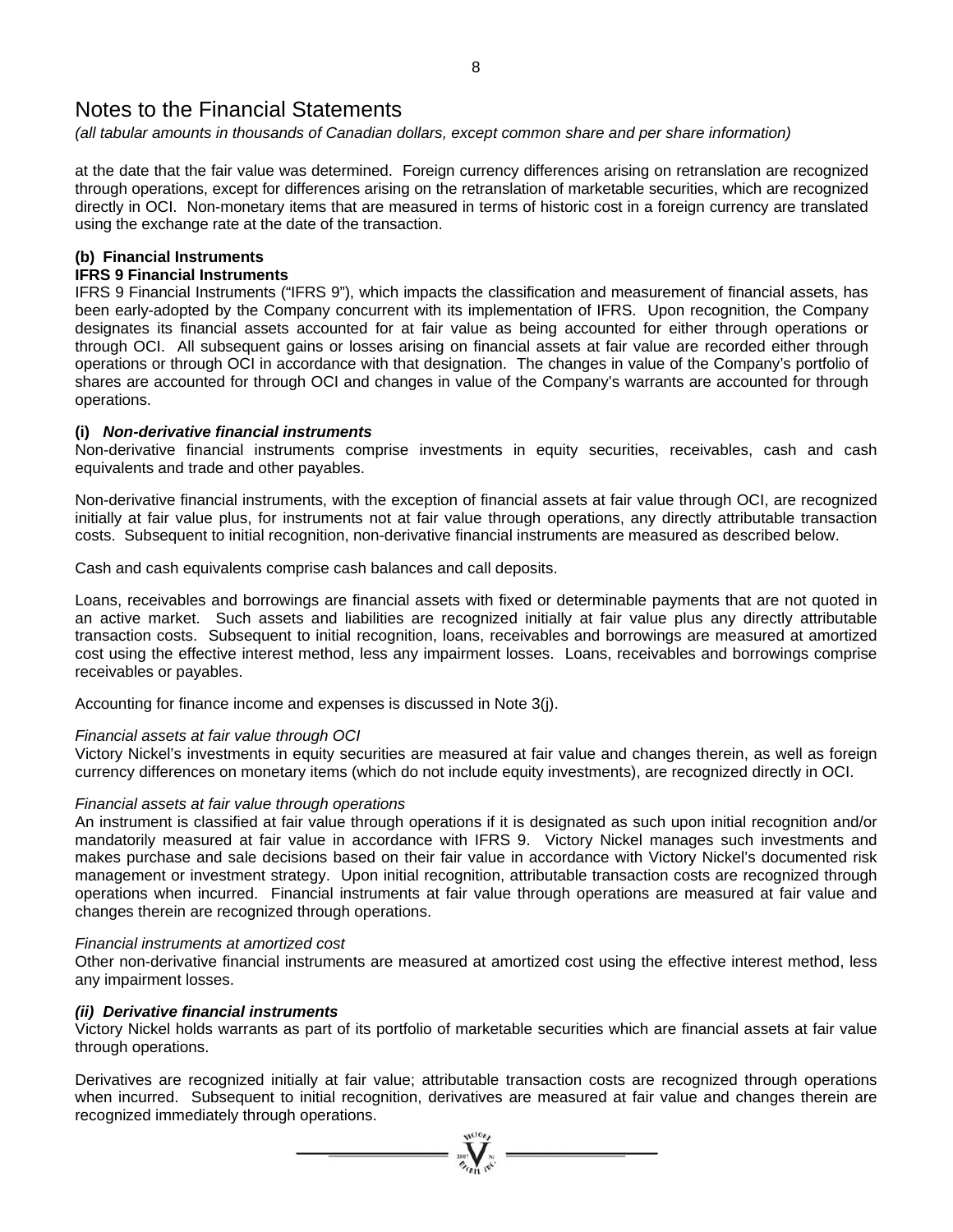*(all tabular amounts in thousands of Canadian dollars, except common share and per share information)* 

# **(c) Property and Equipment**

# **(i)** *Recognition and measurement*

Items of property, plant and equipment are measured at cost less accumulated depreciation and accumulated impairment losses. Cost includes any expenditure that is directly attributable to the acquisition of the asset.

When parts of an item of property, plant and equipment have different useful lives, they are accounted for as separate items (major components) of property, plant and equipment.

Gains and losses on disposal of an item of property, plant and equipment are determined by comparing the proceeds from disposal with the carrying amount of property, plant and equipment and are recognized net within *Other income* in the statement of operations.

### **(ii)** *Depreciation*

Depreciation is calculated as a function of the depreciable amount, which is the cost of an asset less its residual value.

Depreciation is recognized through operations as follows over the estimated useful lives of each part of an item of property, plant and equipment. Land is not depreciated.

The estimated useful lives for the current and comparative periods are as follows:

| <b>Item</b>     | Method            | 2011 | 2010       |
|-----------------|-------------------|------|------------|
| <b>Building</b> | Declining-balance | 5%   | 5%         |
| Equipment       | Declining-balance | 20%  | <b>20%</b> |
| Vehicle         | Declining-balance | 30%  | 30%        |

Depreciation methods, useful lives and residual values are reviewed at each financial year end and adjusted if appropriate.

# **(d) Exploration & Evaluation Assets**

### *(i) Exploration & Evaluation expenditures*

Exploration & Evaluation ("E&E") expenditures relate to costs incurred on the exploration for and evaluation of potential mineral reserves and includes costs related to the following: acquisition of exploration rights; conducting geological studies; exploratory drilling and sampling and evaluating the technical feasibility and commercial viability of extracting a mineral resource.

E&E expenditures, including costs of acquiring licenses, are capitalized as E&E assets on an "area of interest basis" which generally is defined as a project. The Company considers a project to be an individual geological area whereby the presence of a mineral deposit is considered favourable or has been proved to exist and, in most cases, comprises of a single mine or deposit.

E&E assets are recognized if the rights to the project are current and either:

- the expenditures are expected to be recouped through successful development and exploitation of the project, or alternatively by its sale; or
- activities on the project have not, at the reporting date, reached a stage which permits a reasonable assessment of the existence or other otherwise of economically recoverable reserves and active and significant operations in, or in relation to, the project are continuing.

E&E expenditures are initially capitalized as intangible E&E assets. Such E&E expenditures may include costs of licence acquisition, technical services and studies, seismic acquisition, exploration drilling and testing, materials and fuels used, rentals and payments made to contractors and consultants. To the extent that a tangible asset is consumed in developing an intangible E&E asset, the amount reflecting that consumption is recorded as part of the cost of the intangible asset.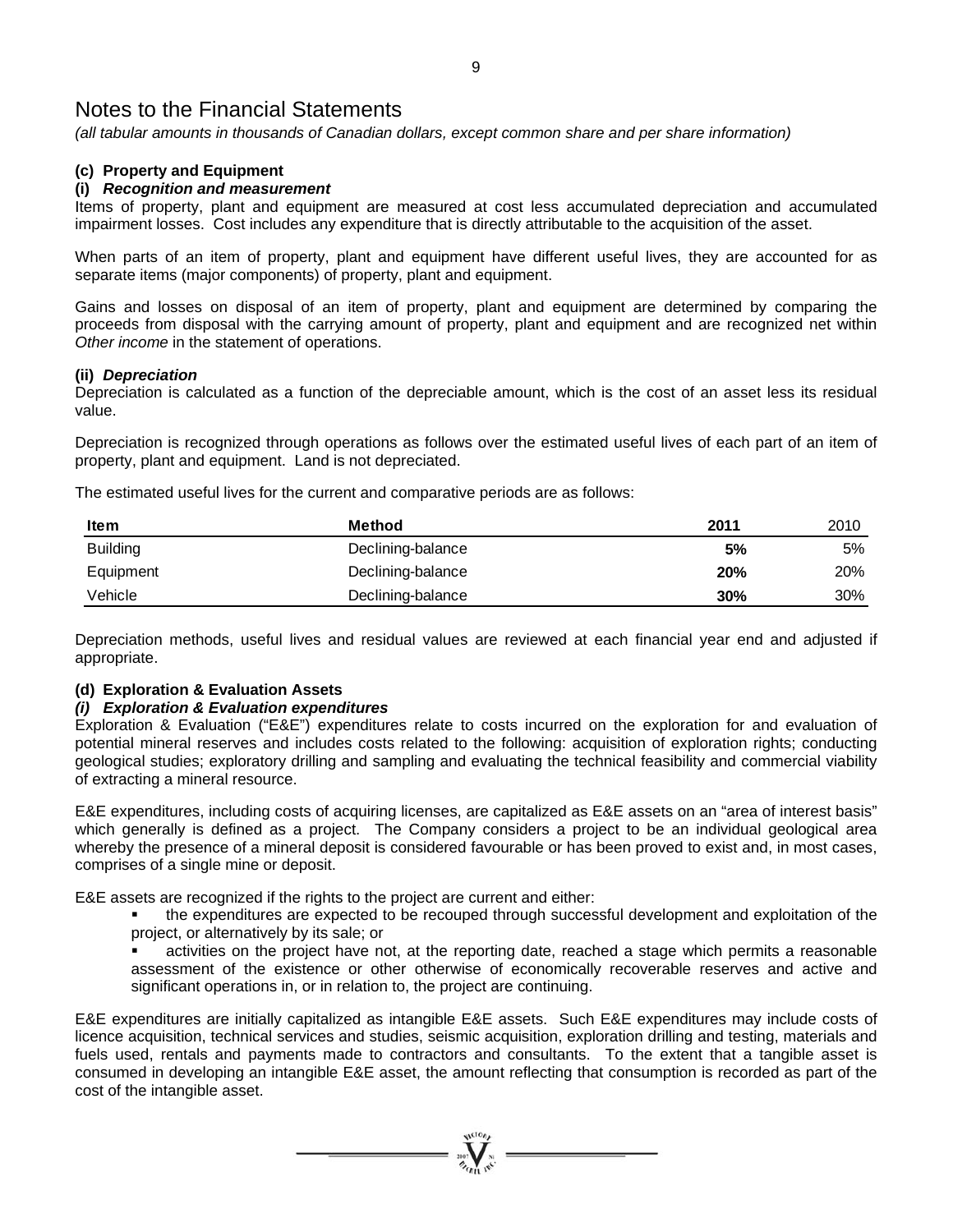*(all tabular amounts in thousands of Canadian dollars, except common share and per share information)* 

Once the technical feasibility and commercial viability of the extraction of mineral reserves in a project are demonstrable and permitted, E&E assets attributable to that project are first tested for impairment and then reclassified to *mine property and development projects*. Currently, Victory Nickel does not hold any assets classified as *mine property and development projects*.

### *(ii) Pre-E&E (project generation) expenditures*

Pre-E&E (project generation) expenditures are incurred on activities that precede exploration for an evaluation of mineral resources, being all expenditures incurred prior to securing the legal rights to explore an area. Pre-E&E expenditures are expensed immediately as *Writedown of exploration and evaluation projects* through the statement of operations.

### *(iii) Pre-exploration write-offs*

Under IFRS 6, costs incurred prior to the obtaining of the legal rights to explore an area may not be capitalized within E&E assets.

### *(iv) Impairment*

E&E assets are assessed for impairment when facts and circumstances suggest that the carrying amount of an E&E asset may exceed its recoverable amount and any impairment loss is recognized as *Writedown of exploration and evaluation projects* through the statement of operations. The following facts and circumstances, among other things, indicate that E&E assets must be tested for impairment:

- the term of exploration license for the project has expired during the reporting period or will expire in the near future, and is not expected to be renewed;
- substantive expenditure on further exploration for and evaluation of mineral resources in the project area is neither budgeted nor planned;
- exploration for and evaluation of mineral resources in the project area have not led to the discovery of commercially viable quantities of mineral resources and the Company plans to discontinue activities in the specific area; or
- sufficient data exists to indicate that while development activity is likely to proceed, the carrying amount of the E&E asset is unlikely to be recovered in full through such activity.

E&E assets are tested for impairment on an individual project (area of interest) basis. As noted above, a project would also be tested for impairment before being transferred to *Mine property and development projects* on the balance sheet.

### **(e) Borrowing Costs**

The Company's policy is to capitalize project-related borrowing costs related to qualifying assets as incurred. A qualifying asset is an asset that necessarily takes a substantial period of time to get ready for its intended use or sale. The Company presently does not have any project-related borrowings.

### **(f) Government Grants**

Government grants that compensate Victory Nickel for expenses incurred are recognized through operations on a systematic basis in the same periods in which the expenses are recognized. Grants that compensate Victory Nickel for the cost of an asset are recognized through operations on a systematic basis over the useful life of the asset. For assets which are not being amortized, such as E&E assets or mine property and development projects, the government grant is deducted from the related asset.

### **(g) Investment Tax Credits ("ITCs")**

Investment tax credits may be claimed by the Company on qualifying expenditures. The Company accounts for these when such qualifying expenditures have been made by reducing the deferred tax liability and recording an income tax recovery through the statement of operations.

### **(h) Impairment**

# *(i) Financial assets*

A financial asset is assessed at each reporting date to determine whether there is any objective evidence that it is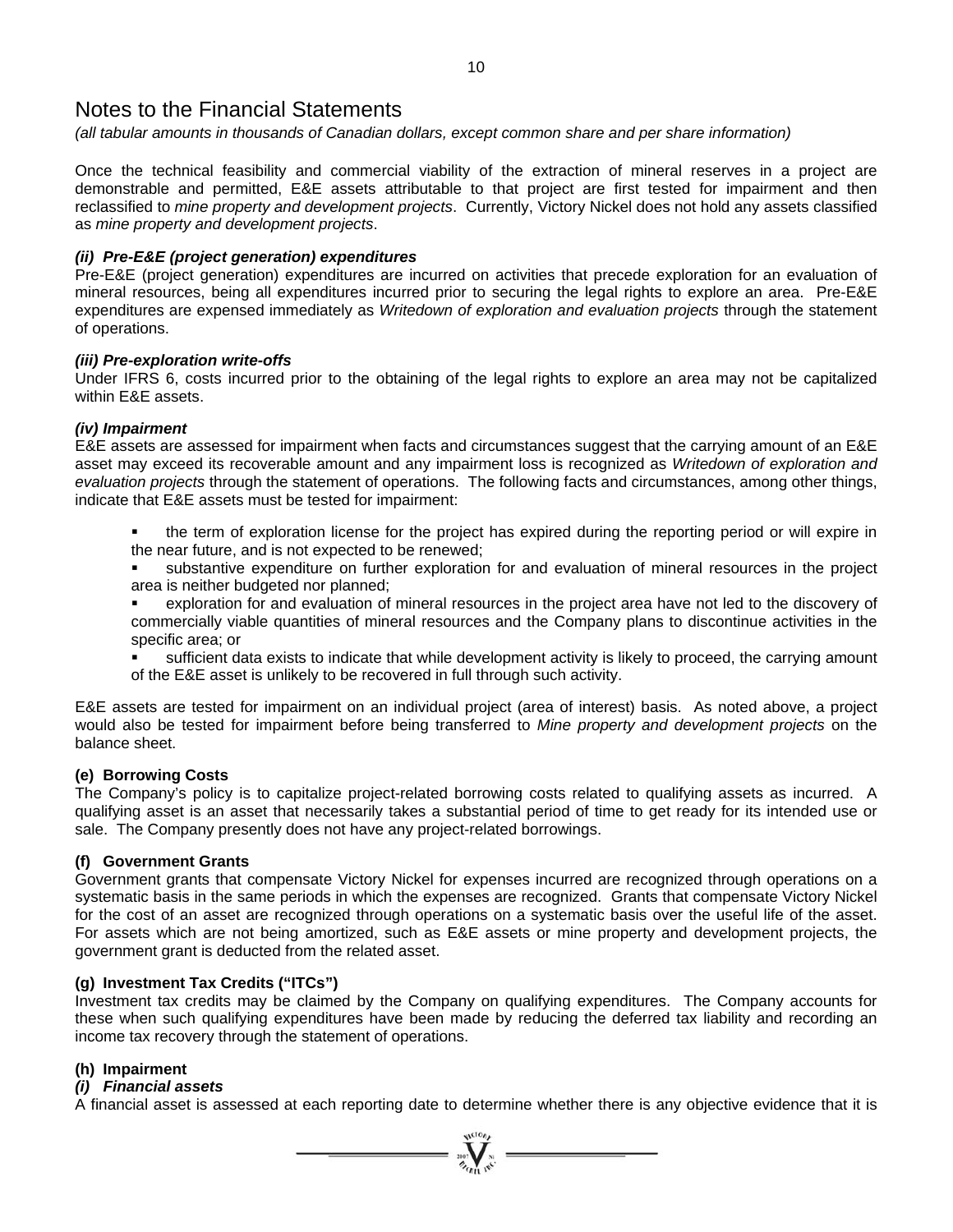*(all tabular amounts in thousands of Canadian dollars, except common share and per share information)* 

impaired. A financial asset is considered to be impaired if objective evidence indicates that one or more events have had a negative effect on the estimated future cash flows of that asset.

An impairment loss in respect of a financial asset measured at amortized cost is calculated as the difference between its carrying amount and the present value of the estimated future cash flows discounted at the original effective interest rate. An impairment loss in respect of a financial asset is calculated by reference to its fair value. Individually significant financial assets are tested for impairment on an individual basis. The remaining financial assets are assessed collectively in groups that share similar credit risk characteristics.

An impairment loss is reversed if the reversal can be related objectively to an event occurring after the impairment loss was recognized. For financial assets measured at amortized cost and financial assets that are debt securities, the reversal is recognized through operations.

### **(ii)** *Non-financial assets*

The carrying amounts of Victory Nickel's non-financial assets, other than deferred tax assets, are reviewed at each reporting date to determine whether there is any indication of impairment. If any such indication exists, then the asset's recoverable amount is estimated. For goodwill and intangible assets that have indefinite lives or that are not yet available for use, the recoverable amount is estimated each year at the same time.

The recoverable amount of an asset or cash-generating unit ("CGU") (see definition below) is the greater of its value in use and its fair value less costs to sell. In assessing value in use, the estimated future cash flows are discounted to their present value using a pre-tax discount rate that reflects current market assessments of the time value of money and the risks specific to the asset. For the purpose of impairment testing, assets are grouped together into the smallest group of assets that generates, or has the potential to generate, cash inflows from continuing use that are largely independent of the cash inflows of other assets or groups of assets. Generally, a CGU is analogous to an individual project. The goodwill acquired in a business combination, for the purpose of impairment testing, is allocated to CGUs that are expected to benefit from the synergies of the combination.

An impairment loss is recognized if the carrying amount of an asset or a CGU exceeds its estimated recoverable amount. Impairment losses are recognized through operations. Impairment losses recognized in respect of CGUs are allocated first to reduce the carrying amount of any goodwill allocated to the units and then to reduce the carrying amounts of the other assets in the unit (group of units) on a pro-rata basis.

An impairment loss in respect of goodwill is not reversed. In respect of other assets, impairment losses recognized in prior periods are assessed at each reporting date for any indications that the loss has decreased or no longer exists. An impairment loss is reversed if there has been a change in the estimates used to determine the recoverable amount. An impairment loss is reversed only to the extent that the asset's carrying amount does not exceed the carrying amount that would have been determined, net of depreciation or amortization, if no impairment loss had been recognized.

# **(i) Employee Benefits**

# *(i) Termination benefits*

Termination benefits are recognized as an expense when Victory Nickel is demonstrably committed, without realistic possibility of withdrawal, to a formal detailed plan to either terminate employment before the normal retirement date, or to provide termination benefits as a result of an offer made to encourage voluntary redundancy. Termination benefits for voluntary redundancies are recognized as an expense if Victory Nickel has made an offer of voluntary redundancy, it is probable that the offer will be accepted and the number of acceptances can be reliably estimated.

# *(ii) Short-term benefits*

Short-term employee benefit obligations are measured on an undiscounted basis and are expensed as the related service is provided. A liability is recognized for the amount expected to be paid under short-term cash bonus plans if Victory Nickel has a present legal or constructive obligation to pay this amount as a result of past service provided by the employee and the obligation can be reliably estimated.

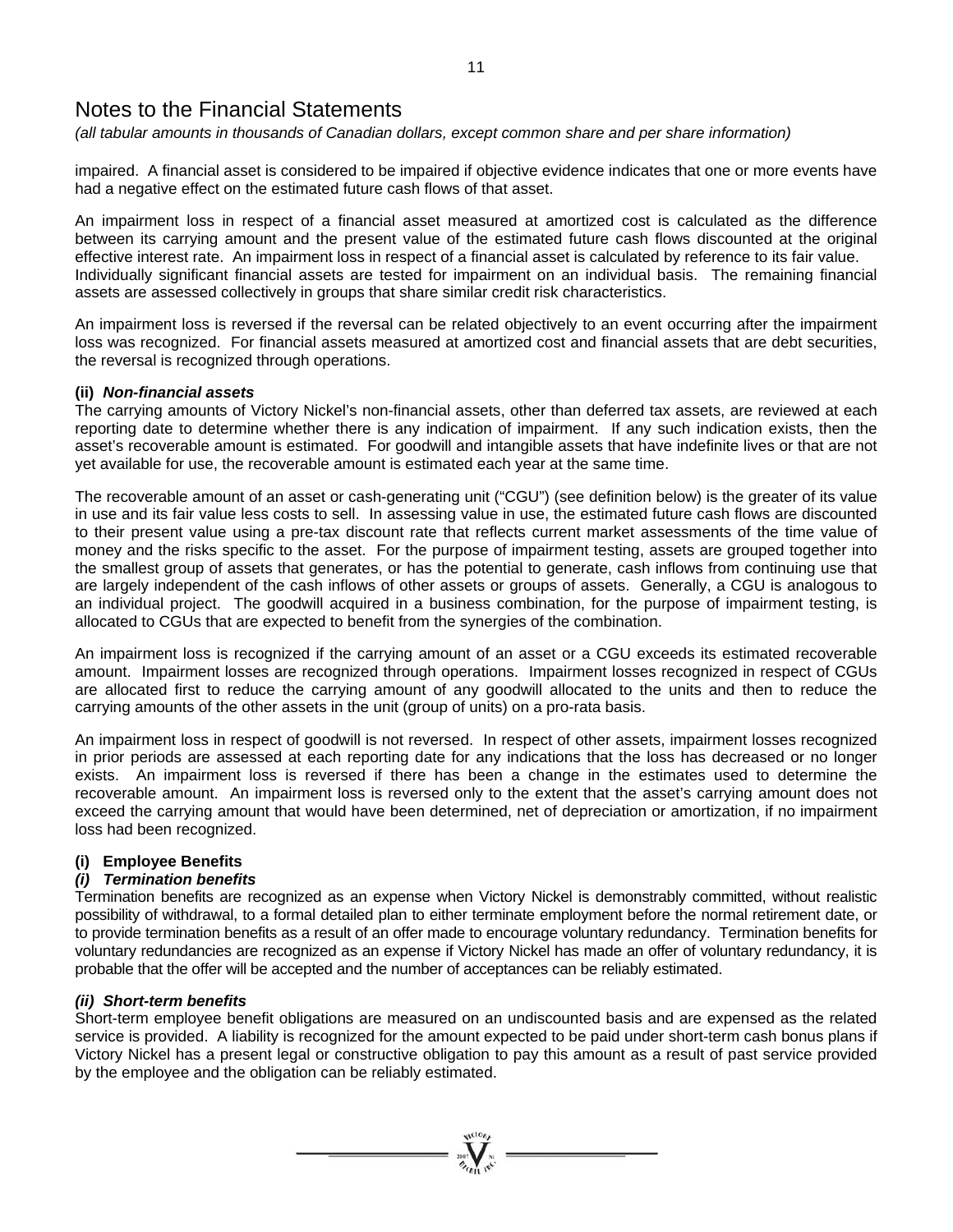*(all tabular amounts in thousands of Canadian dollars, except common share and per share information)* 

### *(iii) Share-based payment transactions*

The grant date fair value of options granted to employees, directors and consultants is recognized as an employee expense, with a corresponding increase in equity, over the period that the individuals become unconditionally entitled to the options. The amount recognized as an expense is adjusted to reflect the actual number of share options for which the related service and non-market vesting conditions are met.

Share-based payment arrangements in which the Company receives properties, goods or services as consideration for its own equity instruments are accounted for as equity-settled share-based payment transactions, regardless of how the equity instruments are obtained by Victory Nickel.

### **(j) Provisions**

A provision is recognized if, as a result of a past event, the Company has a present legal or constructive obligation that can be reliably estimated and it is probable that an outflow of economic benefits will be required to settle the obligation. Provisions are determined by discounting the expected future cash flows at a pre-tax rate that reflects current market assessments of the time value of money and the risks specific to the liability. The unwinding of the discount is recognized as a finance cost.

In accordance with the Company's environmental policy and applicable legal requirements, a provision for site restoration or decommissioning in respect of land restoration, and the related expense, is recognized when the land is contaminated and there is a legal obligation to restore the site. The Company presently has no decommissioning liabilities.

### **(k) Finance Income and Finance Costs**

Finance income comprises interest income on funds invested (including financial assets at fair value through operations), dividend income, gains on the disposal of financial assets at fair value through operations, flow-through premium and changes in the fair value of financial assets (warrants) at fair value through operations. Interest income is recognized as it accrues through operations, using the effective interest method. Dividend income is recognized through operations on the date that the Company's right to receive payment is established, which in the case of quoted securities is the ex-dividend date. Gains on the disposal of financial assets are recognized on the settlement date.

Finance expenses comprise interest expense on borrowings, unwinding of the discount on provisions, dividends on preferred shares classified as liabilities, changes in the fair value of financial assets at fair value through operations and losses recognized on financial assets that are recognized through operations. All borrowing costs are recognized through operations using the effective interest method, except for those amounts capitalized as part of the cost of qualifying assets.

Foreign currency gains and losses are reported on a net basis.

### **(l) Income Taxes**

Income tax expense comprises current and deferred tax. Income tax expense is recognized through operations except to the extent that it relates to items recognized either in OCI or directly in equity, in which case it is recognized in OCI or in equity respectively.

Current tax is the expected tax payable on the taxable income for the period, using tax rates enacted or substantively enacted at the reporting date and any adjustment to tax payable in respect of previous years.

Deferred tax is recognized using the balance sheet method, providing for temporary differences between the carrying amounts of assets and liabilities for financial reporting purposes and the amounts used for taxation purposes. Deferred tax is not recognized for the following temporary differences: the initial recognition of assets or liabilities in a transaction that is not a business combination and that affects neither accounting nor taxable profit or loss, and differences relating to investments in subsidiaries and jointly-controlled entities to the extent that it is probable that they will not reverse in the foreseeable future. In addition, deferred tax is not recognized for taxable temporary differences arising on the initial recognition of goodwill. Deferred tax is measured at the tax rates that are expected to be applied to temporary differences when they reverse, based on the laws that have been enacted or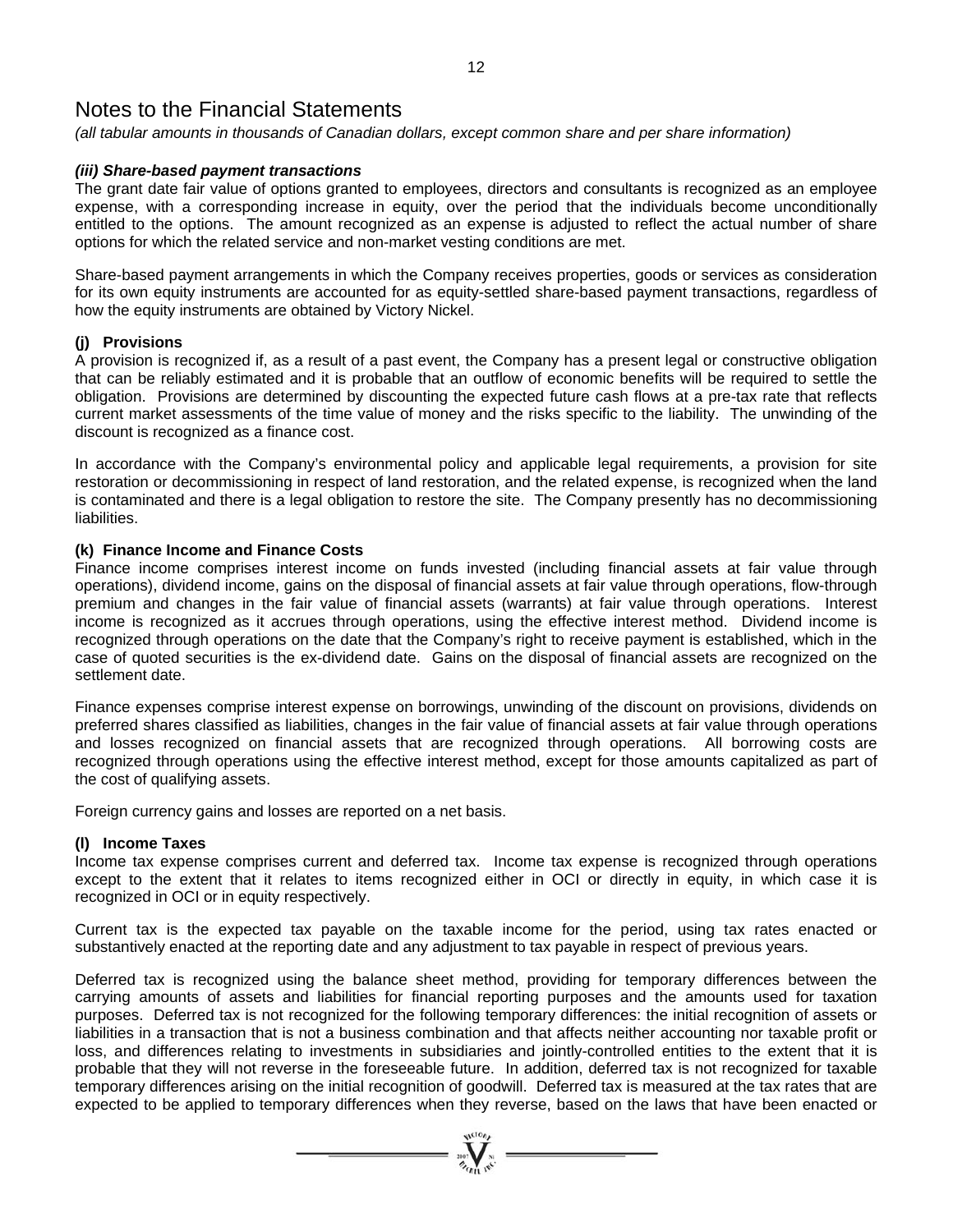*(all tabular amounts in thousands of Canadian dollars, except common share and per share information)* 

substantively enacted by the reporting date. Deferred tax assets and liabilities are offset if there is a legally enforceable right to offset current tax liabilities and assets, and they relate to income taxes levied by the same tax authority on the same taxable entity, or on different tax entities, but they intend to settle current tax liabilities and assets on a net basis or their tax assets and liabilities will be realized simultaneously.

A deferred tax asset is recognized to the extent that it is probable that future taxable profits will be available against which the temporary difference can be utilized. Deferred tax assets are reviewed at each reporting date and are reduced to the extent that it is no longer probable that the related tax benefit will be realized.

In 2009, pursuant to the receipt of a positive feasibility study for the Minago project, Victory Nickel determined that it was probable that it would be able to realize the benefit associated with its losses and costs prior to their expiry. Accordingly, the Company recognized the deferred tax assets (to the extent of the deferred tax liability) at that time. Victory Nickel continues to believe it is probable that the benefit of its losses and other costs will be realized prior to their expiry.

#### **(m) Share Capital**  *Common shares*

Common shares are classified as equity. Incremental costs directly attributable to the issue of common shares and share options are recognized as a deduction from equity, net of any tax effects.

The Company has financed a portion of its exploration and evaluation activities through the issue of flow-through shares. Under the terms of these share issues, the tax attributes of the related expenditures are renounced to subscribers. Common shares issued on a flow-through basis typically include a premium because of the tax benefits associated therewith ("Flow-through Premium"). Flow-through shares may also be issued with a warrant feature. At the time of issue, the Company estimates the proportion of proceeds attributable to the Flow-through Premium, the common share and the warrant with reference to closing market prices and such techniques as the Black-Scholes option-pricing model. The Flow-through Premium is estimated as the excess of the subscription price over the market value of the share and is recorded as a liability in *Trade and other payables* on the balance sheet (Note 12). The proceeds attributable to the warrants is also treated as equity and recorded in *Contributed surplus* on the balance sheet until exercise, when the associated proportion is transferred to share capital along with the cash proceeds received on exercise.

The effect of renunciation of the tax benefits to holders of such shares is recognized pro rata with the associated expenditures being incurred by the Company. This could occur either before or after the formal renunciation of expenditures to the tax authorities have been made. When the eligible expenditures are incurred, the tax value of the renunciation is recorded as a deferred tax liability and charged against operations as a deferred tax provision.

Furthermore, as eligible expenditures are incurred, the Company recognises a pro rata amount of the Flow-through Premium through *Finance income* in the statement of operations (Note 17) with a decrement to the liability in *Trade and other payables* on the balance sheet.

### *Share-based payment arrangements*

### *Stock Option Plan*

The Company has a stock option plan (the "Stock Option Plan") which is described in Note 16. Awards to nonemployees are measured at the fair value of the goods or services received. Awards made to employees are measured at the grant date. All stock-based awards made to employees and non-employees are recognized at the date of grant using a fair-value-based method to calculate compensation expense. Compensation expense is charged to operations over the vesting period of the options or service period, whichever is shorter. Stock options vest either immediately or over a 12-month period.

# *Share Incentive Plan*

The Company has a share incentive plan (the "Share Incentive Plan"), which includes both a share purchase plan (the "Share Purchase Plan") and a share bonus plan (the "Share Bonus Plan"). The Share Incentive Plan is administered by the Directors of the Company. The Share Incentive Plan provides that eligible persons thereunder include Directors, senior officers and employees of the Company and its designated affiliates and consultants who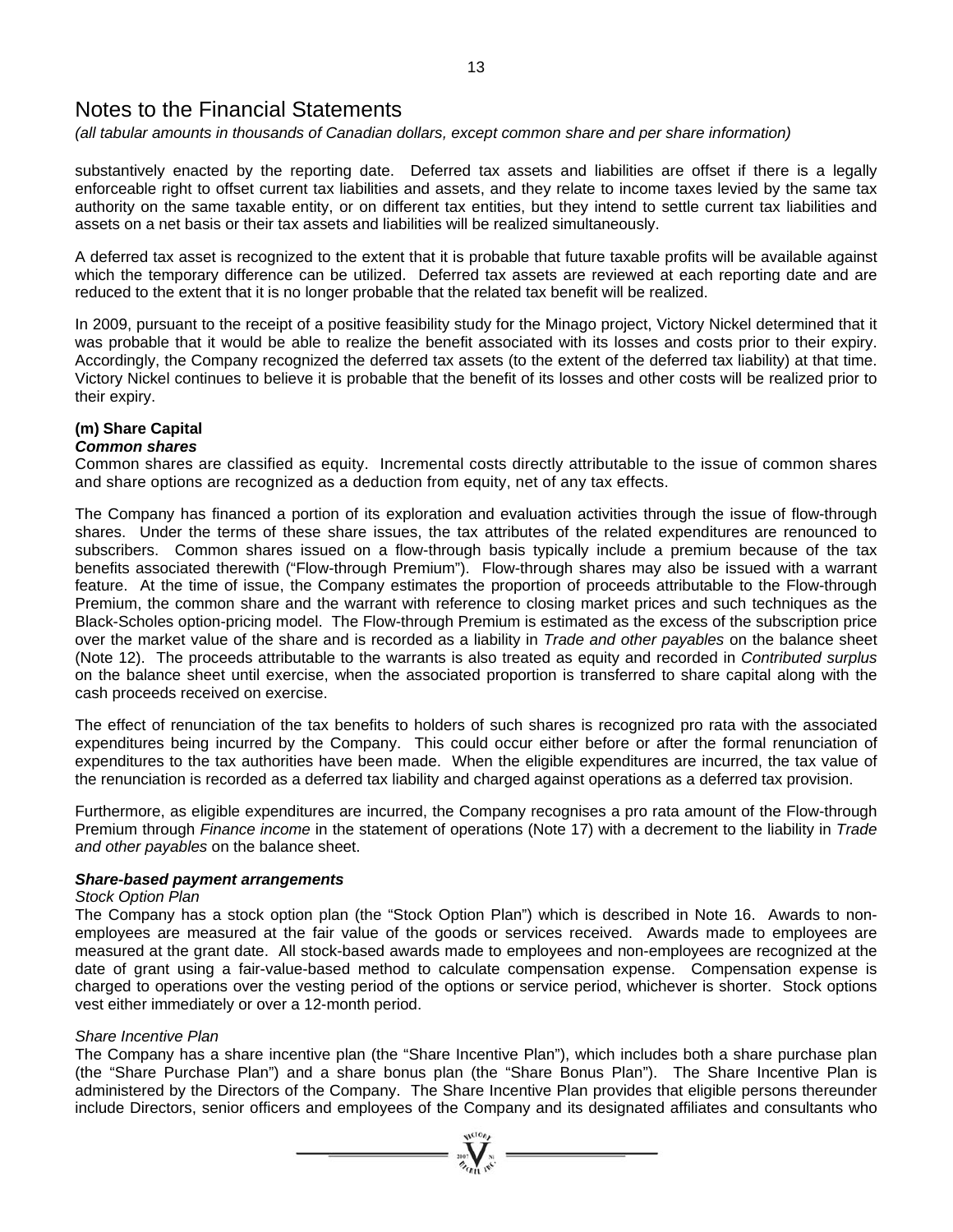*(all tabular amounts in thousands of Canadian dollars, except common share and per share information)* 

are primarily responsible for the management and profitable growth of the business.

The Share Incentive Plan is described in Note 14. The Company uses the fair value method of accounting for, and to recognize as compensation expense, its share-based payments for employees. Shares issued under the Share Incentive Plan are valued based on to the quoted market price on the date of the award. This amount is expensed over the vesting period.

### **(n) Earnings per Share**

The Company presents basic and diluted earnings per share ("EPS") data for its common shares. Basic EPS is calculated by dividing the results of operations attributable to ordinary shareholders of the Company by the weighted average number of common shares outstanding during the period. Diluted EPS is determined by adjusting the results of operations attributable to common shareholders and the weighted average number of common shares outstanding for the effects of all dilutive potential common shares, which comprise warrants and share options.

### **(o) New Standards and Interpretations Not Yet Adopted**

A number of new standards, amendments to standards and interpretations are not yet effective for the year ended December 31, 2011, and have not been applied in preparing these financial statements. None of these are expected to have a significant effect on the financial statements of the Company. The Company chose to earlyadopt IFRS 9 as part of its transition to IFRS.

# **4. FINANCIAL RISK MANAGEMENT AND CAPITAL MANAGEMENT DISCLOSURES**

# **Overview**

The Company has exposure to the following risks from its use of financial instruments:

- **•** credit risk:
- **E** liquidity risk:
- **n** market risk; and
- operational risk.

This note presents information about the Company's exposure to each of the above risks, the Company's objectives, policies and processes for measuring and managing risk, and the Company's management of capital. Further quantitative disclosures are included throughout these financial statements.

### **Risk Management Framework**

The Board of Directors has overall responsibility for the establishment and oversight of the Company's risk management framework. The Board fulfils its responsibility through the Audit Committee, which is responsible for overseeing the Company's risk management policies.

The Company's risk management policies are established to identify and analyze the risks faced by the Company, to set appropriate risk limits and controls, and to monitor risks and adherence to limits. Risk management practices are reviewed regularly to reflect changes in market conditions and the Company's activities. The Company has an established code of conduct which sets out the control environment within which framework all directors' and employees' roles and obligations are outlined.

The Company's risk and control framework is facilitated by the small-sized and hands-on executive team.

### **Credit Risk**

Credit risk is the risk of an unexpected financial loss to the Company if a customer or third party to a financial instrument fails to meet its contractual obligations, and arises principally from the Company's cash and cash equivalents, receivables and marketable securities.

### *Cash and cash equivalents*

The Company's cash and cash equivalents are held through large Canadian financial institutions. The Company has a corporate policy of investing its available cash in Canadian government instruments and certificates of deposit or other direct obligations of major Canadian banks, unless otherwise specifically approved by the Board.

 $\sum_{j_{\ell}\in\{0,1\}^n}^{\infty}$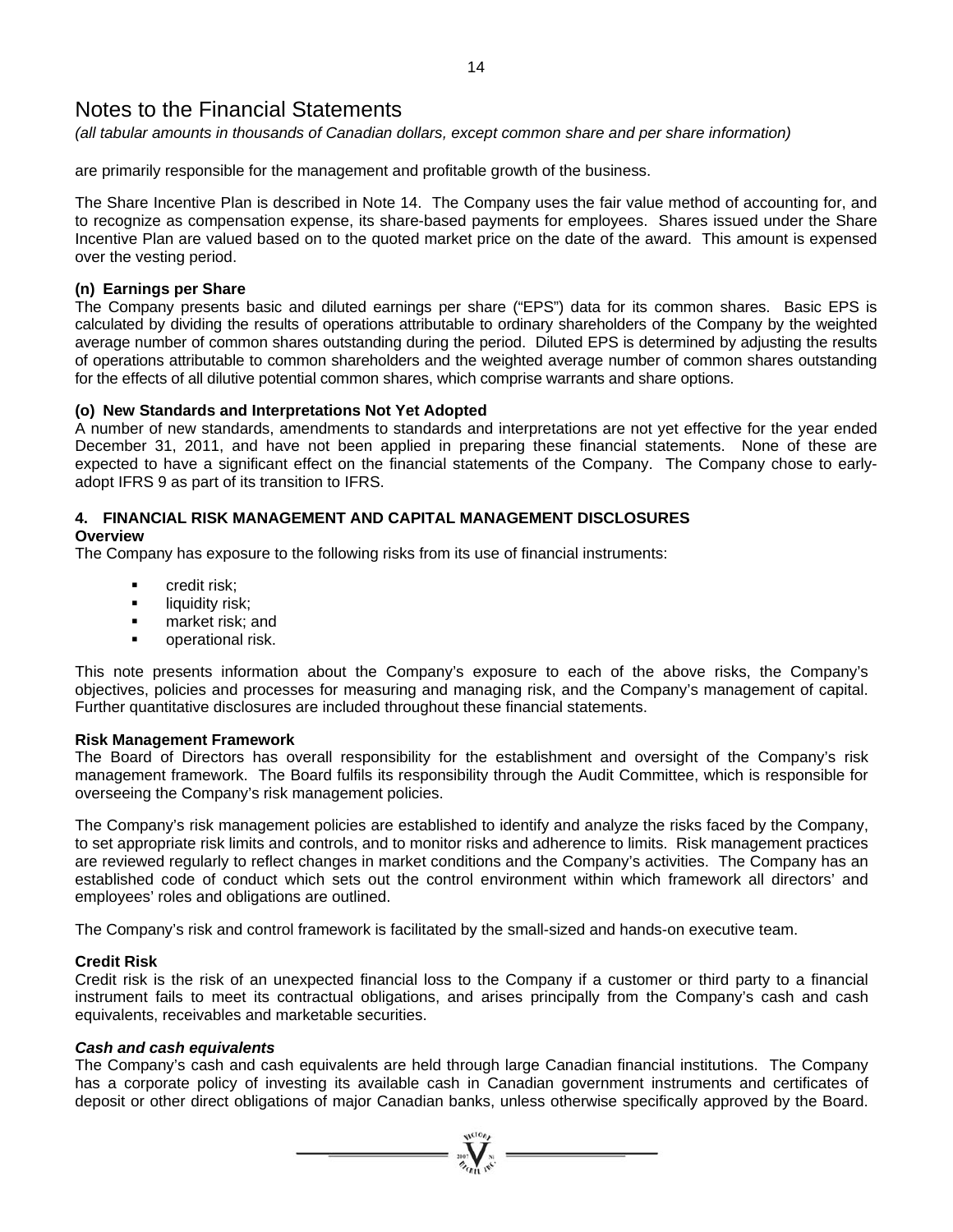*(all tabular amounts in thousands of Canadian dollars, except common share and per share information)* 

The Company does not own asset-backed commercial paper.

### *Receivables*

The Company's receivables consist primarily of amounts due from federal and provincial governments. Amounts due from related parties are settled on a regular basis.

When necessary, the Company establishes an allowance for impairment that represents its estimate of incurred losses in respect of receivables. The main component of this allowance is a specific loss component that relates to individually significant exposures, as described above.

Further, when the Company engages in corporate transactions, it seeks to manage its exposure by ensuring that appropriate recourse is included in such agreements upon the counterparty's failure to meet contractual obligations.

### *Marketable securities*

The Company limits its exposure to credit risk by investing only in securities which are listed on public stock exchanges. Such strategic investments are approved by the Board of Directors of the Company. Management actively monitors changes in the markets and management does not expect any counterparty to fail to meet its obligations. The Company's investments are generally in the junior natural resources sector and these companies are subject to similar areas of risk as the Company itself.

### *Guarantees*

The Company's policy is to provide financial guarantees only to wholly-owned subsidiaries or under business arrangements where the benefit of the guarantee will enure to the Company. At March 31, 2011, the Company had \$nil in guarantees outstanding (2010 - \$nil).

#### **Liquidity Risk**

Liquidity risk is the risk that the Company will encounter difficulty in meeting the obligations associated with its financial liabilities that are settled by delivering cash or another financial asset. The Company's approach to managing liquidity is to ensure, as far as possible, that it will always have sufficient liquidity to meet its liabilities when due without incurring unacceptable losses or risking undue damage to the Company's reputation.

The Company's objective is to maintain sufficient capital in order to meet short-term business requirements, after taking into account cash flows from operations and the Company's holdings of cash and cash equivalents and marketable securities. This is accomplished by budgets and forecasts which are updated on a periodic basis to understand future cash needs and sources. Spending plans are adjusted accordingly when possible to provide for liquidity.

The Company manages its liquidity risk through the mechanisms described above and as part of Capital Disclosures below. The Company has historically relied on issuances of shares to develop projects and to finance day-to-day operations and may do so again in the future.

The Company has no significant long-term liabilities except for deferred tax liabilities. All other contractually obligated cash flows are payable within the next fiscal year.

### **Market Risk**

Market risk is the risk that changes in market prices, such as foreign exchange rates, interest rates, commodity prices and equity prices will affect the Company's income, the value of its E&E properties or the value of its holdings of financial instruments. The objective of market risk management is to manage and control market risk exposures within acceptable parameters, while optimizing the return.

### *Currency risk*

The Company is exposed to currency risk on purchases and other payables that are denominated in a currency other than the functional currency of the Company; the Canadian dollar. The currencies in which these transactions primarily are denominated are the United States dollars (US\$). The Company does not actively hedge its foreign currency exposure.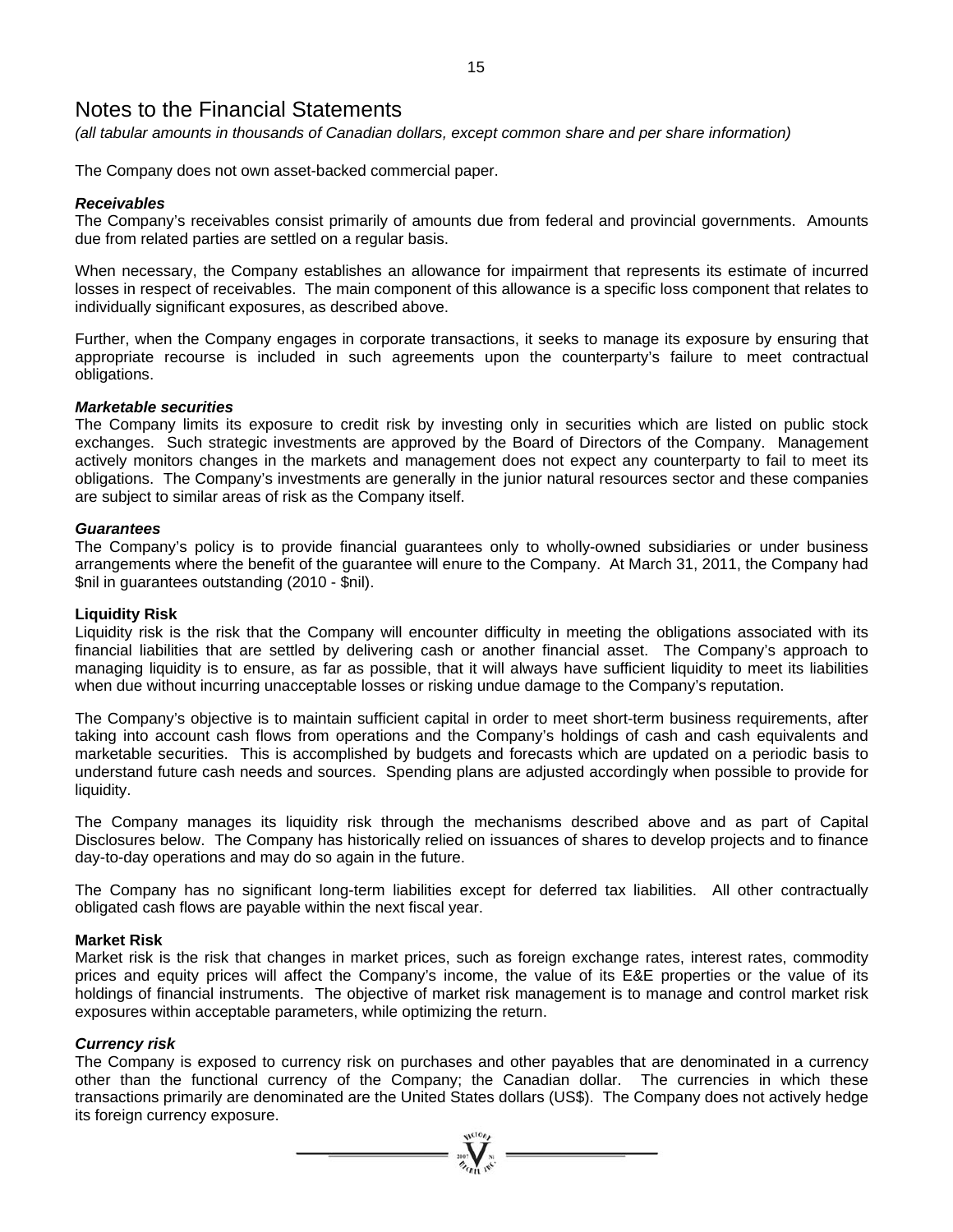*(all tabular amounts in thousands of Canadian dollars, except common share and per share information)* 

### *Interest rate risk*

Interest rate risk is the risk that the fair value or future cash flows of a financial instrument will fluctuate because of changes in market interest rates. The Company's cash equivalents earn interest at variable short-term rates. The estimated effect of a 50bps change in interest rate would not have a material effect on the Company's results of operations. None of the Company's other financial instruments are interest-bearing. Consequently, the Company is not exposed to any significant interest rate risk which could be caused by a sudden change in market interest rates.

### *Other market price risk*

The Company's marketable securities and strategic investments are subject to equity price risk. The values of these investments will fluctuate as a result of changes in market prices, the price of metals or other factors affecting the value of the investments.

Commodity price risk is the potential adverse impact on earnings and economic value due to commodity price movements and volatilities. The value of the Company's mineral resource properties is related to the price of, and outlook for, base and precious metals. Historically, such prices have fluctuated and are affected by numerous factors outside of the Company's control, including, but not limited to: industrial and retail demand, central bank lending, forward sales by producers and speculators, levels of worldwide production, short-term changes in supply and demand because of speculative hedging activities and other factors such as significant mine closures. The Company does not have any hedging or other commodity-based risks respecting its operations. The value of the Company's strategic investments is also related to the price of, and outlook for, base and precious metals and other minerals.

### **Operational Risk**

Operational risk is the risk of direct or indirect loss arising from a wide variety of causes associated with the Company's processes, personnel, technology and infrastructure, and from external factors other than credit, market and liquidity risks such as those arising from legal and regulatory requirements and generally accepted standards of corporate behaviour. Operational risks arise from all of the Company's operations.

The Company's objective is to manage operational risk so as to balance the avoidance of financial losses and damage to the Company's reputation with overall cost effectiveness and to avoid control procedures that restrict initiative and creativity.

The primary responsibility for the development and implementation of controls to address operational risk is assigned to senior management. The Company has a small but hands-on and experienced executive team which facilitates communication across the Company. This expertise is supplemented, when necessary, by the use of experienced consultants in legal, compliance and industry-related specialties. The Company also has standards for the management of operational risk in the following areas:

- requirements for appropriate segregation of duties, including the independent authorization of transactions;
- requirements for the reconciliation and monitoring of transactions;
- **EXEDENT** compliance with regulatory and other legal requirements;
- documentation of controls and procedures;
- **development of contingency plans:**
- **EXECUTE:** ethical and business standards; and
- **F** risk mitigation, including insurance when this is effective and available.

Compliance with Company standards is supported by a code of conduct which is provided to employees, officers and directors. The Company requires sign off of compliance with the code of conduct.

### **Capital Management Disclosures**

The Company's objective when managing capital is to safeguard its accumulated capital in order to provide an adequate return to shareholders by maintaining a sufficient level of funds to support continued project development and corporate activities. Capital is defined by the Company as the aggregate of its shareholders' equity as well as

 $\mathbf{V}$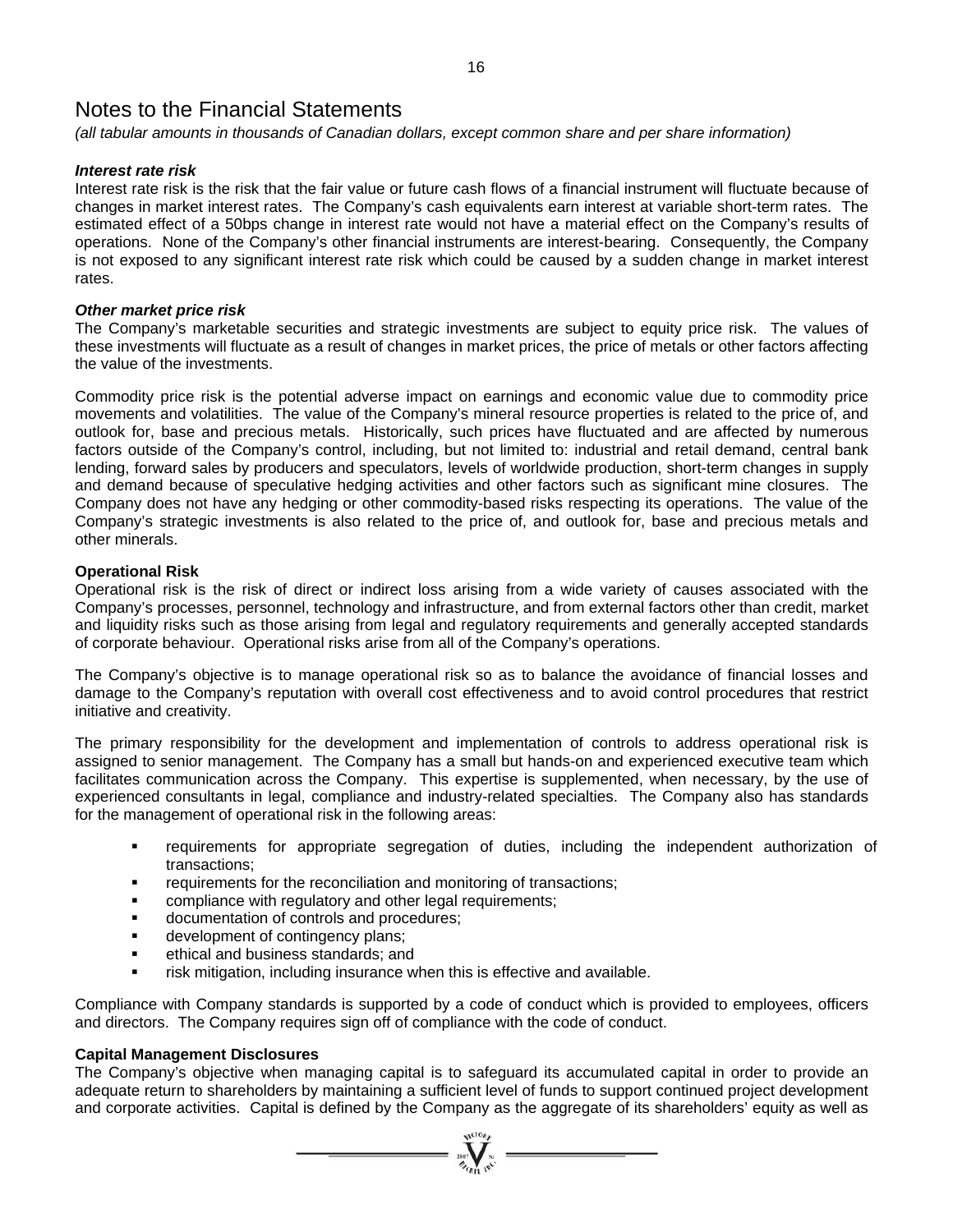*(all tabular amounts in thousands of Canadian dollars, except common share and per share information)* 

any long-term debt, equipment-based and/or project-based financing.

|                      | March 31, | December 31, |    | January 1, |
|----------------------|-----------|--------------|----|------------|
|                      | 2011      | 2010         |    | 2010       |
| Shareholders' equity | 53,257    | 52,334       | \$ | 42,612     |
|                      | 53,257    | 52,334       |    | 42,612     |

The Company manages its capital structure and makes adjustments to it based on the level of funds available to the Company to manage its operations. In order to maintain or adjust the capital structure, the Company expects that it will be able to obtain equity, long-term debt, equipment-based financing and/or project-based financing sufficient to maintain and expand its operations. There are no assurances that these initiatives will be successful. In order to achieve these objectives, the Company invests its unexpended cash in highly-liquid, rated financial instruments.

There were no changes in the Company's approach to capital management during the year.

The Company is not subject to externally imposed capital requirements.

# **5. DETERMINATION OF FAIR VALUES**

A number of the Company's accounting policies and disclosures require the determination of fair value for both financial and non-financial assets and liabilities. Fair values have been determined for measurement and/or disclosure purposes based on the methods described below. When applicable, further information about the assumptions made in determining fair values is disclosed in the notes specific to that asset or liability.

### **(a) Property and Equipment**

The fair value of property, plant and equipment recognized as a result of a business combination is based on the amount for which a property could be exchanged on the date of valuation between knowledgeable, willing parties in an arm's length transaction.

### **(b) Intangible Assets**

The fair value of other intangible assets is based on the discounted cash flows expected to be derived from the use and eventual sale of the assets.

### **(c) Investments in Equity**

The fair value of marketable securities included in financial assets at fair value through operations or OCI is determined by reference to their quoted closing bid price at the reporting date.

# *Fair value hierarchy*

The different levels of valuation are defined as follows:

- Level 1: Quoted prices (unadjusted) in active markets for identical assets or liabilities;
- Level 2: Inputs other than quoted prices included within Level 1 that are observable for the asset or liability, either directly (i.e. as prices) or indirectly (i.e. derived from prices); and
- Level 3: Inputs for the asset or liability are not based on observable market data (unobservable inputs).

### **(d) Receivables**

The fair value of receivables is estimated as the present value of future cash flows, discounted at the market rate of interest at the reporting date. This fair value is determined for disclosure purposes only.

### **(e) Warrants**

The fair value of warrants included in financial assets at fair value through operations is based upon the Black-Scholes option-pricing model. Measurement inputs include share price on measurement date, exercise price of the instrument, expected volatility (based on weighted average historic volatility adjusted for changes expected due to publicly available information), weighted average expected life of the instruments (based on historic experience and

 $\sum_{i=1}^{n}$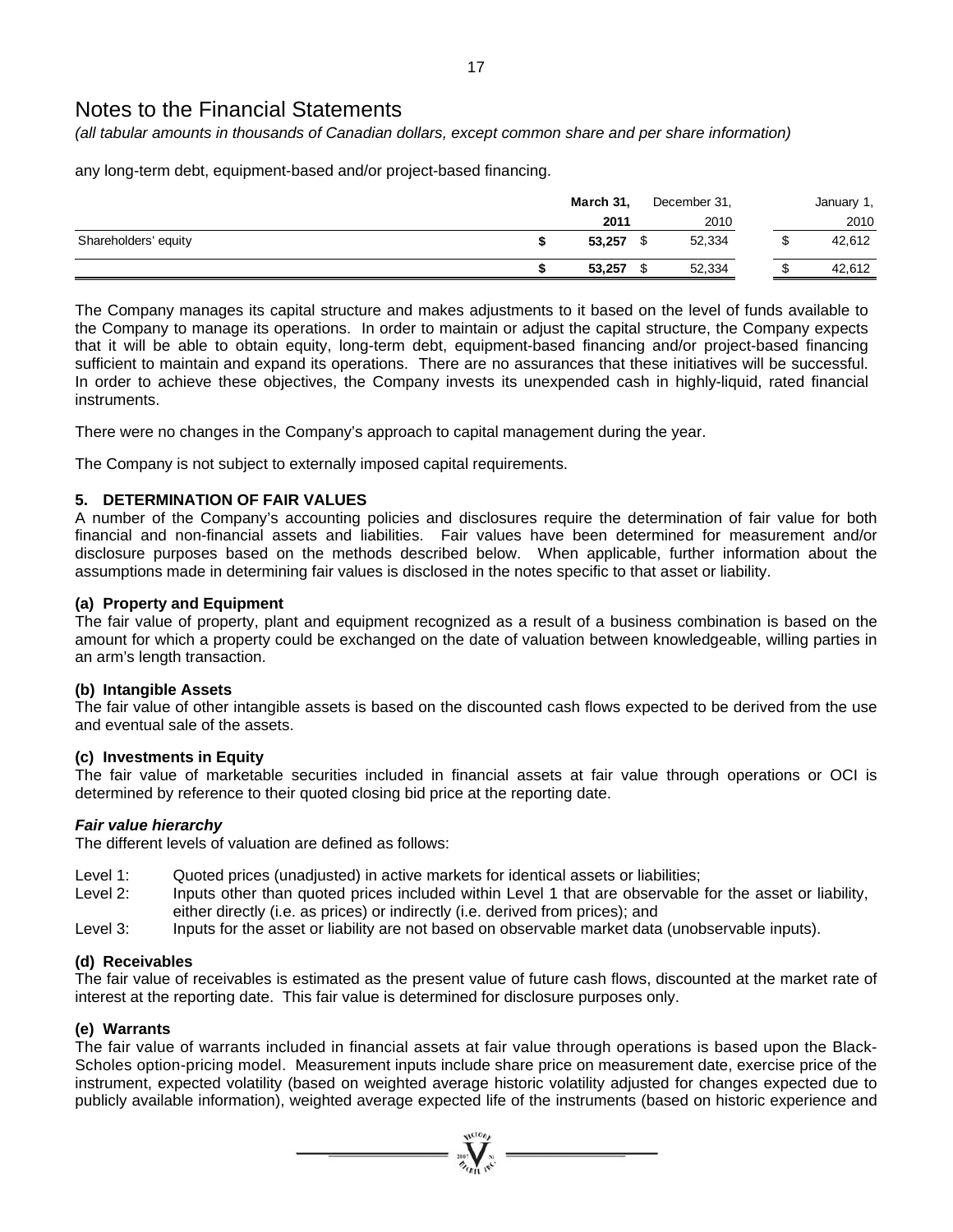*(all tabular amounts in thousands of Canadian dollars, except common share and per share information)* 

general option-holder behaviour), expected dividends, and the risk-free interest rate (based on government bonds).

### **(f) Non-derivative Financial Liabilities**

Fair value, which is determined for disclosure purposes, is calculated based on the present value of future principal and interest cash flows, discounted at the market rate of interest at the reporting date.

### **(g) Share-based Payment Transactions**

The fair value of share options is measured using the Black-Scholes option-pricing model. The measurement inputs are described above under Note 5(e). Any service and non-market performance conditions attached to the transactions are not taken into account in determining fair value.

# **6. CASH AND CASH EQUIVALENTS**

|                                                                    |  | March 31,<br>2011 |   | December 31,<br>2010 |   | January 1,<br>2010 |
|--------------------------------------------------------------------|--|-------------------|---|----------------------|---|--------------------|
| Bank balances<br>Short-term deposits                               |  | $125$ \$<br>108   |   | 12<br>158            | จ | (44)<br>4.122      |
| Cash and Cash Equivalents in the Statement of<br><b>Cash Flows</b> |  | 233               | S | 170                  | S | 4.078              |

# **7. RECEIVABLES**

|                               | March 31, |  | December 31, | January 1, |      |  |
|-------------------------------|-----------|--|--------------|------------|------|--|
|                               | 2011      |  | 2010         |            | 2010 |  |
| Receivables                   | 237       |  | 82           |            | 294  |  |
| Prepaid expenses and deposits | 42        |  | 14           |            | 35   |  |
|                               | 279       |  | 96           |            | 329  |  |

# **8. MARKETABLE SECURITIES**

|                                                                                                                    | <b>Note</b> | March 31,<br>2011 | December 31,<br>2010 |  | January 1,<br>2010 |
|--------------------------------------------------------------------------------------------------------------------|-------------|-------------------|----------------------|--|--------------------|
| Financial assets at fair value through OCI:<br><b>Shares</b><br>Financial assets at fair value through operations: | 9           | $9.513$ \$        | 10.167               |  | 1,254              |
| Warrants                                                                                                           | 9           | 120               | 389                  |  |                    |
|                                                                                                                    |             | 9,633             | 10,556               |  | 1.254              |

The Company records its portfolio of shares at available market prices with any excess of fair value above acquisition cost being recorded as gain on financial assets at fair value through OCI.

The financial assets at fair value through operations consist of warrants which are not publicly-traded. However, they are susceptible to valuation using the Black-Scholes option-pricing model, the inputs for which are readily determinable. Any change in fair value after initial recognition, is recorded through the statement of operations as a gain or loss on financial assets at fair value in *Net finance costs or income*. The change in the fair value of the warrants of \$97,000 in the three months ended March 31, 2011 is included in *Finance costs* (three months ended March 31, 2010 - \$282,000 in *Finance income*).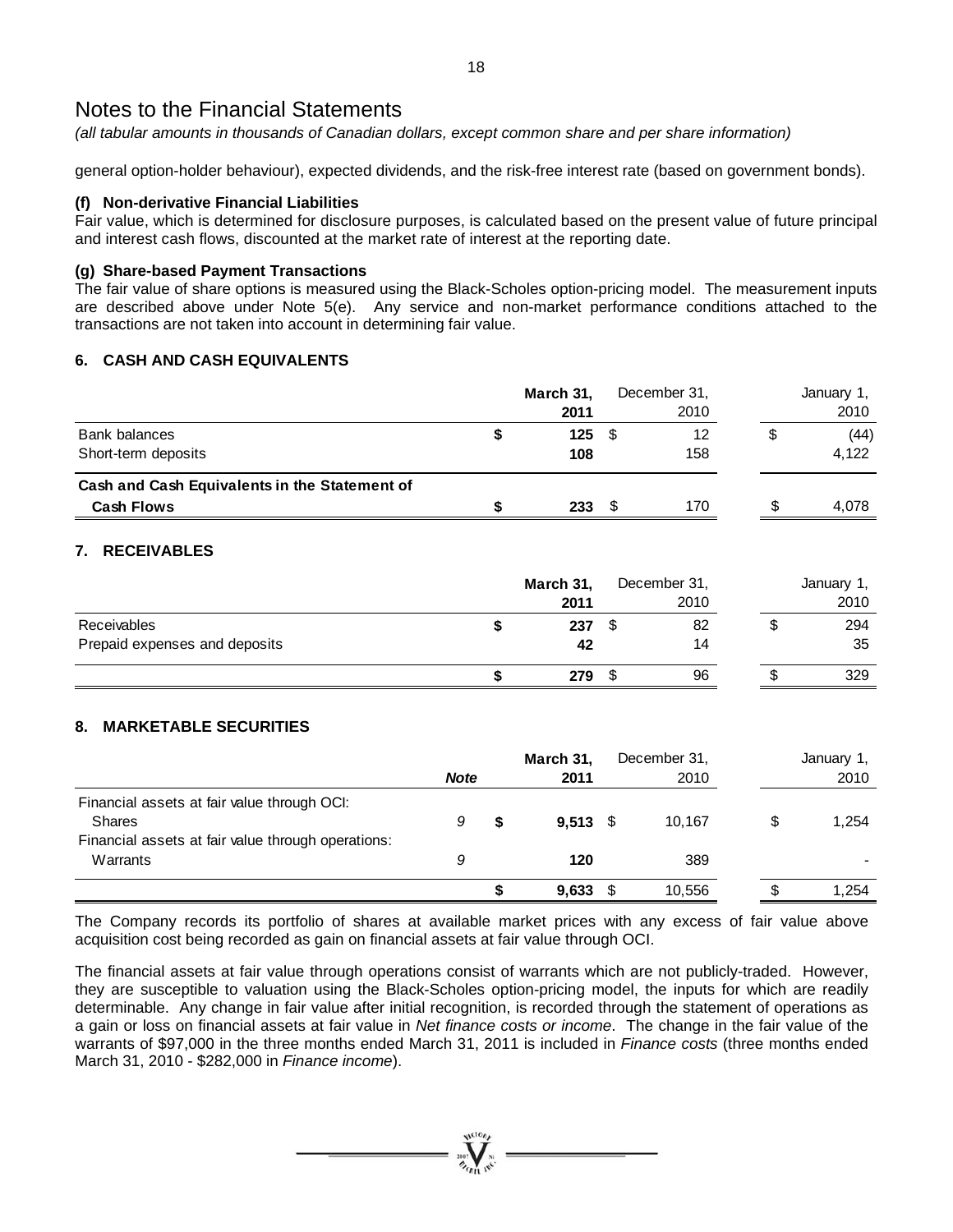*(all tabular amounts in thousands of Canadian dollars, except common share and per share information)* 

# **Sensitivity Analysis – Equity Price Risk**

All of the Company's financial assets at fair value through OCI are listed on public stock exchanges such as the TSX and the TSX-V. For such investments, a 5% increase in the equity prices at the reporting date would have increased equity by \$411,000, after tax effects of \$64,000 (as at December 31, 2010 - an increase of \$440,000, after tax effects of \$69,000); an equal change in the opposite direction would have had the equal but opposite effect on the amounts shown above.

For financial assets at fair value through operations, the impact on operations of a 5% increase in the fair value at the reporting date would have been an increase of \$5,000 after tax effects of \$1,000 (as at December 31, 2010 - \$17,000, after tax effects of \$2,000).

The analyses were performed on the same basis for 2011 and 2010.

# **9. FINANCIAL INSTRUMENTS**

# **Credit Risk**

#### *Exposure to credit risk*

The carrying amount of financial assets represents the maximum credit exposure. All amounts are held domestically in Canada.

The maximum exposure to credit risk at the reporting date was:

|                                                   |              |  | March 31, |     | December 31, | January 1, |  |
|---------------------------------------------------|--------------|--|-----------|-----|--------------|------------|--|
|                                                   | <b>Notes</b> |  | 2011      |     | 2010         | 2010       |  |
| <b>Carrying amount</b>                            |              |  |           |     |              |            |  |
| Cash and cash equivalents                         | 6            |  | 233       | - S | 170          | 4,078      |  |
| Receivables                                       |              |  | 279       |     | 96           | 329        |  |
| Financial assets at fair value through OCI        | 8            |  | 9.513     |     | 10,167       | 1,254      |  |
| Financial assets at fair value through operations | 8            |  | 120       |     | 389          |            |  |
|                                                   |              |  | 10.145    |     | 10,822       | 5,661      |  |

### **Liquidity Risk**

The contractual maturities of financial liabilities are equal to their carrying amounts which are all due within six months or less.

### **Currency Risk**

### *Exposure to currency risk*

The company's exposures to foreign currency risk is immaterial; periodically the Company may have trade payables in US\$. Refer also to Note 21 for commitments.

### *Sensitivity analysis*

A 10% strengthening or weakening of the Canadian dollar would have an immaterial effect on the Company's equity or profit or loss. The analysis assumes that all other variables, in particular interest rates, remain constant.

### **Fair Value**

### *Fair values versus carrying amounts*

The fair values of the Company's financial assets and liabilities equal their carrying amounts shown in the balance sheets. The Company has not made any reclassifications between assets recorded at cost or amortized cost and fair value. Furthermore, the Company has not derecognized any financial assets or liabilities during the period.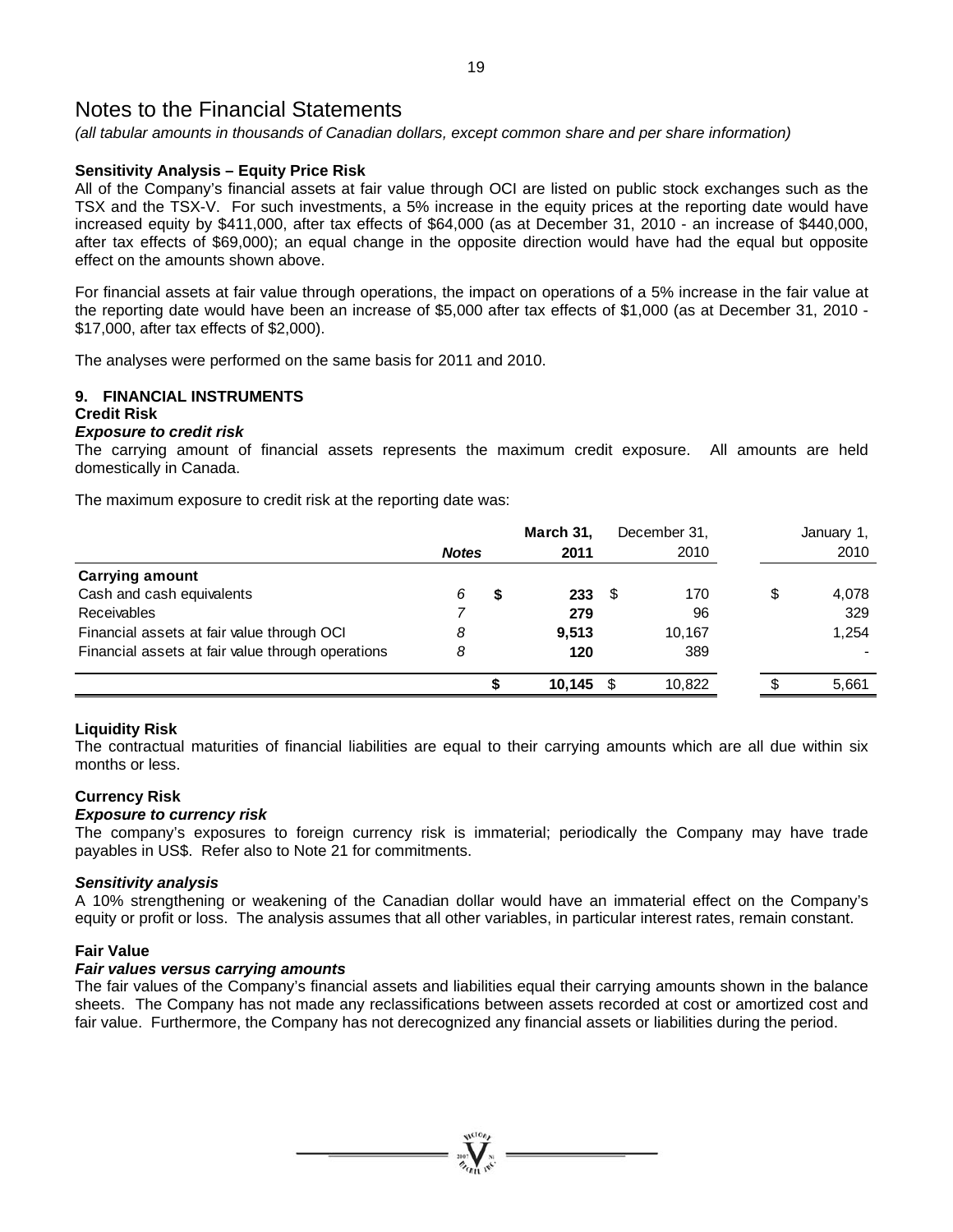*(all tabular amounts in thousands of Canadian dollars, except common share and per share information)* 

The table below analyzes financial instruments carried at fair value by valuation method:

|                                                   | Level 1 |            |    | Level <sub>2</sub> | Level 3 |                          | Total |        |
|---------------------------------------------------|---------|------------|----|--------------------|---------|--------------------------|-------|--------|
| As at March 31, 2011                              |         |            |    |                    |         |                          |       |        |
| Financial assets at fair value through OCI        | \$      | $9,513$ \$ |    |                    | - \$    |                          | - \$  | 9,513  |
| Financial assets at fair value through operations |         |            |    | 120                |         |                          |       | 120    |
|                                                   | \$.     | $9,513$ \$ |    | 120                | - \$    | $\overline{\phantom{0}}$ | \$    | 9,633  |
| As at December 31, 2010                           |         |            |    |                    |         |                          |       |        |
| Financial assets at fair value through OCI        | \$      | 10,167 \$  |    |                    | - \$    |                          | - \$  | 10.167 |
| Financial assets at fair value through operations |         |            |    | 389                |         |                          |       | 389    |
|                                                   |         | 10.167     | S. | 389                |         | ۰.                       |       | 10.556 |

There have been no transfers between Level 1 and Level 2 during the current and prior reporting periods. Certain warrants were exercised from the portfolio of financial assets at fair value through operations and replaced by shares which are financial assets at fair value through OCI. All of the shares owned by the Company are valued using Level 1 methodologies; warrants are not publicly-traded but are susceptible to valuation using the Black-Scholes option-pricing model, the inputs for which are readily determinable.

The warrants were valued using the Black-Scholes option-pricing model, using the following parameters and assumptions:

|                                  | March 31, | December 31.        |
|----------------------------------|-----------|---------------------|
|                                  | 2011      | 2010                |
| Fair values                      | \$0.356   | \$0.601 and \$0.643 |
| Share price at valuation date    | \$0.980   | \$1.00              |
| <b>Assumptions</b>               |           |                     |
| Exercise prices                  | \$0.80    | \$0.80 and \$0.40   |
| Expected volatility              | 72%       | 42% and 149%        |
| Expected remaining terms (years) | 1         | $0.1$ and $1.25$    |
| <b>Expected dividends</b>        |           |                     |
| Risk-free interest rates         | 1.77%     | 1.67%               |

### **10. PROPERTY AND EQUIPMENT**

| Balance as at January 1, 2010   | <b>Land and Building</b> |                | Vehicle        | Equipment | Total     |
|---------------------------------|--------------------------|----------------|----------------|-----------|-----------|
| Cost                            | \$                       | \$<br>83       | 11             | \$<br>29  | \$<br>123 |
| <b>Accumulated Depreciation</b> |                          | 3              | 4              | 28        | 35        |
| <b>Carrying Amount</b>          |                          | 80             | 7              |           | 88        |
| Additions                       |                          |                | 28             | 608       | 636       |
| Disposal                        |                          |                | (7)            |           | (7)       |
| Depreciation                    |                          | $\overline{A}$ | 3              | 2         | 6         |
| Balance as at December 31, 2010 |                          |                |                |           |           |
| Cost                            |                          | 83             | 32             | 637       | 752       |
| <b>Accumulated Depreciation</b> |                          | 4              | 3              | 30        | 37        |
| <b>Carrying Amount</b>          |                          | 79             | 29             | 607       | 715       |
| Additions                       |                          |                | $\blacksquare$ | 100       | 100       |
| Depreciation                    |                          |                | ٠              | 2         | 2         |
| Balance as at March 31, 2011    |                          |                |                |           |           |
| Cost                            |                          | 83             | 32             | 737       | 852       |
| Accumulated Depreciation        |                          | 4              | 3              | 32        | 39        |
| <b>Carrying Amount</b>          | \$                       | 79<br>\$       | 29             | 705<br>\$ | 813<br>\$ |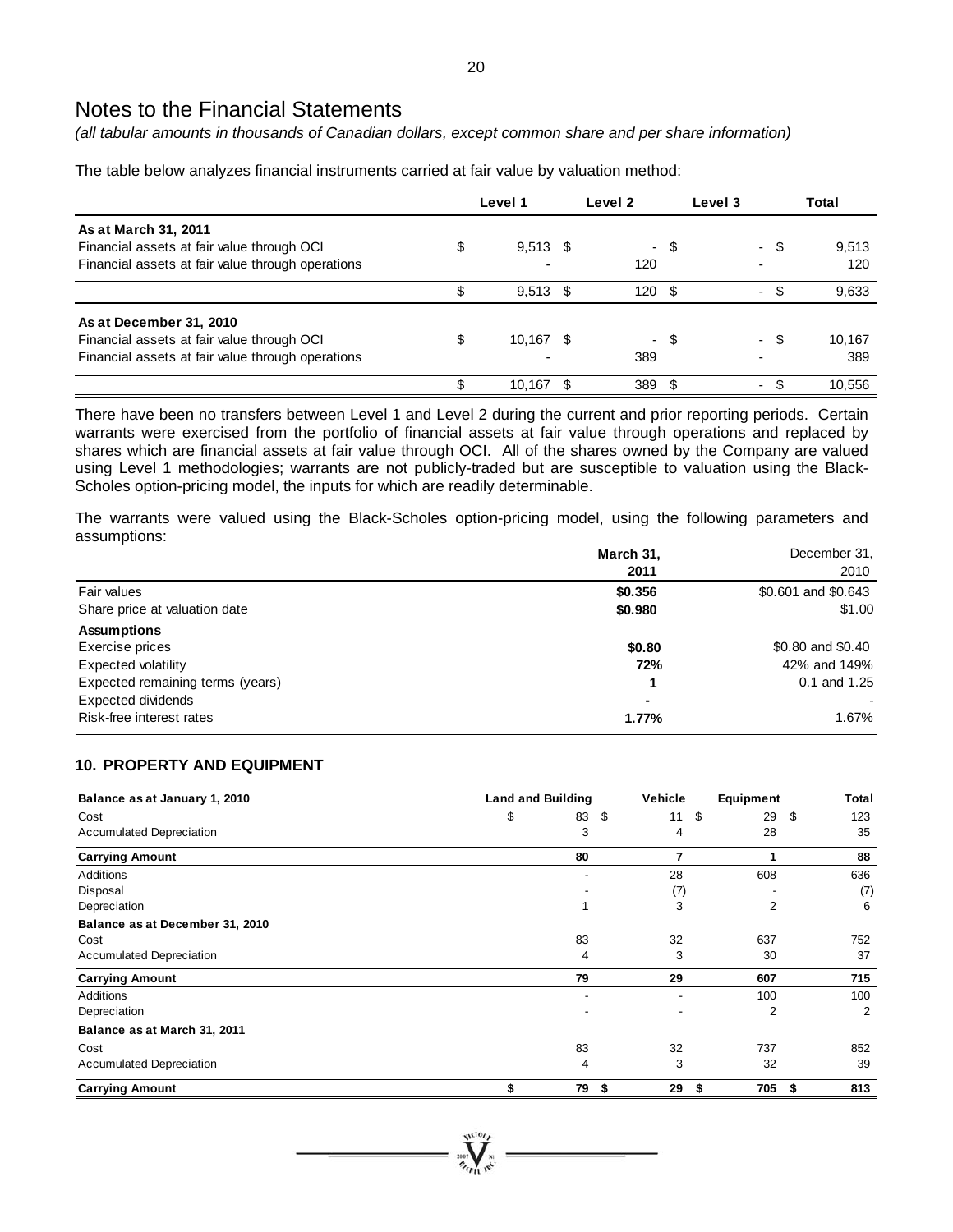*(all tabular amounts in thousands of Canadian dollars, except common share and per share information)* 

Equipment includes deposits of \$708,000 related to the purchase of transformers and other electrical equipment; the equipment is not in service and is not being depreciated. On May 10, 2010, the Company entered into an agreement to purchase the equipment for the Minago project. The total price of US\$2,840,000 is contingent upon satisfactory testing results which have been received, with the full remaining balance due prior to shipping (Note 21).

### **11. EXPLORATION AND EVALUATION PROJECTS**

Cumulative costs relating to the acquisition of mineral properties and E&E expenditures have been incurred on the following projects:

|            | January 1,<br>2011 | Current<br>Expenditures |      | Recoveries               |        | Excess<br>Proceeds       |     | March 31,<br>2011 |
|------------|--------------------|-------------------------|------|--------------------------|--------|--------------------------|-----|-------------------|
| Lac Rocher | \$<br>7,026 \$     | 43                      | \$   |                          | $-$ \$ | $\sim$                   | \$  | 7,069             |
| Lynn Lake  |                    |                         |      | (600)                    |        | 599                      |     |                   |
| Mel        | 6,618              | 558                     |      | $\overline{\phantom{a}}$ |        | $\overline{\phantom{a}}$ |     | 7,176             |
| Minago     | 31,059             | 2,515                   |      | $\overline{\phantom{a}}$ |        | $\overline{\phantom{a}}$ |     | 33,574            |
|            | \$<br>44,703 \$    | $3,117$ \$              |      | $(600)$ \$               |        | 599                      | -\$ | 47,819            |
|            |                    |                         |      |                          |        |                          |     |                   |
|            | January 1,<br>2010 | Current<br>Expenditures |      | Recoveries               |        | Excess<br>Proceeds       |     | March 31,<br>2010 |
| Lac Rocher | \$<br>$6,962$ \$   | $21 \quad $$            |      |                          | $-$ \$ | $\sim$                   | \$  | 6,983             |
| Lynn Lake  | 1,356              | 22                      |      | (1,268)                  |        |                          |     | 110               |
| Mel        | 6,421              | 76                      |      | $\overline{\phantom{a}}$ |        | $\blacksquare$           |     | 6,497             |
| Minago     | 26,183             | 2,862                   |      | $\overline{\phantom{a}}$ |        | $\overline{\phantom{a}}$ |     | 29,045            |
|            | \$<br>40,922 \$    | 2,981                   | - \$ | $(1,268)$ \$             |        | $\sim$                   | \$  | 42,635            |

The expenditures on the Lynn Lake property are shown net of a \$300,000 option payment by Prophecy in the last quarter of 2009, \$300,000 in January 2010, \$400,000 in April 2010, \$400,000 in June 2010, \$600,000 in February 2011 and reflect the receipt of Prophecy common shares in January 2010 with a fair value at that time of \$968,000. The excess proceeds of \$599,000 and \$nil for the three months ended March 31, 2011 and 2010, respectively, represent the excess of consideration received under the option agreement above carrying value and are reflected in *Recovery of exploration and evaluation projects* through the statement of operations.

### **Lac Rocher**

The Lac Rocher project, which is 100% owned, is located 140 kilometres northeast of Matagami in northwestern Québec. The project is subject to a royalty of \$0.50 per ton on any ores mined and milled from the property and a 2% net smelter return royalty ("NSR").

In 2007, the Company began environmental work in support of obtaining a permit for the Lac Rocher deposit in order to extract and direct ship mineralized material to an offsite mill for processing. A 12-hole, 1,500 metre drill program was also completed to test for extensions to the nickel sulphide mineralization and to provide metallurgical samples for the Preliminary Economic Assessment ("PEA") to determine the near-term production and cash generation potential of the project.

Metallurgical testing of the massive sulphide mineralization from the deposit was completed in December, 2007. In February, 2008, the Company announced the positive results from metallurgical testing of the disseminated sulphide zone and they were incorporated into the PEA completed in November 2008.

The Company completed the construction of an access road in the third quarter of 2009 and performed diamond drilling to provide geotechnical data for portal and ramp development.

The Lac Rocher property is subject to a discovery incentive plan (the "DIP") to reward certain individuals involved in the discovery of Lac Rocher with a 2% NSR for mines that were discovered on certain properties prior to the expiry of the DIP. The NSR is payable only on revenues earned after recovery of all development costs for any mine on

 $\mathbf{V}$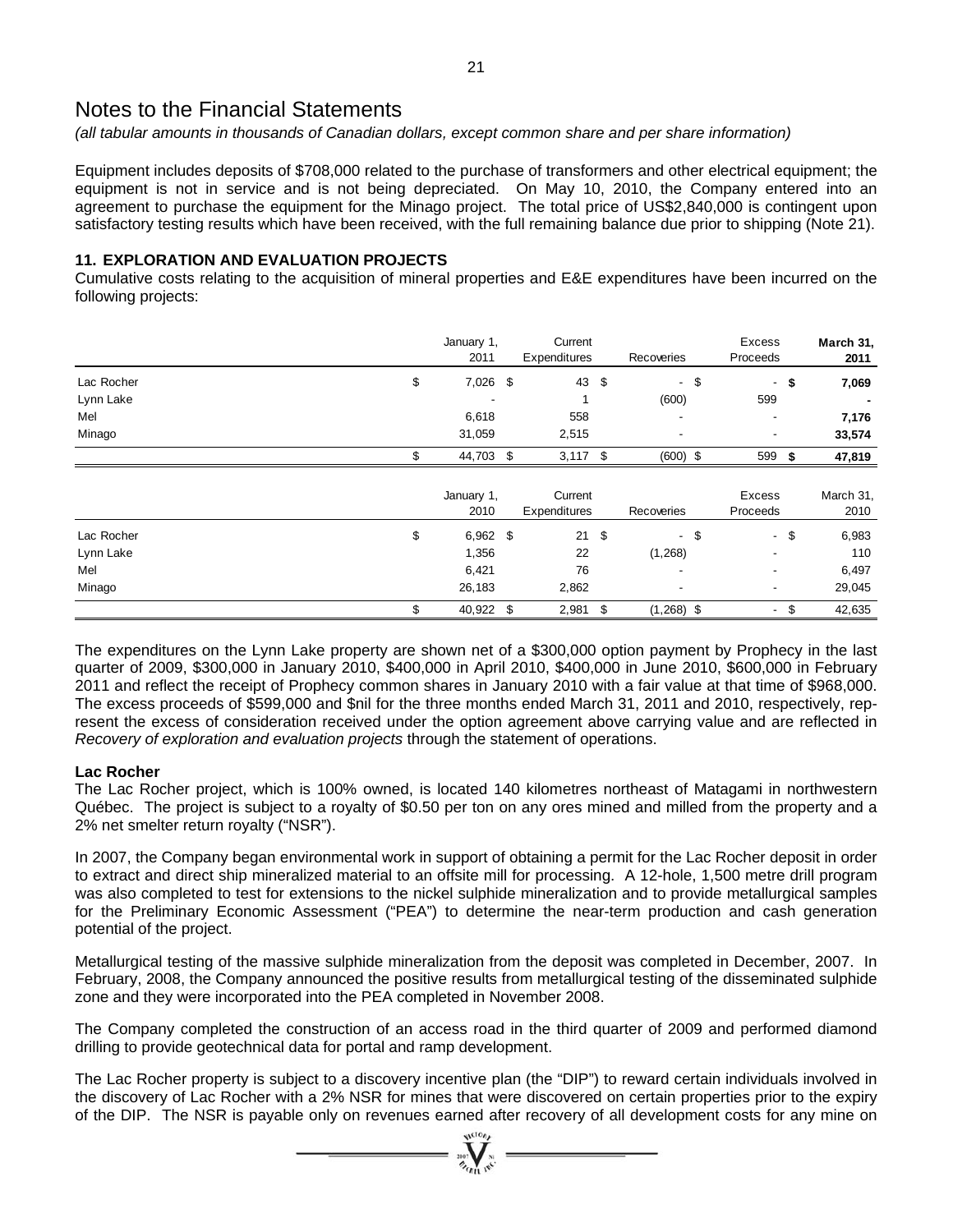*(all tabular amounts in thousands of Canadian dollars, except common share and per share information)* 

the property. The terms of the DIP provide the Company with a right of first refusal on any proposed disposition of the NSR. In addition, the DIP contains put/call provisions under which the Company may be required to purchase, or may exercise an option to purchase, the NSR at the value of its discounted cash flows, as defined therein. The Lac Rocher property is the only property subject to the DIP. As the Lac Rocher property is not yet in production, no royalties are currently payable.

### **Lynn Lake**

The Company owns a 100% right, title and interest in the Lynn Lake nickel property ("Lynn Lake"), covering approximately 600 ha in northern Manitoba.

On October 21, 2009, the Company announced that it had optioned Lynn Lake to Prophecy. Under the terms of the agreement, Prophecy can acquire a 100% interest in Lynn Lake by paying the Company an aggregate of \$4,000,000 over approximately four and a half years, by incurring \$3,000,000 in exploration expenditures over approximately three years and by issuing a 10% equity interest in Prophecy calculated on a diluted basis after Prophecy completes a private placement; such placement was completed in January 2010. The Company also has the right to participate in future equity financings on a pro-rata basis to maintain its 10% interest. Because of delays experienced by Prophecy in receiving regulatory approvals, certain of the timing contemplated under the agreement was extended.

The agreement, as extended, provides for the \$4,000,000 to be paid to the Company as follows:

- \$300,000 within five business days of receiving conditional regulatory approval (such amount was received in November 2009);
- \$300,000 within 60 days of October 21, 2009 (later extended to January 9, 2010 with cash received on January 6, 2010);
- \$400,000 within 180 days of October 21, 2009 (cash was received on April 13, 2010); and
- \$1,000,000 on March 1 of each of 2011, 2012 and 2013.

In June, 2010, the Company received an advance of \$400,000 from Prophecy out of its scheduled amount of \$1,000,000 due in March 2011. Accordingly, a balance of \$600,000 was due by March 1, 2011. The Company received this payment on February 28, 2011.

The Company received 2,419,548 shares of Prophecy on January 6, 2010, at which date the bid price of the shares was \$0.40.

Failure on the part of Prophecy to meet any of the terms will result in cancellation of the option on the property and it will revert to the Company.

As at March 31, 2011, \$599,000 excess of proceeds under the option agreement above the book value of the property had been received and accordingly was recorded through the statement of operations as a recovery of exploration and evaluation projects in respect of Lynn Lake.

### **Mel**

Effective August 27, 1999, Nuinsco (the predecessor entity of Victory Nickel) entered into an option agreement (the "Agreement") with Inco Limited (predecessor to CVRD Inco Limited, now Vale) for the exploration and development of Vale's Mel properties (the "Mel Properties") located in the Thompson area of northern Manitoba. Pursuant to the Agreement, sufficient expenditures have been incurred to earn a 100% interest in the Mel Properties, and in 2007 the Company exercised its option to acquire such interest. Vale had the right to earn back a 51% interest by incurring expenditures of \$6,000,000 over a four-year period. On September 14, 2010, Vale notified the Company that it will not exercise this back-in right. In accordance with the terms of the agreement with Vale, they now are entitled to a 10% royalty on "distributable earnings" as defined in the agreement. Distributable earnings is defined as net revenue less operating expenses, before federal and provincial income taxes, after provincial mining taxes and less aggregate pre-production capital but before depreciation.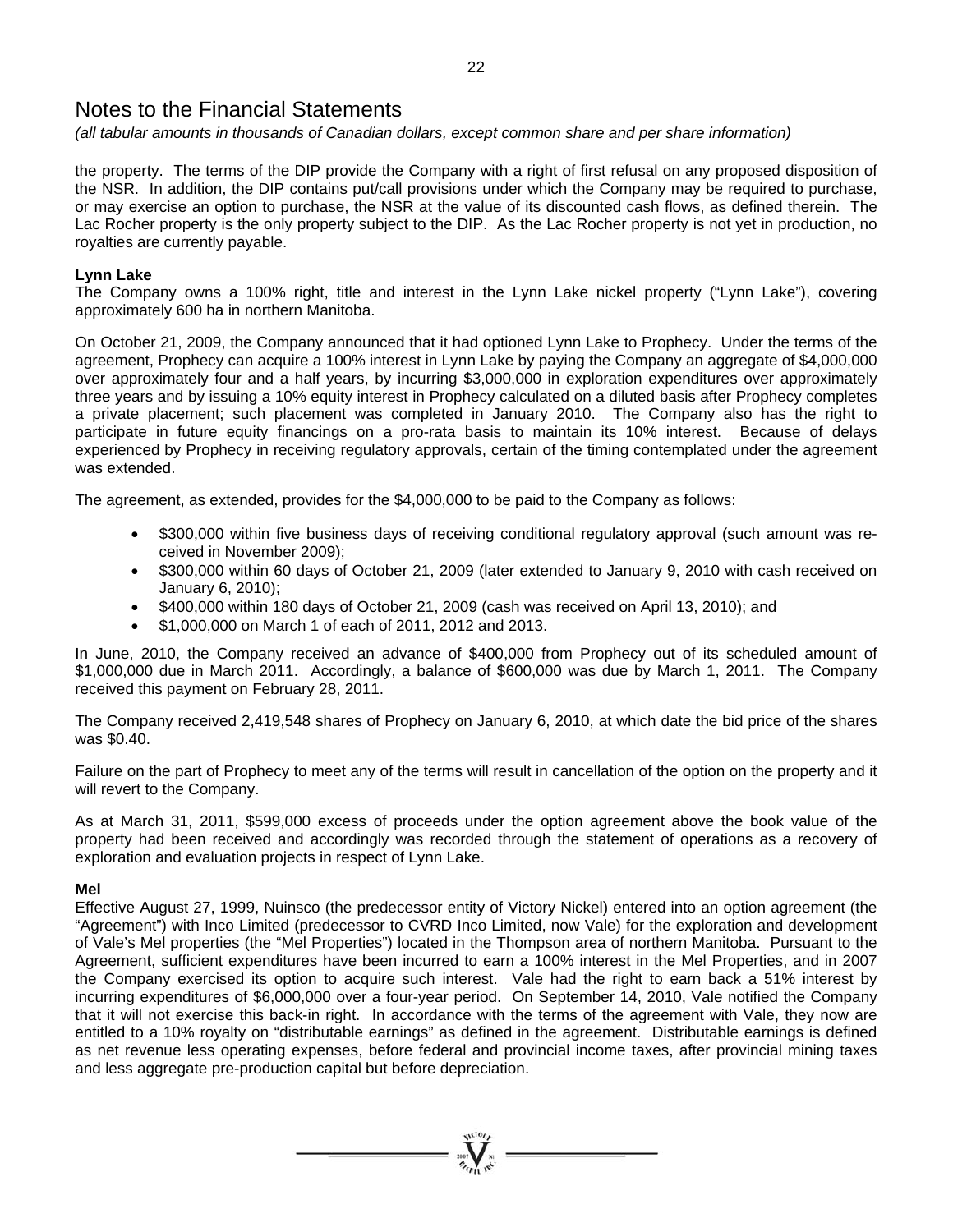*(all tabular amounts in thousands of Canadian dollars, except common share and per share information)* 

Also under the Agreement, Vale has a contractual obligation to mill ore mined from the Mel deposit at its cash cost plus 5% (provided that the product meets Vale specifications and that Vale has sufficient mill capacity).

In the first quarter of 2011, the Company commenced a drilling program at Mel.

# **Minago**

The 100%-owned Minago project covers approximately 28,928 hectares, through a combination of mining claims, mineral leases and a mineral exploration licence, on Manitoba's Thompson Nickel Belt. The property encompasses the Nose Deposit, which contains the entire current nickel mineral resource, and the North Limb, a zone of nickel mineralization with a known strike length of 1.5 kilometres located to the north of the Nose Deposit.

From 2006 to date, considerable work has been performed, including diamond drilling, metallurgical testing and engineering studies. This work formed the basis for the FS, the results of which were announced in December 2009 and improvements thereto announced in June 2010.

In January, 2008, the Company entered into an option agreement with Xstrata Nickel ("Xstrata"), a business unit of Xstrata Canada Corporation, to acquire a 100% interest in five mineral claims ("the Properties") totalling 691 hectares located at the north end of the Company's existing Minago property package; this is approximately 2.4% of the total Minago project.

The acquisition has been ratified by Xstrata and a 100% interest in the Properties has been registered with the Company. The Properties will be subject to an NSR interest retained by Xstrata, as follows:

- In respect of nickel:
	- o a 2% NSR when the LME three-month nickel price is equal to or greater than US\$13,227 per tonne in that quarter; and
	- o a 1% NSR when the LME three-month nickel price is less than US\$13,227 per tonne in that quarter.
	- In respect of other metals, minerals and concentrates:
		- o a 2% NSR.

In the event that the NSR is a 2% royalty, the Company may buy back up to 50% of the NSR royalty interest for a maximum of \$1,000,000. In addition, Xstrata has the right (the "Back-in Right") to earn a 50% interest in the Properties if any resource is discovered on the Properties that exceeds 500,000,000 pounds of contained nickel in measured and indicated resources. To exercise the Back-in Right, Xstrata must commit to pay direct expenditures or an amount in cash to the Company equal to twice the aggregate of all direct exploration, development and mining expenditures incurred by the Company on the Properties prior to the delivery by Xstrata of the Back-in Right notice.

The Minago project is under evaluation and is not in production. Accordingly, the Minago project is not being depreciated.

# **Wakami, Lar and Wellmet Projects**

The Company has incurred minimal expenditures on these properties in 2011, 2010 and 2009.

### **Impairment**

Pre-E&E (project generation) costs and/or E&E costs relating to discontinued projects in the amounts of \$nil were provided for through operations as *Writedown of exploration and evaluation projects* in the statement of operations in the three months ended March 31, 2011 and 2010.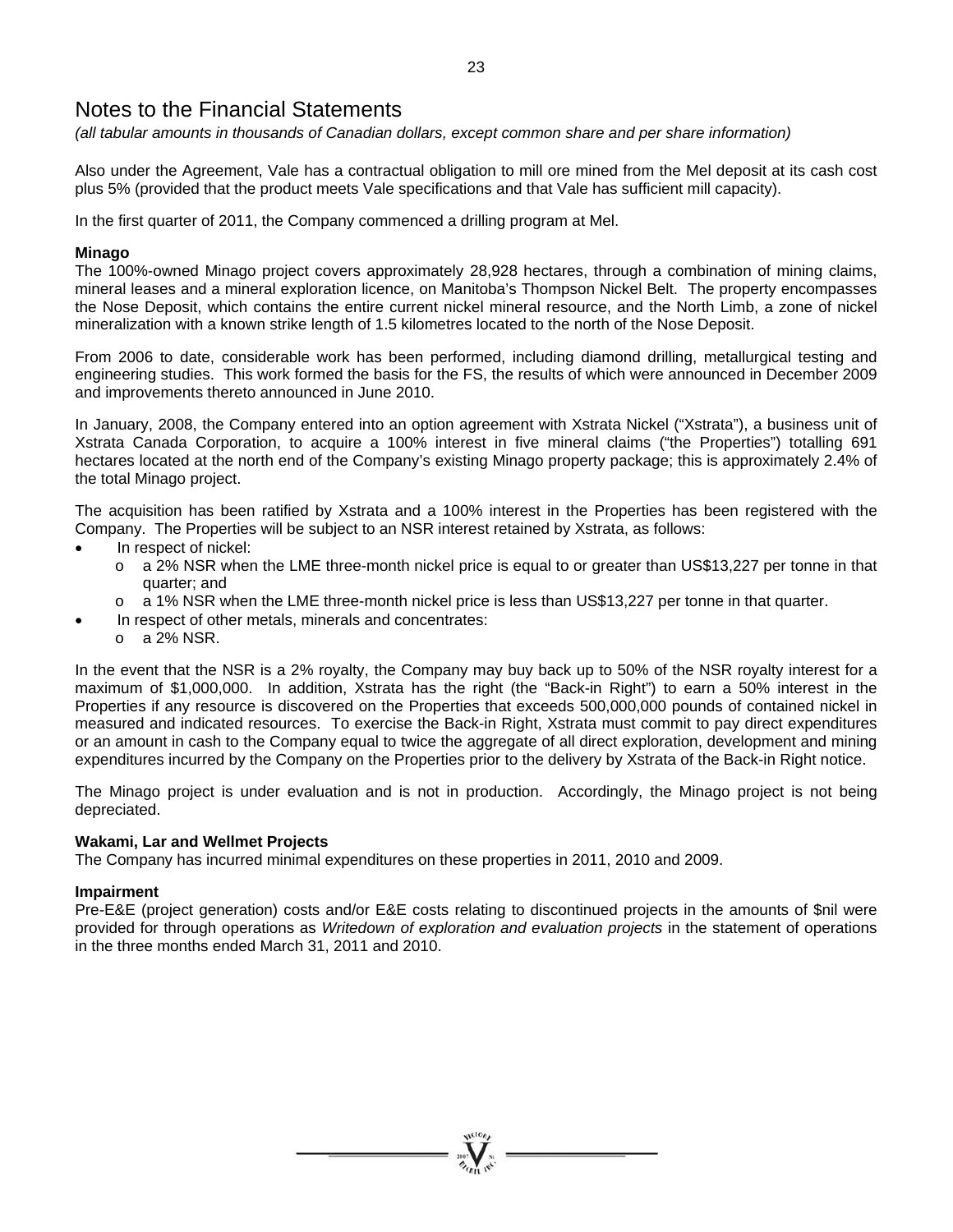*(all tabular amounts in thousands of Canadian dollars, except common share and per share information)* 

# **12. TRADE AND OTHER PAYABLES**

|                                     |             | March 31, | December 31, | January 1,  |
|-------------------------------------|-------------|-----------|--------------|-------------|
|                                     | <b>Note</b> | 2011      | 2010         | 2010        |
| Trade payables                      |             |           |              |             |
| Exploration and evaluation projects | \$          | 1,862     | \$<br>374    | \$<br>976   |
| Non-project related                 |             | 135       | 23           | 24          |
| Due to Nuinsco Resources Limited    | 20          | 40        | 21           | 33          |
| Accrued liabilities                 |             |           |              |             |
| Exploration and evaluation projects |             | 230       | 55           | 13          |
| Non-project related                 |             | 94        | 92           | 354         |
| Other payables                      |             | 25        | 27           |             |
|                                     |             | 2,386     | \$<br>592    | \$<br>1.400 |

The following table shows the transactions and balances of the flow-through premium liability:

|                                                      | <b>Notes</b> | March 31,<br>2011 | December 31,<br>2010 | January 1,<br>2010 |
|------------------------------------------------------|--------------|-------------------|----------------------|--------------------|
| Balance as at beginning of period                    |              | $\mathbf{r}$      |                      |                    |
| Flow-through premium from financing                  |              |                   |                      |                    |
| February, 2010                                       | 14           |                   | 171                  |                    |
| Flow-through premium adjusted through finance income |              |                   | (171)                |                    |
| Flow-through premium from financing                  |              |                   |                      |                    |
| April, 2010                                          | 14           |                   | 460                  |                    |
| Flow-through premium adjusted through finance income |              |                   | (460)                |                    |
| Balance as at end of period                          |              | ۰.                |                      |                    |

# **13. DEFERRED TAX LIABILITIES**

Deferred income tax assets and liabilities are recognized for temporary differences between the carrying value of the balance sheet items and their corresponding tax values as well as for the benefit of losses available to be carried forward to future years for tax purposes that are considered probable to be realized.

Significant components of the Company's deferred tax assets and liabilities, after applying enacted corporate income tax rates, are as follows:

|                                   | March 31,       | December 31, |    | January 1, |
|-----------------------------------|-----------------|--------------|----|------------|
|                                   | 2011            | 2010         |    | 2010       |
| <b>Temporary differences</b>      |                 |              |    |            |
| Property and equipment            | \$<br>$(23)$ \$ | (22)         | \$ | (20)       |
| Exploration and evaluation assets | 6,006           | 6,071        |    | 5,557      |
| Share issue and other costs       | (344)           | (377)        |    | (477)      |
| Net tax losses carried forward    | (3,061)         | (2,927)      |    | (2, 401)   |
| Capital losses carried forward    | (30)            | (87)         |    | (109)      |
| Capital gains unrealized          | 586             | 656          |    |            |
|                                   | 3,134           | 3,314        |    | 2,550      |
| Unrecognized deferred tax assets  |                 |              |    | 109        |
|                                   | 3,134           | 3.314        | S. | 2,659      |

The income tax recovery represents the recognition of deferred income tax assets (to the extent of the deferred tax liability) since the Company currently believes that it is probable that the benefit associated with these losses and

 $\sum_{\substack{m=1\\ \text{all } m}}^{\text{Nefion}}$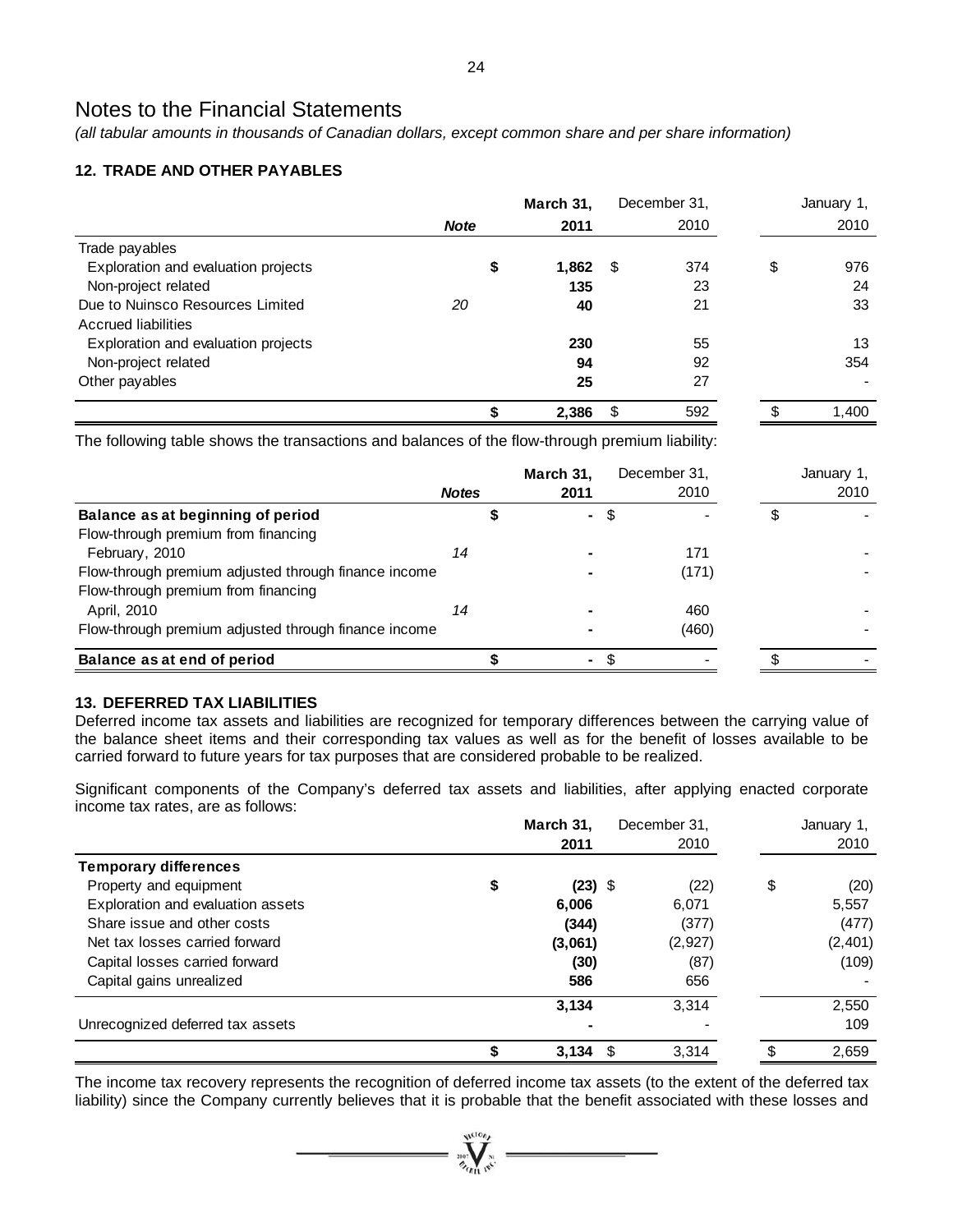*(all tabular amounts in thousands of Canadian dollars, except common share and per share information)* 

costs will be realized prior to their expiry. It also includes the effect of enacted rate changes.

Non-capital losses expire as follows:

| 2014 | \$     | 195    |
|------|--------|--------|
| 2015 |        | 367    |
| 2026 |        | 636    |
| 2027 |        | 1,092  |
| 2028 |        | 2,312  |
| 2029 |        | 2,492  |
| 2030 |        | 1,799  |
| 2031 |        | 1,985  |
| 2032 |        | 497    |
|      | œ<br>₽ | 11,375 |

The Company also has capital losses available for carryforward of \$222,000.

# **Movement in Temporary Differences during the Period**

|                                     | As at<br>December 31.<br>2010 |      | <b>Recognized in</b><br>profit or loss | Recognized in<br>other<br>comprehensive<br>income | Recognized in<br>share capital |     | As at March<br>31, 2011 |
|-------------------------------------|-------------------------------|------|----------------------------------------|---------------------------------------------------|--------------------------------|-----|-------------------------|
| Property and equipment              | \$<br>$(22)$ \$               |      | $(1)$ \$                               | - \$                                              | - \$                           |     | (23)                    |
| Exploration and evaluation projects | 6.071                         |      | (65)                                   |                                                   |                                |     | 6,006                   |
| Share issue costs                   | (377)                         |      |                                        |                                                   | 33                             |     | (344)                   |
| Net tax losses carried forward      | (2,927)                       |      | (100)                                  |                                                   | (34)                           |     | (3,061)                 |
| Capital losses (net)                | (87)                          |      |                                        | 57                                                |                                |     | (30)                    |
| Capital gains unrealized            | 656                           |      | (14)                                   | (56)                                              |                                |     | 586                     |
|                                     | 3.314                         |      | (180)                                  |                                                   | (1)                            |     | 3.134                   |
| Unrecognized deferred tax assets    |                               |      |                                        |                                                   |                                |     |                         |
| Deferred income tax liability, net  | \$<br>3,314                   | - \$ | (180) \$                               | 1.                                                | \$<br>(1)                      | -\$ | 3.134                   |

|                                     | 1.2010          | As at January Recognized in<br>profit or loss | Recognized in<br>other<br>comprehensive Recognized in<br>income |      | share capital |      | As at<br>December 31.<br>2010 |
|-------------------------------------|-----------------|-----------------------------------------------|-----------------------------------------------------------------|------|---------------|------|-------------------------------|
| Property and equipment              | \$<br>$(20)$ \$ | $(2)$ \$                                      |                                                                 | - \$ | - \$          |      | (22)                          |
| Exploration and evaluation projects | 5,557           | 514                                           |                                                                 |      |               |      | 6,071                         |
| Share issue costs                   | (477)           |                                               |                                                                 |      | 100           |      | (377)                         |
| Net tax losses carried forward      | (2,401)         | (376)                                         |                                                                 |      | (150)         |      | (2,927)                       |
| Capital losses (net)                | (109)           |                                               | 22                                                              |      |               |      | (87)                          |
| Capital gains unrealized            |                 | 38                                            | 618                                                             |      |               |      | 656                           |
|                                     | 2,550           | 174                                           | 640                                                             |      | (50)          |      | 3,314                         |
| Unrecognized deferred tax assets    | 109             | (87)                                          | (22)                                                            |      |               |      |                               |
| Deferred income tax liability, net  | 2,659           | \$<br>87                                      | \$<br>618                                                       | \$.  | (50)          | - \$ | 3,314                         |

**Welling**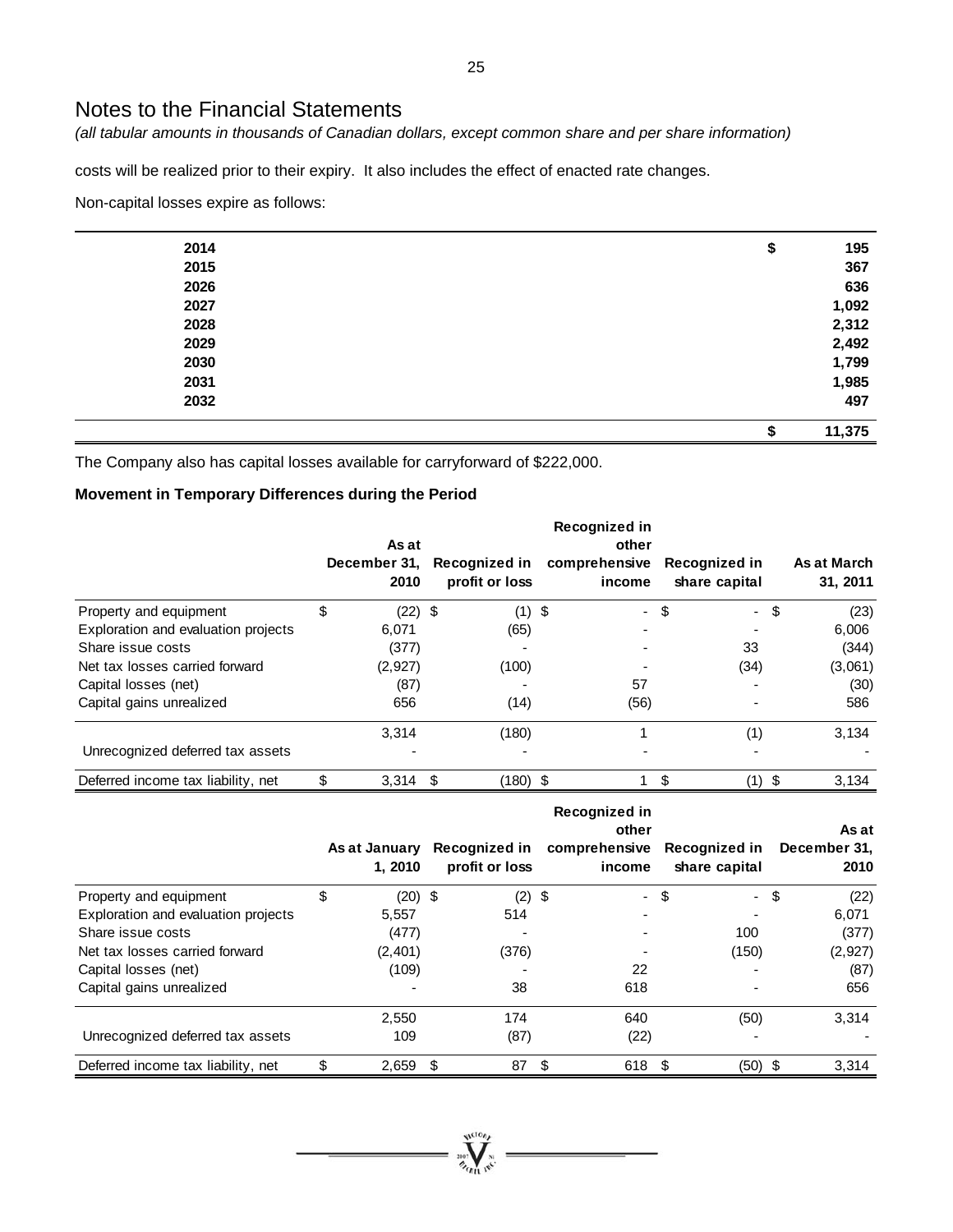*(all tabular amounts in thousands of Canadian dollars, except common share and per share information)* 

# **14. CAPITAL AND OTHER COMPONENTS OF EQUITY Share Capital**

#### *Authorized*

The Company is authorized to issue an unlimited number of common shares.

### *Number of shares issued and outstanding*

The issued and outstanding common shares are as follows:

|                                          |              | Three months ended | Year ended    |
|------------------------------------------|--------------|--------------------|---------------|
|                                          |              | March 31,          | December 31,  |
|                                          | <b>Notes</b> | 2011               | 2010          |
| Balance as at beginning of period        |              | 380,025,528        | 328, 149, 761 |
| Issue of flow-through common shares      | (a)(b)       |                    | 10,000,000    |
| Issue of common shares                   | (c)          | 5,000,000          |               |
| Shares issued under reciprocal placement | (d)          |                    | 36,615,385    |
| Issue of shares under Share Bonus Plan   | (e)          |                    | 1,571,100     |
| Warrants exercised                       | (f)(g)       | 988,385            | 3,339,282     |
| Options exercised                        | (h)          |                    | 350,000       |
|                                          |              | 386,013,913        | 380,025,528   |

- (a) On February 26, 2010, the Company completed the first tranche of a flow-through financing of 3,429,139 units of securities at a price of \$0.20 per unit generating gross proceeds of \$686,000. Each unit comprises one common share and one-half of one common share purchase warrant. Each whole warrant entitles the holder to purchase one common share at an exercise price of \$0.26 for a period of 12 months from closing. The share issue costs were approximately \$73,000 before income taxes of \$17,000 and the Company apportioned proceeds of approximately \$171,000 to the flow-through premium and \$65,000 to the cost of the warrants, plus \$5,000 for finder's warrants.
- (b) On April 9, 2010, the Company completed the second tranche of a flow-through financing of 6,570,861 units of securities at a price of \$0.21 per unit generating gross proceeds of \$1,380,000. Each unit comprises one common share and one-half of one common share purchase warrant. Each whole warrant entitles the holder to purchase one common share at an exercise price of \$0.26 for a period of 12 months from closing. The share issue costs were approximately \$112,000 before income taxes of \$29,000 and the Company apportioned proceeds of approximately \$460,000 to the flow-through premium and \$110,000 to the cost of the warrants, plus \$8,000 for finder's warrants. Upon closing of the second tranche, the Company issued 250,000 finder's warrants which entitle the holder to purchase one common share at an exercise price of \$0.175 for a period of 12 months from issuance.
- (c) On January 10, 2011, the Company completed a private placement financing of 5,000,000 units of securities at a price of \$0.10 per unit generating gross proceeds of \$500,000. Each unit comprises one common share and one-half of one common share purchase warrant. Each whole warrant entitles the holder to purchase one common share at an exercise price of \$0.14 for a period of 12 months from closing. The share issue costs were approximately \$4,000 before income taxes of \$1,000 and the Company apportioned proceeds of approximately \$26,000 to the cost of the warrants.
- (d) On May 28, 2010, the Company issued 36,615,385 common shares pursuant to the reciprocal placement with Prophecy. The common shares were issued at a price of \$0.104 per share generating gross proceeds of \$3,808,000. The share issue costs were approximately \$15,000 before income taxes of \$4,000. In turn, Victory Nickel subscribed for 7,000,000 Prophecy common shares which are held in the portfolio of marketable securities.
- (e) On May 28, 2010, the Company issued 1,571,100 common shares with a fair value of \$165,000 to employees and consultants as discretionary bonuses pursuant to the Company's Share Bonus Plan.
- (f) In August and September, 2010, 3,339,282 warrants were exercised at an exercise price of \$0.12 per share for aggregate consideration of approximately \$401,000; that amount plus the aggregate amount previously recorded through contributed surplus of approximately \$92,000 is reflected as an increase in share capital.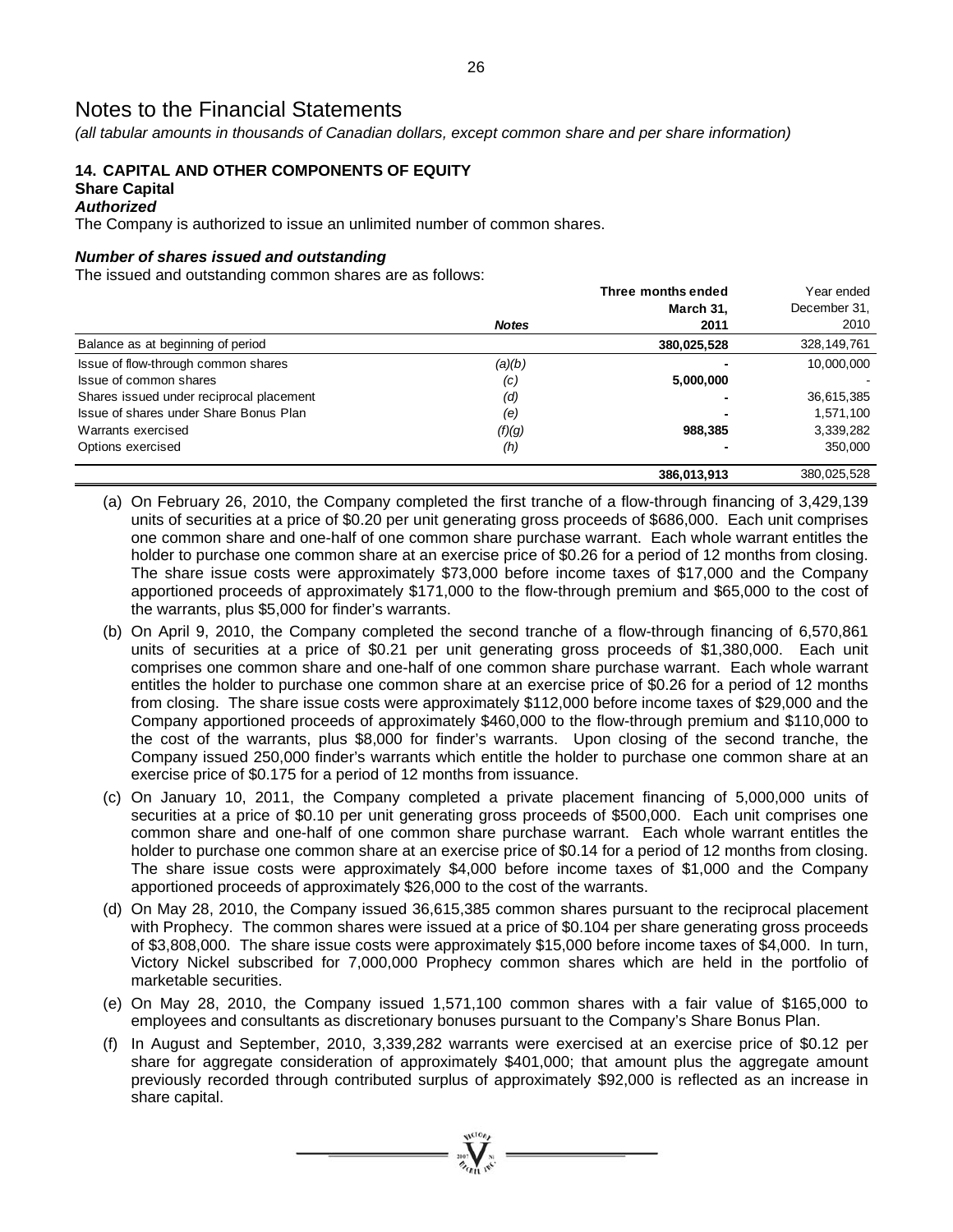*(all tabular amounts in thousands of Canadian dollars, except common share and per share information)* 

- (g) In the first quarter of 2011, 988,385 warrants were exercised at an exercise price of \$0.12 per share for aggregate consideration of approximately \$118,000; that amount plus the aggregate amount previously recorded through contributed surplus of approximately \$28,000 is reflected as an increase in share capital.
- (h) On October 12, 2010, 350,000 options were exercised at an exercise price of \$0.05 per share for aggregate consideration of approximately \$18,000; that amount plus the aggregate amount previously recorded through contributed surplus of approximately \$12,000 is reflected as an increase in share capital.

### **Share Incentive Plan**

The Company has a Share Incentive Plan which includes both a Share Purchase Plan and a Share Bonus Plan.

The purpose of the Share Incentive Plan is to encourage ownership of the common shares by directors, senior officers and employees of the Company and its designated affiliates and consultants who are primarily responsible for the management and profitable growth of its business, to advance the interests of the Company by providing additional incentive for superior performance by such persons and to enable the Company and its designated affiliates to attract and retain valued directors, officers, employees and consultants.

Under the Share Purchase Plan, eligible directors, senior officers and employees of the Company and its designated affiliates and consultants can contribute up to 10% of their annual basic salary before deductions to purchase common shares. The Company matches each participant's contribution. The purchase price per common share is the volume weighted-average of the trading prices of the common shares on the TSX for the calendar quarter in respect of which the common shares are issued. Common shares acquired are held in safekeeping and delivered to employees as soon as practicable following March 31, June 30, September 30 and December 31 in each calendar year. No common shares have yet been issued pursuant to the Share Purchase Plan. The maximum number of common shares issuable under the Share Purchase Plan is the lesser of: (i) that number of common shares that can be purchased with a dollar amount equal to 20% of the gross annual salary of the Participants (as defined in the Share Incentive Plan); and (ii) 1% of the aggregate number of issued and outstanding common shares (calculated on a non-diluted basis) from time-to-time.

The Share Bonus Plan permits common shares to be issued as a discretionary bonus to eligible directors, senior officers and employees of the Company and its designated affiliates, and consultants from time to time. In 2011, no common shares were issued under the Share Bonus Plan (2010 - 1,571,100). The maximum number of common shares issuable under the Share Bonus Plan is the lesser of: (i) 2,000,000 common shares; and (ii) 2% of the aggregate number of issued and outstanding common shares (calculated on a non-diluted basis) from time-totime.

The entitlement to shares issued under the Share Bonus Plan in 2010 vested immediately. The fair value of common share entitlements granted under the Share Bonus Plan is determined using the quoted market value on the date of grant for an aggregate fair value of \$165,000 that was charged through operations immediately.

### **Shareholder Rights Plan**

In March, 2009, the Board of Directors approved the adoption of a shareholder rights plan (the "Shareholder Rights Plan") which was subsequently confirmed by its shareholders at the Company's Annual Meeting held on June 3, 2009.

In order to implement the adoption of the Shareholder Rights Plan, the Board of Directors authorized the issuance of one right (a "Right") in respect of each common share outstanding at the close of business on April 17, 2009 (the "Record Time"). In addition, the Board authorized the issuance of one Right in respect of each additional common share issued after the Record Time. Rights trade with and are represented by common share certificates, including certificates issued prior to the Record Time. Until such time as the Rights separate from the common shares and become exercisable, Rights certificates will not be distributed to shareholders.

If a person, or a group acting in concert, acquires (other than pursuant to an exemption available under the Shareholder Rights Plan) beneficial ownership of 20% or more of the common shares, Rights (other than those held by such acquiring person which will become void) will separate from the common shares and permit the holder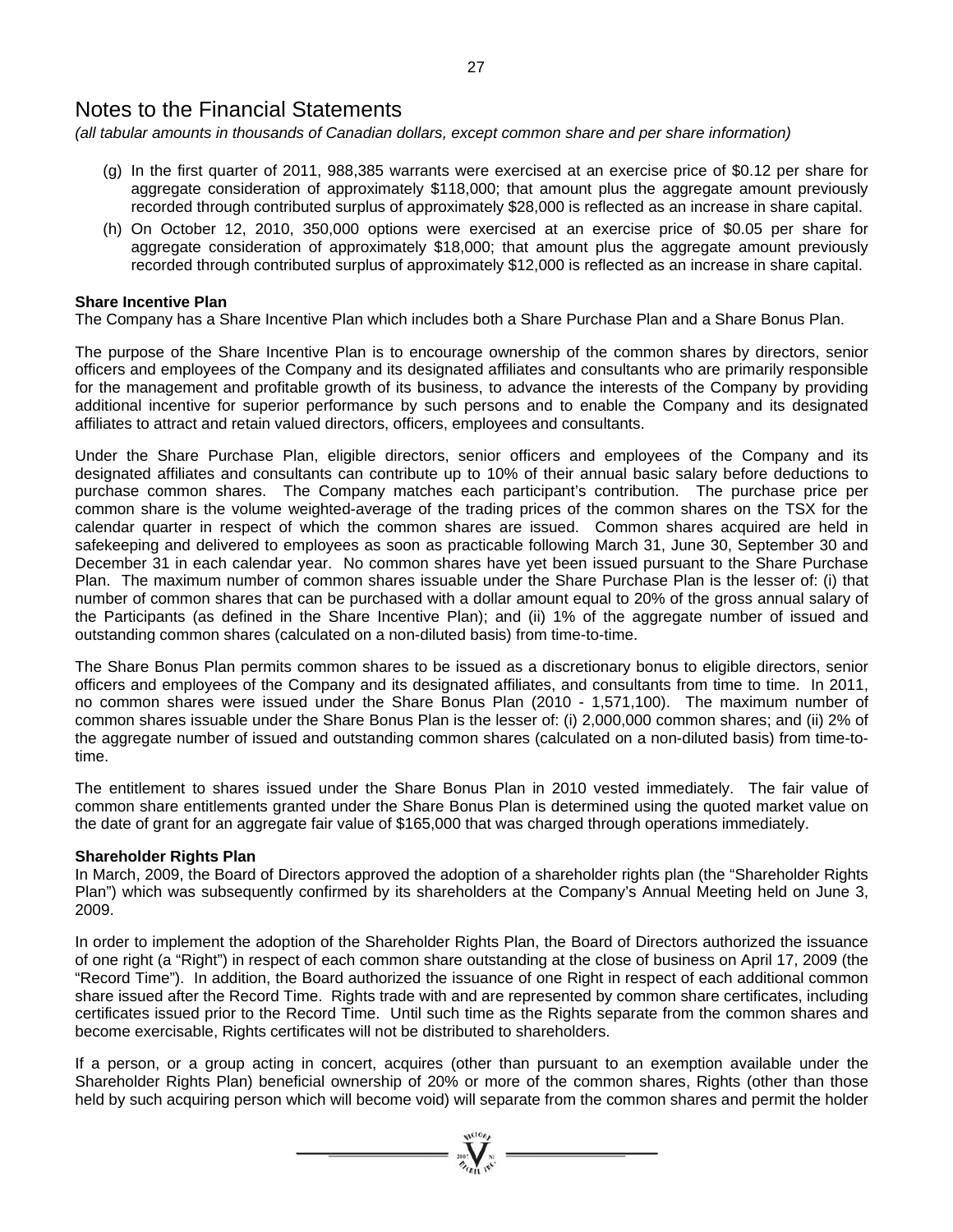*(all tabular amounts in thousands of Canadian dollars, except common share and per share information)* 

thereof to purchase common shares at a 50% discount to their market price. A person, or a group acting in concert, who is the beneficial owner of 20% or more of the outstanding common shares as of the Record Time is exempt from the dilutive effects of the Shareholder Rights Plan provided such person (or persons) does not increase its beneficial ownership by more than 1% (other than in accordance with the terms of the Shareholder Rights Plan). At any time prior to the Rights becoming exercisable, the Board may waive the operation of the Shareholder Rights Plan with respect to certain events before they occur.

The issuance of the Rights is not dilutive until the Rights separate from the underlying common shares and become exercisable or until the exercise of the Rights. The issuance of the Rights will not change the manner in which shareholders currently trade their common shares.

### **Accumulated Other Comprehensive Income or (Loss) ("AOCI")**

AOCI is comprised of the following separate components of equity:

### *Net change of financial assets at fair value through OCI*

This comprises the cumulative net change in the fair value of financial assets at fair value through OCI.

#### *Income tax on other comprehensive income*

This comprises the amount of income tax determined to be required on the cumulative net change in the fair value of financial assets at fair value through OCI.

# **15. EARNINGS PER SHARE**

### **Basic Earnings per Share**

The calculation of basic EPS for the three months ended March 31, 2011 was based on the income attributable to common shareholders of \$301,000 (three months ended March 31, 2010 – loss of \$333,000), and a weighted average number of common shares outstanding of 385,185,000 (March 31, 2010 – 329,445,000).

The capital transactions from the reporting date to the date of this filing outlined in Note 22 have not had a material impact on earnings per share.

### **Weighted Average Number of Common Shares (Basic)**

|                                                         |                      | Three months ended March 31, |
|---------------------------------------------------------|----------------------|------------------------------|
|                                                         | 2011                 | 2010                         |
| Balance at beginning of period                          | 380,026,000          | 328,150,000                  |
| Effect of shares issued<br>Effect of warrants exercised | 4,500,000<br>659,000 | 1,295,000                    |
|                                                         | 385,185,000          | 329,445,000                  |

### **Diluted Earnings per Share**

The calculation of diluted EPS for the three months ended March 31, 2011 was based on income attributable to common shareholders of \$301,000 (three months ended March 31, 2010 – loss of \$333,000), and a weighted average number of common shares outstanding, after adjustment for the effects of all dilutive potential common shares of 387,819,000 (as at March 31, 2010 – 342,011,000).

### **Weighted Average Number of Common Shares (Diluted)**

|                                                  |             | Three months ended March 31, |
|--------------------------------------------------|-------------|------------------------------|
|                                                  | 2011        | 2010                         |
| Weighted average number of common shares (basic) | 385,185,000 | 329,445,000                  |
| Effect of options granted and outstanding        | 2,634,000   | 4,634,000                    |
| Effect of warrants issued and outstanding        |             | 7,932,000                    |
|                                                  | 387,819,000 | 342,011,000                  |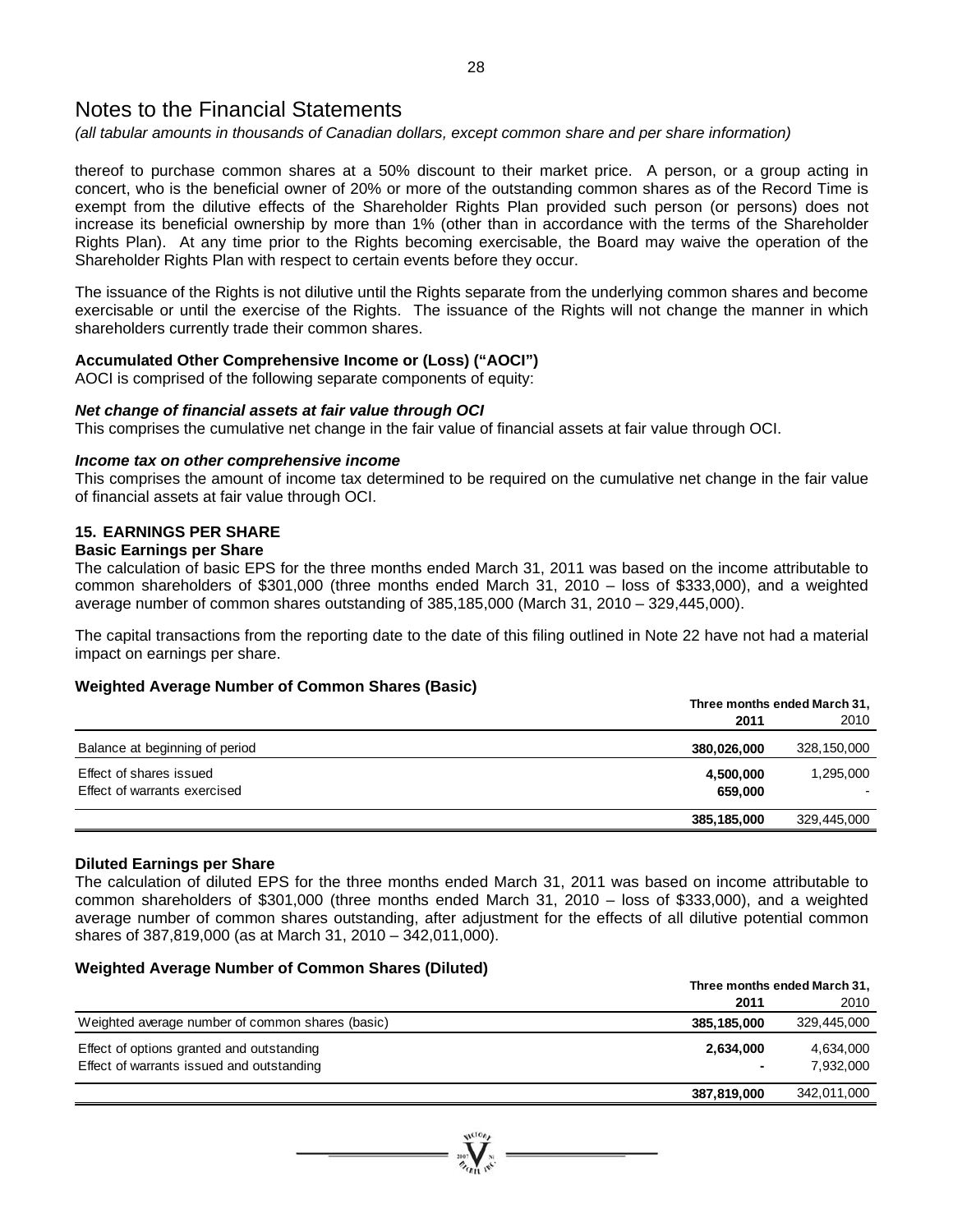*(all tabular amounts in thousands of Canadian dollars, except common share and per share information)* 

For the three months ended March 31, 2011, 22,639,000 options and 34,453,000 warrants (the three months ended March 31, 2010 – 24,877,000 options and 26,527,000 warrants) were excluded from the diluted weighted average number of common shares calculation as their effect would have been anti-dilutive.

The average market value of the Company's shares for purposes of calculating the dilutive effect of share options was based on quoted market prices for the respective periods during which the options were outstanding.

### **16. SHARE-BASED PAYMENTS**

### **Description of the Share-based Payment Arrangements**

The Company has the following share-based payment arrangements:

### *Stock Option Plan (equity-settled)*

The Company has a Stock Option Plan to encourage ownership of its shares by key management personnel (directors and executive management), employees and consultants, and to provide compensation for certain services. The terms of the Stock Option Plan provide that the directors have the right to grant options to acquire common shares of the Company at not less than the closing market price of the shares on the day preceding the grant. No compensation is recognized when options are exercised. The number of shares reserved for issuance is not to exceed 15% of the aggregate number of common shares issued and outstanding (calculated on a nondiluted basis) from time-to-time. At March 31, 2011, the Company had 32,629,101 (December 31, 2010 – 31,601,581) common shares available for the granting of future options. Options are exercisable at the market price of the shares at the date of grant. The Company does not have any cash-settled transactions.

### *Share purchase warrants (equity-settled)*

Outstanding warrants as at March 31, 2011 consists of warrants issued pursuant to the rights offering in 2009 and warrants issued pursuant to the private placements. Warrants are exercisable at the market price of the shares at the date of grant. The Company does not have any cash-settled transactions.

### *Share Bonus Plan*

The terms of the Company's Share Bonus Plan are set out in Note 14.

#### **Terms and Conditions of Share-based Payment Arrangements**  *Stock Option Plan*

The terms and conditions relating to the grants of the Stock Option Plan are as follows:

- Options issued during the period and granted to executive management, consultants and employees have a maximum term of five years and are equity-settled. Of the options granted, 50% vest immediately, while the remaining options are exercisable after one year.
- Options issued during the period and granted to directors have a maximum term of five years and are equity-settled. All options granted vest immediately.
- Certain options issued upon formation of the Company under a plan of arrangement had terms of up to 10 years.
- All options are to be settled by physical delivery of shares.

### *Share purchase warrants*

The terms and conditions relating to the grants of the share purchase warrants are as follows: all warrants are to be settled by physical delivery of shares and as such, are equity-settled. Warrants issued are generally exercisable for a period of 12 months from issue date; the warrants issued under the rights offering were not exercisable until 12 months from issue and expire 12 months thereafter.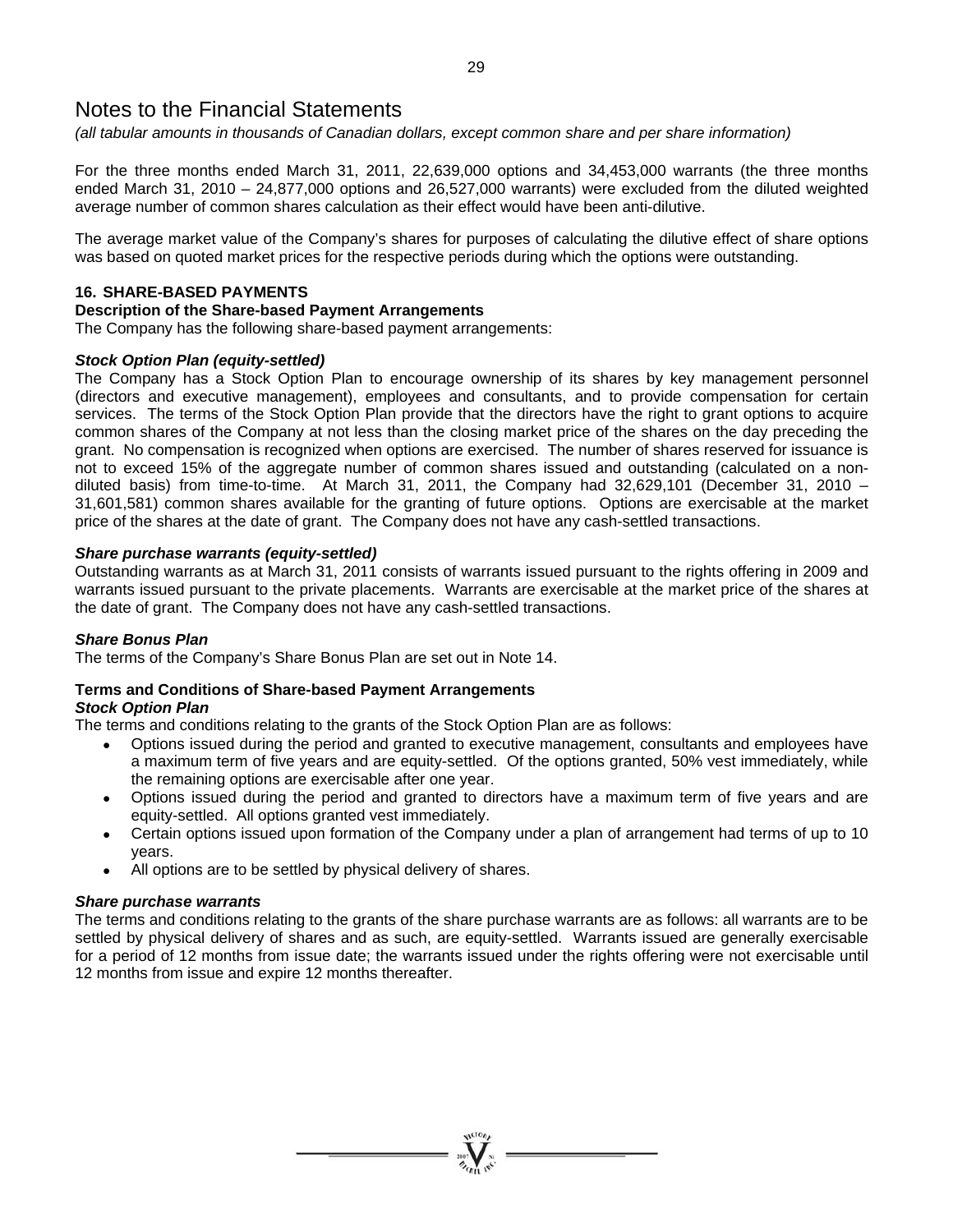*(all tabular amounts in thousands of Canadian dollars, except common share and per share information)* 

### **Disclosure of Share-based Payment Arrangements**  *Stock Option Plan*

The number and weighted average exercise prices of options are as follows:

|                                       |                |                          |  |                        |    | Weighted     |  |  |
|---------------------------------------|----------------|--------------------------|--|------------------------|----|--------------|--|--|
|                                       |                | <b>Number of options</b> |  | average exercise price |    |              |  |  |
|                                       | March 31.      | December 31,             |  |                        |    | December 31, |  |  |
|                                       | 2011           | 2010                     |  | 2011                   |    | 2010         |  |  |
| Outstanding as at beginning of period | 25,402,248     | 24,221,498 \$            |  | $0.30\,$ \$            |    | 0.30         |  |  |
| Granted                               | $\blacksquare$ | 5,540,000 \$             |  | ۰.                     | \$ | 0.16         |  |  |
| Cancelled                             |                | $(200,000)$ \$           |  | ٠                      | \$ | 0.05         |  |  |
| Exercised                             |                | $(350,000)$ \$           |  | ٠                      | S  | 0.05         |  |  |
| Expired                               | (129, 262)     | $(3,809,250)$ \$         |  | $0.25 \quad$ \$        |    | 0.14         |  |  |
| Outstanding as at end of period       | 25,272,986     | 25,402,248 \$            |  | $0.30 \, \hat{S}$      |    | 0.30         |  |  |
| Exercisable as at end of period       | 25,247,986     | 24, 132, 248 \$          |  | $0.30 \, \text{S}$     |    | 0.30         |  |  |

For options exercised during 2010, the weighted average share price at the date of exercise was \$0.105.

|                          |            | Number of options outstanding | contractual life (years) |              |  |  |  |
|--------------------------|------------|-------------------------------|--------------------------|--------------|--|--|--|
|                          | March 31,  | December 31.                  | March 31.                | December 31, |  |  |  |
|                          | 2011       | 2010                          | 2011                     | 2010         |  |  |  |
| Range of exercise prices |            |                               |                          |              |  |  |  |
| \$0.03 to \$0.05         | 4,565,000  | 4,565,000                     | 2.83                     | 3.08         |  |  |  |
| \$0.06 to \$0.14         | 1,250,000  | 1,250,000                     | 2.02                     | 2.27         |  |  |  |
| \$0.15 to \$0.16         | 5,490,000  | 5,490,000                     | 3.76                     | 4.01         |  |  |  |
| \$0.17 to \$0.25         | 3,075,000  | 3,204,262                     | 1.64                     | 1.82         |  |  |  |
| \$0.26 to \$0.32         | 3,445,750  | 3,445,750                     | 1.84                     | 2.09         |  |  |  |
| \$0.33 to \$0.50         | 2,336,500  | 2,336,500                     | 1.78                     | 2.02         |  |  |  |
| \$0.51 to \$0.64         | 2,850,000  | 2,850,000                     | 0.94                     | 1.19         |  |  |  |
| \$0.65 to \$0.82         | 2,260,736  | 2,260,736                     | 0.95                     | 1.20         |  |  |  |
|                          | 25.272.986 | 25.402.248                    | 2.24                     | 2.47         |  |  |  |

There were no options granted in the first quarter of 2011. For options granted during 2010, the weighted average fair value at the date of grant was \$0.12. A total of 5,540,000 options were granted during 2010 to key management personnel, employees and consultants. This resulted in a total share-based payment expense of \$657,000 in the year ended December 31, 2010. Of the 25,272,986 options outstanding at March 31, 2011, 25,000 are subject to vesting in the next fiscal year (at December 31, 2010 – 25,402,248 were outstanding of which 1,270,000 were subject to vesting in the following year). The aggregate fair value of these unvested options not yet charged to operations is \$1,000 (options outstanding as at December 31, 2010 - \$3,000).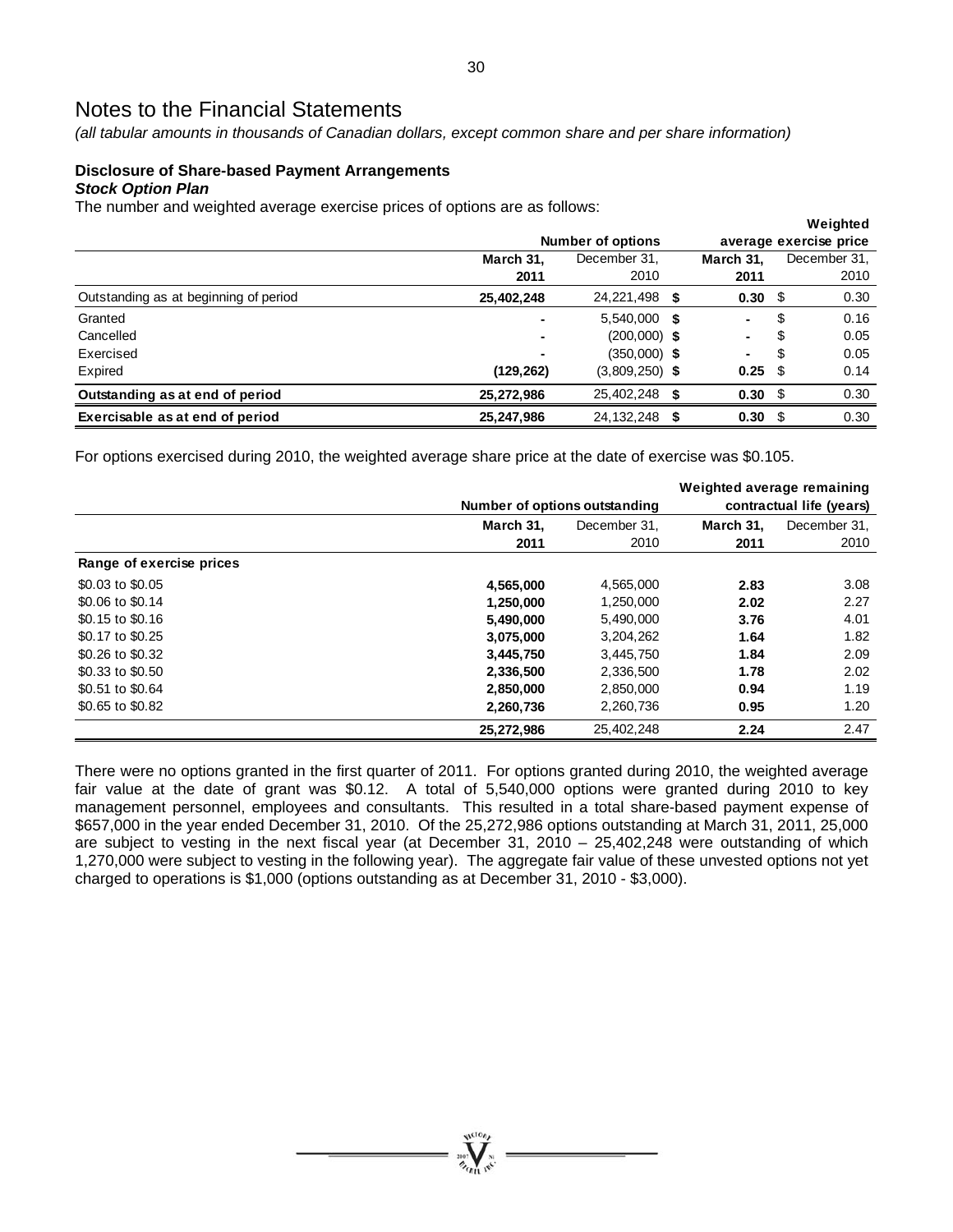*(all tabular amounts in thousands of Canadian dollars, except common share and per share information)* 

### *Share purchase warrants*

The number and weighted average exercise prices of warrants are as follows:

| ັ                                      |                   |             | Number of warrants |     |            |      | Weighted<br>average exercise price |
|----------------------------------------|-------------------|-------------|--------------------|-----|------------|------|------------------------------------|
|                                        |                   | March 31.   | December 31.       |     | March 31.  |      | December 31,                       |
|                                        | Date Issued       | 2011        | 2010               |     | 2011       |      | 2010                               |
| Issued pursuant to rights offering     | August 17, 2009   | 32,744,976  | 32,744,976         | S.  | $0.120$ \$ |      | 0.120                              |
| Exercised                              |                   | (4,327,667) | (3,339,282)        |     |            |      |                                    |
| Outstanding as at beginning of period  |                   | 28,417,309  | 29,405,694         | \$  | $0.120$ \$ |      | 0.120                              |
| Issued pursuant to private placements: |                   |             |                    |     |            |      |                                    |
| Unit warrants                          | February 26, 2010 | 1,714,569   | 1.714.569          | S.  | 0.260      | - \$ | 0.260                              |
| Expired                                |                   | (1,714,569) |                    |     |            |      |                                    |
| Unit warrants                          | April 9, 2010     | 3,285,431   | 3.285.431          | \$. | 0.260      | -\$  | 0.260                              |
| Finder's warrants                      | April 9, 2010     | 250,000     | 250,000            | \$  | 0.175      | - \$ | 0.175                              |
| Unit warrants                          | January 10, 2011  | 2,500,000   | n/a                | \$  | 0.140      |      | n/a                                |
| Outstanding as at end of period        |                   | 34,452,740  | 34,655,694         | \$  | 0.135      | \$   | 0.141                              |

The warrants issued in the first quarter of 2011 expire twelve months from issue date. Warrants issued pursuant to the rights offering are exercisable for a period of twelve months commencing August 18, 2010; all other warrants are exercisable upon issue and have a term of twelve months.

The Company issued 2,500,000 warrants in the three months ended March 31, 2011 which required an allocation of proceeds to warrants of \$26,000; in the first quarter of 2010, 1,714,569 warrants were issued with an allocation of proceeds to warrants of \$65,000. In the year ended December 31, 2010, 5,250,000 warrants were issued – \$175,000 was allocated from proceeds and a share issue cost of \$13,000 was attributable to the finder's warrants.

# **Inputs for Measurement of Grant Date Fair Values**

The grant-date-fair-values of share-based payments, were measured based on the Black-Scholes option-pricing model. Expected volatility is estimated by considering historic average share price volatility. The inputs used in the measurement of the fair values at grant date of the share-based payments granted during the period are as follows: December 31,

| Options granted during the period |           |                     |  |  |  |  |
|-----------------------------------|-----------|---------------------|--|--|--|--|
| Fair value at grant date          |           | \$0.066 and \$0.119 |  |  |  |  |
| Share price at grant date         |           | \$0.09 and \$0.16   |  |  |  |  |
| <b>Assumptions</b>                |           |                     |  |  |  |  |
| Exercise price                    |           | \$0.09 and \$0.16   |  |  |  |  |
| <b>Expected volatility</b>        |           | 108% to 110%        |  |  |  |  |
| Option life (years)               |           | 4.0                 |  |  |  |  |
| <b>Expected dividends</b>         |           |                     |  |  |  |  |
| Risk-free interest rate           |           | 2.06% to 2.50%      |  |  |  |  |
|                                   | March 31, | December 31,        |  |  |  |  |
| Warrants issued during the period | 2011      | 2010                |  |  |  |  |
| Fair value at grant date          | \$0.011   | \$0.038 to \$0.053  |  |  |  |  |
| Share price at grant date         | \$0.100   | \$0.140 to \$0.150  |  |  |  |  |
| <b>Assumptions</b>                |           |                     |  |  |  |  |
| Exercise price                    | \$0.140   | \$0.175 to \$0.260  |  |  |  |  |
| <b>Expected volatility</b>        | 56%       | 115% to 116%        |  |  |  |  |
| Warrant life (years)              | 1         | 1                   |  |  |  |  |
| <b>Expected dividends</b>         |           |                     |  |  |  |  |
| Risk-free interest rate           | 1.69%     | 1.10%               |  |  |  |  |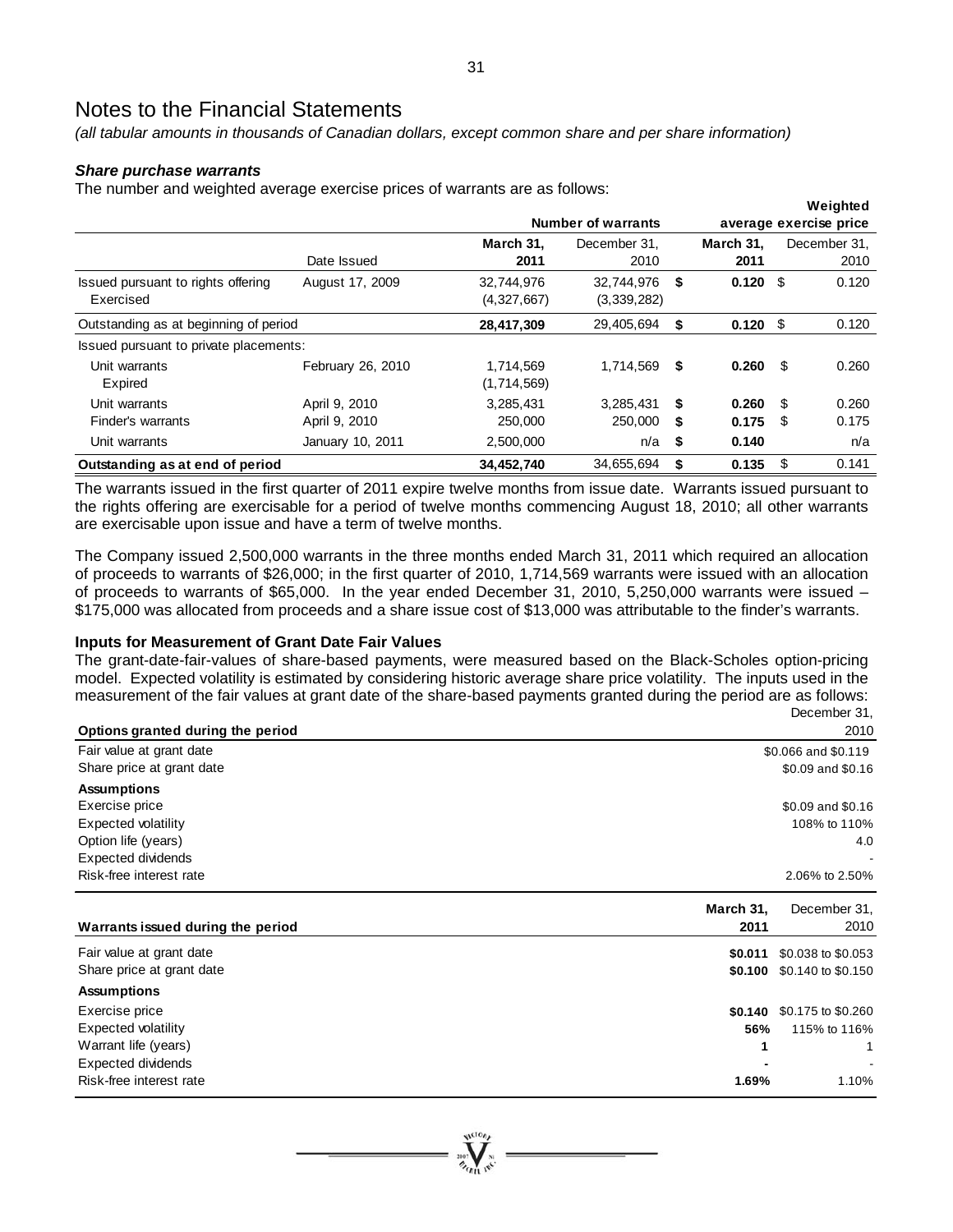*(all tabular amounts in thousands of Canadian dollars, except common share and per share information)* 

# **17. FINANCE INCOME AND FINANCE COSTS**

|                                                            | Three months ended March 31, |           |      |  |  |  |
|------------------------------------------------------------|------------------------------|-----------|------|--|--|--|
|                                                            | 2011                         |           | 2010 |  |  |  |
| Interest income on bank deposits                           | S                            | \$<br>1   | 6    |  |  |  |
| Net change in fair value of financial assets at fair value |                              |           |      |  |  |  |
| through operations                                         |                              |           | 282  |  |  |  |
| Premium on flow-through spending                           |                              |           | 171  |  |  |  |
| Net foreign exchange gain                                  |                              |           |      |  |  |  |
| <b>Finance income</b>                                      |                              |           | 459  |  |  |  |
| Net change in fair value of financial assets at fair value |                              |           |      |  |  |  |
| through operations                                         |                              | (97)      |      |  |  |  |
| <b>Finance costs</b>                                       |                              | (97)      |      |  |  |  |
| Net Finance (Costs) Income                                 |                              | $(95)$ \$ | 459  |  |  |  |

# **18. INCOME TAXES**

The income tax amount in the three months ended March 31, 2011 is a recovery of \$180,000 (three months ended March 31, 2010 – recovery of \$130,000).

The income tax recovery differs from the amount computed by applying the statutory federal and provincial income tax rates for the three months ended March 31, 2011 and 2010, of 28.5% and 31.0% respectively, to the income before income taxes. The differences are summarized as follows:

|                                                      | Three months ended March 31, |              |       |  |  |  |  |
|------------------------------------------------------|------------------------------|--------------|-------|--|--|--|--|
|                                                      |                              | 2011         | 2010  |  |  |  |  |
| Statutory rate applied to income before income taxes | \$                           | $35 \quad $$ | (144) |  |  |  |  |
| Effect of flow-through renunciation                  |                              |              | 185   |  |  |  |  |
| Effect of investment tax credits, net                |                              | (228)        | (161) |  |  |  |  |
| Non-taxable items, net                               |                              |              | (53)  |  |  |  |  |
| Non-deductible items, net                            |                              |              | 171   |  |  |  |  |
| Non-deductible portion of gain (loss) on             |                              |              |       |  |  |  |  |
| financial assets through operations                  |                              | 13           | (44)  |  |  |  |  |
| Effect of change in expected future income tax rates |                              | (2)          | 10    |  |  |  |  |
| Unrecognized deferred tax assets                     |                              |              | (94)  |  |  |  |  |
| <b>Income Tax Recovery</b>                           |                              | (180)        | (130) |  |  |  |  |

# **19. OPERATING SEGMENT**

### **Reporting Segment**

The Company is engaged in the exploration, evaluation and development of properties for the mining and production of nickel. The Company does not have formal operating segments and does not yet have operating revenues, products, processes or customers. The corporate office operates to support the Company's projects and receives administrative support from Nuinsco Resources Limited ("Nuinsco") (Note 20) to do so. The projects are all located in Canada. Senior management makes decisions by considering exploration potential and results on a project basis. Any applicable amounts relating to projects are capitalized to the relevant project as *Exploration and evaluation projects* on the balance sheet.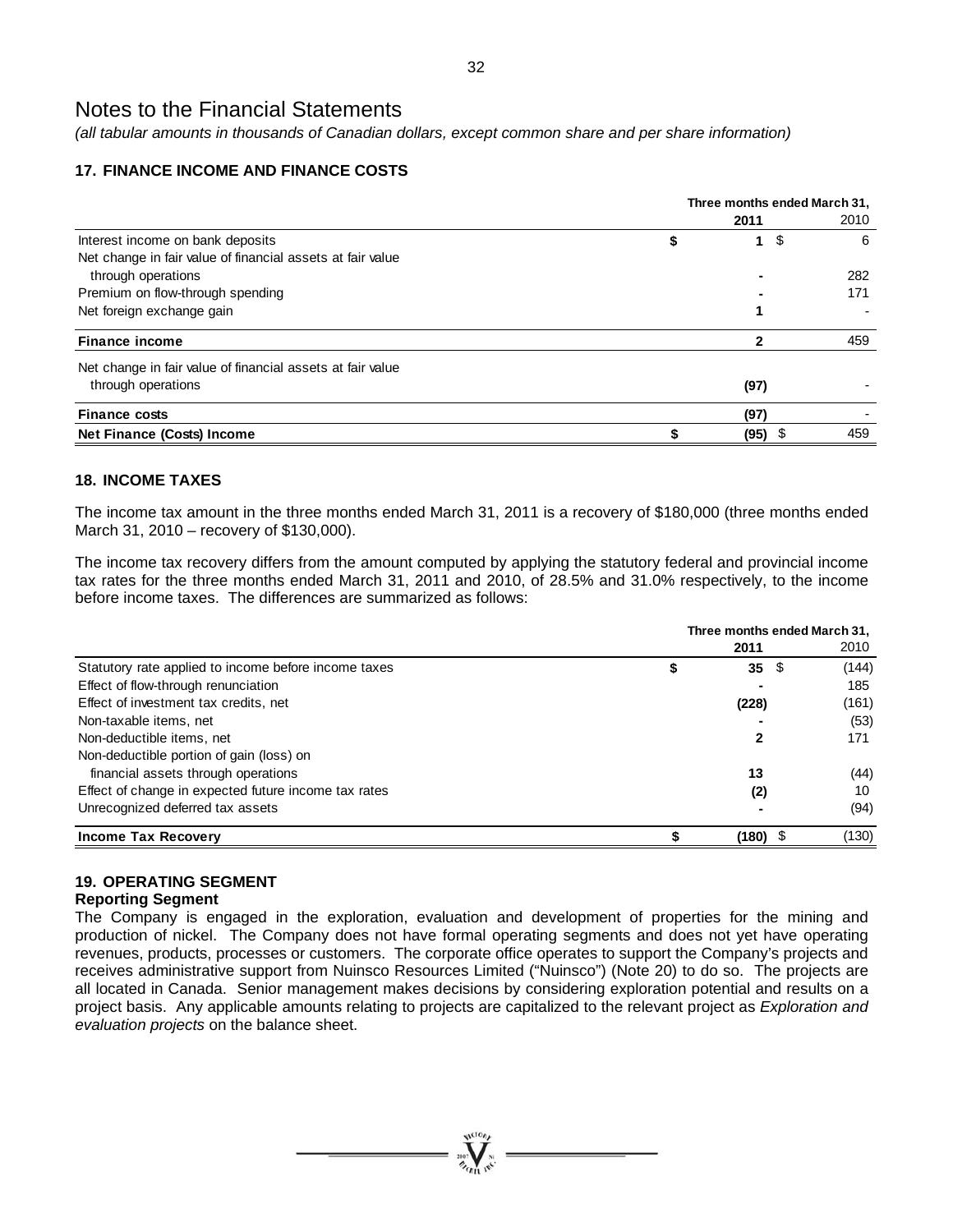*(all tabular amounts in thousands of Canadian dollars, except common share and per share information)* 

# **Geographical Information**

|                     | March 31,<br>2011 |     | December 31,<br>2010 |    | January 1,<br>2010 |  |
|---------------------|-------------------|-----|----------------------|----|--------------------|--|
| Canada              |                   |     |                      |    |                    |  |
| Corporate           | \$<br>$10,958$ \$ |     | 11,537               | \$ | 5,749              |  |
| Lac Rocher          | 7,069             |     | 7,026                |    | 6,962              |  |
| Lynn Lake           | ۰                 |     |                      |    | 1,356              |  |
| Mel                 | 7,176             |     | 6,618                |    | 6,421              |  |
| Minago              | 33,574            |     | 31,059               |    | 26,183             |  |
| <b>Total Assets</b> | 58,777            | -\$ | 56,240               | S  | 46,671             |  |

Revenues in each period are wholly attributable to the Corporate office. There have been no changes in the reportable segment or the treatment of segmented assets and revenues period-over-period.

# **20. RELATED PARTIES & MANAGEMENT AGREEMENT**

### **Transactions and Balances with Nuinsco and Related Parties**

The Company shares management, administrative assistance and facilities with Nuinsco pursuant to a management agreement. The costs charged by Nuinsco are recorded at the cost to Nuinsco of such services plus 10 per cent. The management agreement commenced February 1, 2007 and is terminable by the Company upon 180 days notice and by Nuinsco upon 90 days notice.

Transactions and balances with Nuinsco and related parties are shown in the following tables:

|                                                         |           |              | Three months ended March 31, |        |            |  |  |  |
|---------------------------------------------------------|-----------|--------------|------------------------------|--------|------------|--|--|--|
|                                                         |           |              | 2011                         |        | 2010       |  |  |  |
| Overhead charges from Nuinsco Resources Limited         |           |              | 197S                         |        | 170        |  |  |  |
| Project costs charged to Nuinsco Resources Limited      |           |              |                              | S.     | 5          |  |  |  |
| Project recoveries charged by Nuinsco Resources Limited |           |              | 16 S                         |        | 18         |  |  |  |
|                                                         | March 31, | December 31, |                              |        | January 1, |  |  |  |
|                                                         | 2011      | 2010         |                              |        | 2010       |  |  |  |
| <b>Balances Outstanding</b>                             |           |              |                              |        |            |  |  |  |
| Payable to Nuinsco Resources Limited                    | 40 S      | 21           |                              | S      | 33         |  |  |  |
| Payable to key management personnel                     | 68        | 34           |                              | c<br>J | 265        |  |  |  |

Amounts due to or from Nuinsco are unsecured, non-interest bearing and due on demand. Amounts due to or from Nuinsco are settled on a regular basis. Payables to key management personnel generally relate to directors' fees and expense reimbursements.

### **Transactions with Key Management Personnel**

Short-term employee benefits provided by the Company include salaries, directors' fees, statutory benefit contributions, paid annual vacation and paid sick leave as well as non-monetary benefits such as medical care. The Company's non-monetary benefit package for key management personnel is the same as that available to all full-time employees. In addition to short-term employee benefits, the Company also issued options and shares as part of the Stock Option Plan and Share Bonus Plan (Notes 16 and 14).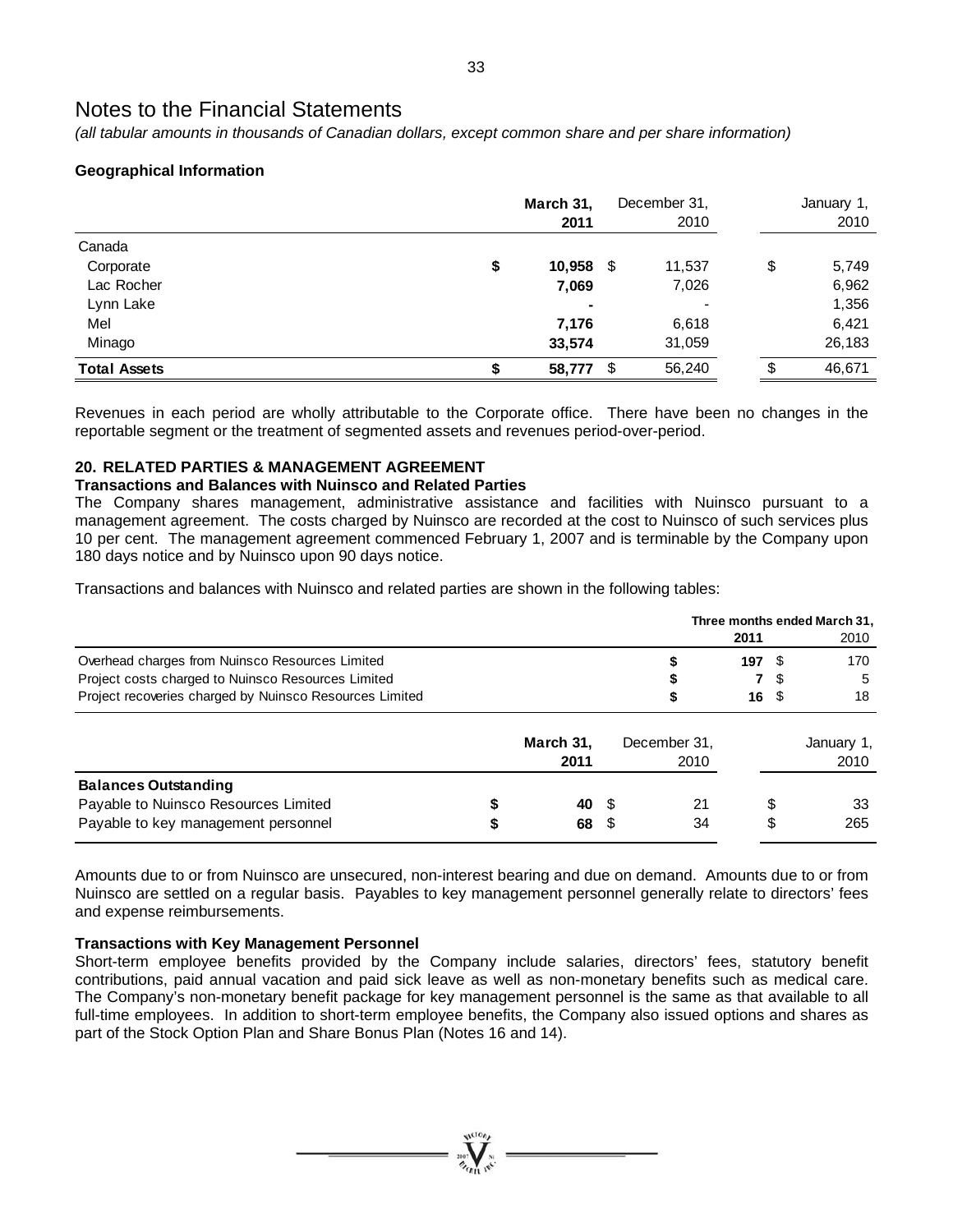*(all tabular amounts in thousands of Canadian dollars, except common share and per share information)* 

Key management personnel compensation comprised:

|                                | Three months ended March 31, |  |      |  |  |  |
|--------------------------------|------------------------------|--|------|--|--|--|
|                                | 2011                         |  | 2010 |  |  |  |
| Short-term employee benefits   | 223                          |  | 226  |  |  |  |
| Share-based payments - options | $\blacksquare$               |  | 619  |  |  |  |
|                                | 223                          |  | 845  |  |  |  |

There were no outstanding balances as at March 31, 2011 and December 31, 2010 relating to key management personnel except as included in the tables above.

### **21. COMMITMENTS**

### **Flow-through Commitment**

There were no flow-through financings in the three months ended March 31, 2011. As at December 31, 2010, the Company had fulfilled its commitment to incur exploration expenditures in relation to prior flow-through share financings.

### **Transformer Equipment**

On May 10, 2010, the Company entered into an agreement to purchase equipment for the Minago project. The total price of US\$2,840,000 was contingent upon satisfactory testing results, with specified amounts due prior to shipping. The Company has made aggregate deposits of \$708,000 as at March 31, 2011.

### **22. SUBSEQUENT EVENTS**

### **Flow-through Financing**

On May 11, 2011, the Board of Directors approved the issuance of up to \$1 million in flow-through shares on a private placement basis at a unit price of \$0.115 per unit. Each unit comprises of one common share and one-half of one common share purchase warrant. Each whole warrant entitles the holder to purchase one common share at an exercise price of \$0.15 for a period of 18 months from closing. Finders' warrants, up to 6% of the total sold, will also be issued.

### **Issuance of Share Options**

On May 4, 2011, the Board of Directors granted 2,435,000 share options exercisable at \$0.11 per share to directors, officers, employees and consultants. Of the options granted, 1,692,500 vest immediately and 742,500 vest over one year.

# **23. EXPLANATION OF TRANSITION TO IFRS**

As stated in Note 2(a), these are Victory Nickel's first financial statements prepared in accordance with IFRS.

The accounting policies set out in Note 3 have been applied in preparing the financial statements for the period ended March 31, 2011, the comparative information presented in these financial statements for the year ended December 31, 2010 and the opening IFRS balance sheet as at January 1, 2010 (Victory Nickel's date of transition).

In preparing its opening IFRS balance sheet, Victory Nickel has adjusted amounts reported previously in financial statements prepared in accordance with predecessor Canadian GAAP in effect for the Company prior to the transition date ("pre-transition Canadian GAAP"). An explanation of how the transition from pre-transition Canadian GAAP to IFRS has affected Victory Nickel's financial position, financial performance and cash flows is set out in the following tables and the notes that accompany the tables.

The Company did not identify any material errors in its application of pre-transition Canadian GAAP in effect prior to transition date.

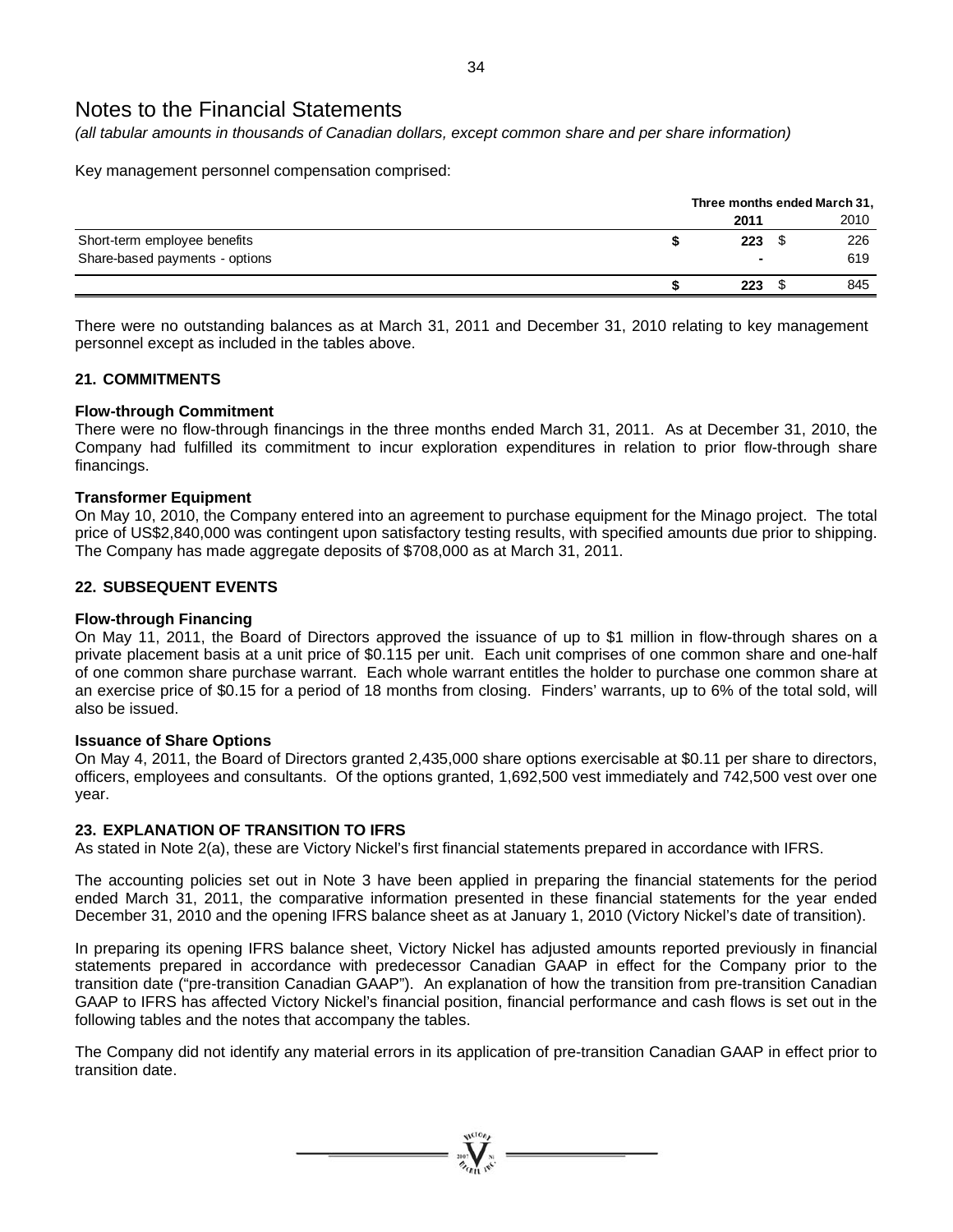*(all tabular amounts in thousands of Canadian dollars, except common share and per share information)* 

Concurrent with the work performed for transition to IFRS, the Company took the opportunity to consider its financial disclosures and decided to make additional reclassifications. While these are not as a direct result of the IFRS transition, the Company has identified such reclassifications in order to assist the reader in making comparisons with historic financial information which has previously been published. These reclassifications are identified as being non-IFRS reclassifications in the notes to the reconciliations.

# **Reconciliation of Equity – Comparative and Transition Balance Sheets**

|                                                   | December 31, 2010 |    |                          |          |                          |      | <b>January 1, 2010</b> |    |                       |  |                   |    |             |
|---------------------------------------------------|-------------------|----|--------------------------|----------|--------------------------|------|------------------------|----|-----------------------|--|-------------------|----|-------------|
|                                                   |                   |    | <b>Pre-transition</b>    |          |                          |      |                        |    | <b>Pre-transition</b> |  |                   |    |             |
|                                                   |                   |    | Canadian                 |          | <b>Effect of</b>         |      | <b>IFRS</b>            |    | Canadian              |  | <b>Effect of</b>  |    | <b>IFRS</b> |
| (unaudited)                                       | <b>Notes</b>      |    | <b>GAAP</b>              |          | <b>Transition</b>        |      |                        |    | <b>GAAP</b>           |  | <b>Transition</b> |    |             |
| <b>ASSETS</b>                                     |                   |    |                          |          |                          |      |                        |    |                       |  |                   |    |             |
| <b>Current assets</b>                             |                   |    |                          |          |                          |      |                        |    |                       |  |                   |    |             |
| Cash and cash equivalents                         |                   | \$ | 170                      | \$       | $\blacksquare$           | \$   | 170                    | \$ | 4,078 \$              |  |                   | \$ | 4,078       |
| Receivables                                       | (b)               |    | 82                       |          | 14                       |      | 96                     |    | 294                   |  | 35                |    | 329         |
| Marketable securities                             |                   |    | 10.556                   |          | $\overline{\phantom{a}}$ |      | 10,556                 |    | 1.254                 |  |                   |    | 1,254       |
| Prepaid expenses and deposits                     | (b)               |    | 14                       |          | (14)                     |      |                        |    | 35                    |  | (35)              |    |             |
| <b>Total current assets</b>                       |                   |    | 10,822                   |          | $\overline{\phantom{a}}$ |      | 10,822                 |    | 5.661                 |  | ÷,                |    | 5,661       |
| Non-current assets                                |                   |    |                          |          |                          |      |                        |    |                       |  |                   |    |             |
| Property and equipment                            | (d)               |    | 715                      |          |                          |      | 715                    |    | 88                    |  |                   |    | 88          |
| Exploration and development projects              | (e)               |    | 37,381                   |          | (37, 381)                |      |                        |    | 33,597                |  | (33, 597)         |    |             |
| Exploration and evaluation projects               | (e)(f)(g)         |    | $\overline{\phantom{a}}$ |          | 44,703                   |      | 44,703                 |    |                       |  | 40,922            |    | 40,922      |
| Total non-current assets                          |                   |    | 38,096                   |          | 7,322                    |      | 45,418                 |    | 33,685                |  | 7,325             |    | 41,010      |
| <b>Total Assets</b>                               |                   | \$ | 48,918 \$                |          | 7,322 \$                 |      | 56,240                 | \$ | 39,346 \$             |  | 7,325 \$          |    | 46,671      |
| <b>LIABILITIES AND SHAREHOLDERS' EQUITY</b>       |                   |    |                          |          |                          |      |                        |    |                       |  |                   |    |             |
| <b>Current liabilities</b>                        |                   |    |                          |          |                          |      |                        |    |                       |  |                   |    |             |
| Trade and other payables                          | (b)               | \$ | 571                      | <b>S</b> | 21                       | - \$ | 592                    | \$ | $1.367$ \$            |  | 33 <sup>5</sup>   |    | 1,400       |
| Due to Nuinsco Resources Limited                  | (b)               |    | 21                       |          | (21)                     |      |                        |    | 33                    |  | (33)              |    |             |
| <b>Total current liabilities</b>                  |                   |    | 592                      |          | $\mathbf{r}$             |      | 592                    |    | 1,400                 |  | $\blacksquare$    |    | 1,400       |
| <b>Non-current liability</b>                      |                   |    |                          |          |                          |      |                        |    |                       |  |                   |    |             |
| Deferred tax liability                            | (m)               |    | 781                      |          | 2,533                    |      | 3,314                  |    | 682                   |  | 1,977             |    | 2,659       |
| <b>Total Liabilities</b>                          |                   |    | 1.373                    |          | 2.533                    |      | 3,906                  |    | 2.082                 |  | 1.977             |    | 4,059       |
| <b>Shareholders' equity</b>                       |                   |    |                          |          |                          |      |                        |    |                       |  |                   |    |             |
| Share capital                                     | (h)               |    | 45,098                   |          | 1,016                    |      | 46,114                 |    | 38,937                |  | 1,571             |    | 40,508      |
| Contributed surplus                               | (h)               |    | 3,797                    |          | (76)                     |      | 3,721                  |    | 2,980                 |  |                   |    | 2,980       |
| Accumulated other comprehensive income            | (1)               |    | 3,922                    |          | 197                      |      | 4,119                  |    | 998                   |  |                   |    | 998         |
| Deficit                                           | (n)               |    | (5, 272)                 |          | 3,652                    |      | (1,620)                |    | (5,651)               |  | 3,777             |    | (1, 874)    |
| Total shareholders' equity                        |                   |    | 47,545                   |          | 4.789                    |      | 52,334                 |    | 37,264                |  | 5,348             |    | 42,612      |
| <b>Total Liabilities and Shareholders' Equity</b> |                   | \$ | 48,918 \$                |          | 7,322 \$                 |      | $56,240$ \ \$          |    | 39,346 \$             |  | 7,325 \$          |    | 46,671      |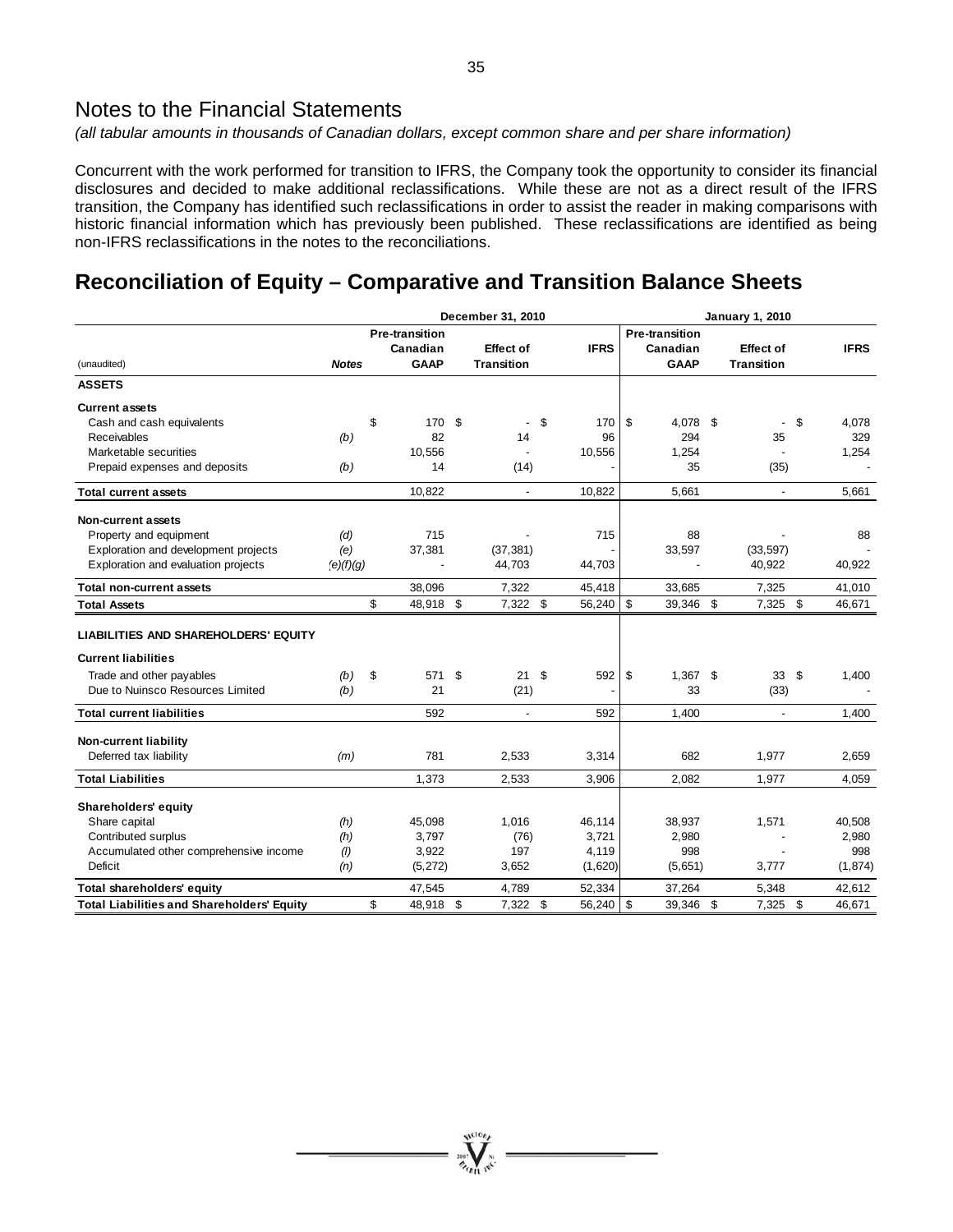*(all tabular amounts in thousands of Canadian dollars, except common share and per share information)* 

# **Reconciliation of Equity – Interim Comparative Balance Sheet**

|                                                   | March 31, 2010 |                                                  |  |                                       |             |  |  |
|---------------------------------------------------|----------------|--------------------------------------------------|--|---------------------------------------|-------------|--|--|
|                                                   |                | <b>Pre-transition</b><br>Canadian<br><b>GAAP</b> |  | <b>Effect of</b><br><b>Transition</b> | <b>IFRS</b> |  |  |
| <b>Notes</b><br>(unaudited)                       |                | (restated - see below)                           |  |                                       |             |  |  |
| <b>ASSETS</b>                                     |                |                                                  |  |                                       |             |  |  |
| <b>Current assets</b>                             |                |                                                  |  |                                       |             |  |  |
| Cash and cash equivalents                         | \$             | $2,071$ \$                                       |  |                                       | \$<br>2,071 |  |  |
| <b>Receivables</b><br>(b)                         |                | 252                                              |  | 69                                    | 321         |  |  |
| Marketable securities                             |                | 4,387                                            |  |                                       | 4,387       |  |  |
| Prepaid expenses and deposits<br>(b)              |                | 69                                               |  | (69)                                  |             |  |  |
| <b>Total current assets</b>                       |                | 6,779                                            |  | $\mathbf{r}$                          | 6,779       |  |  |
| <b>Non-current assets</b>                         |                |                                                  |  |                                       |             |  |  |
| Property and equipment<br>(d)                     |                | 87                                               |  |                                       | 87          |  |  |
| Exploration and development projects<br>(e)       |                | 35,293                                           |  | (35, 293)                             |             |  |  |
| Exploration and evaluation projects<br>(e)(f)(g)  |                |                                                  |  | 42,635                                | 42,635      |  |  |
| <b>Total non-current assets</b>                   |                | 35,380                                           |  | 7,342                                 | 42,722      |  |  |
| <b>Total Assets</b>                               | \$             | 42,159 \$                                        |  | 7,342 \$                              | 49,501      |  |  |
| LIABILITIES AND SHAREHOLDERS' EQUITY              |                |                                                  |  |                                       |             |  |  |
| <b>Current liabilities</b>                        |                |                                                  |  |                                       |             |  |  |
| Trade and other payables<br>(b)                   | \$             | 1,968 \$                                         |  | 22S                                   | 1,990       |  |  |
| Due to Nuinsco Resources Limited<br>(b)           |                | 22                                               |  | (22)                                  |             |  |  |
| <b>Total current liabilities</b>                  |                | 1,990                                            |  | $\blacksquare$                        | 1,990       |  |  |
| <b>Non-current liability</b>                      |                |                                                  |  |                                       |             |  |  |
| Deferred tax liability<br>(m)                     |                | 555                                              |  | 2,166                                 | 2,721       |  |  |
| <b>Total Liabilities</b>                          |                | 2,545                                            |  | 2,166                                 | 4,711       |  |  |
| Shareholders' equity                              |                |                                                  |  |                                       |             |  |  |
| Share capital<br>(h)                              |                | 39,481                                           |  | 1,421                                 | 40,902      |  |  |
| Contributed surplus<br>(h)                        |                | 3,615                                            |  | (21)                                  | 3,594       |  |  |
| Accumulated other comprehensive income            |                | 2,501                                            |  |                                       | 2,501       |  |  |
| Deficit<br>(n)                                    |                | (5,983)                                          |  | 3,776                                 | (2, 207)    |  |  |
| Total shareholders' equity                        |                | 39,614                                           |  | 5,176                                 | 44,790      |  |  |
| <b>Total Liabilities and Shareholders' Equity</b> | \$             | 42,159 \$                                        |  | 7,342 \$                              | 49,501      |  |  |

# **Restatement of March 31, 2010 Figures**

With the optioning of the Lynn Lake project, certain of the Company's tax pools acquired pursuant to the acquisition of Independent Nickel Corp. ("Independent") no longer met the test of being more-likely-than-not to be utilized. Accordingly, the Company should have recorded a valuation allowance in future income taxes against such pools of \$295,000 in the fourth quarter of 2009. Therefore, as at December 31, 2009, the Company increased the future income tax liability by \$295,000 and increased the deficit by the same amount. Accordingly, the January 1, 2010 balance sheet which forms the basis for the transition to IFRS, has been restated from that reported in the December 31, 2009 financial statements; the adjustment was reflected in the comparative financial statements included in the December 31, 2010 financial statements and has been reflected in the pre-transition Canadian GAAP balance sheet as at March 31, 2010.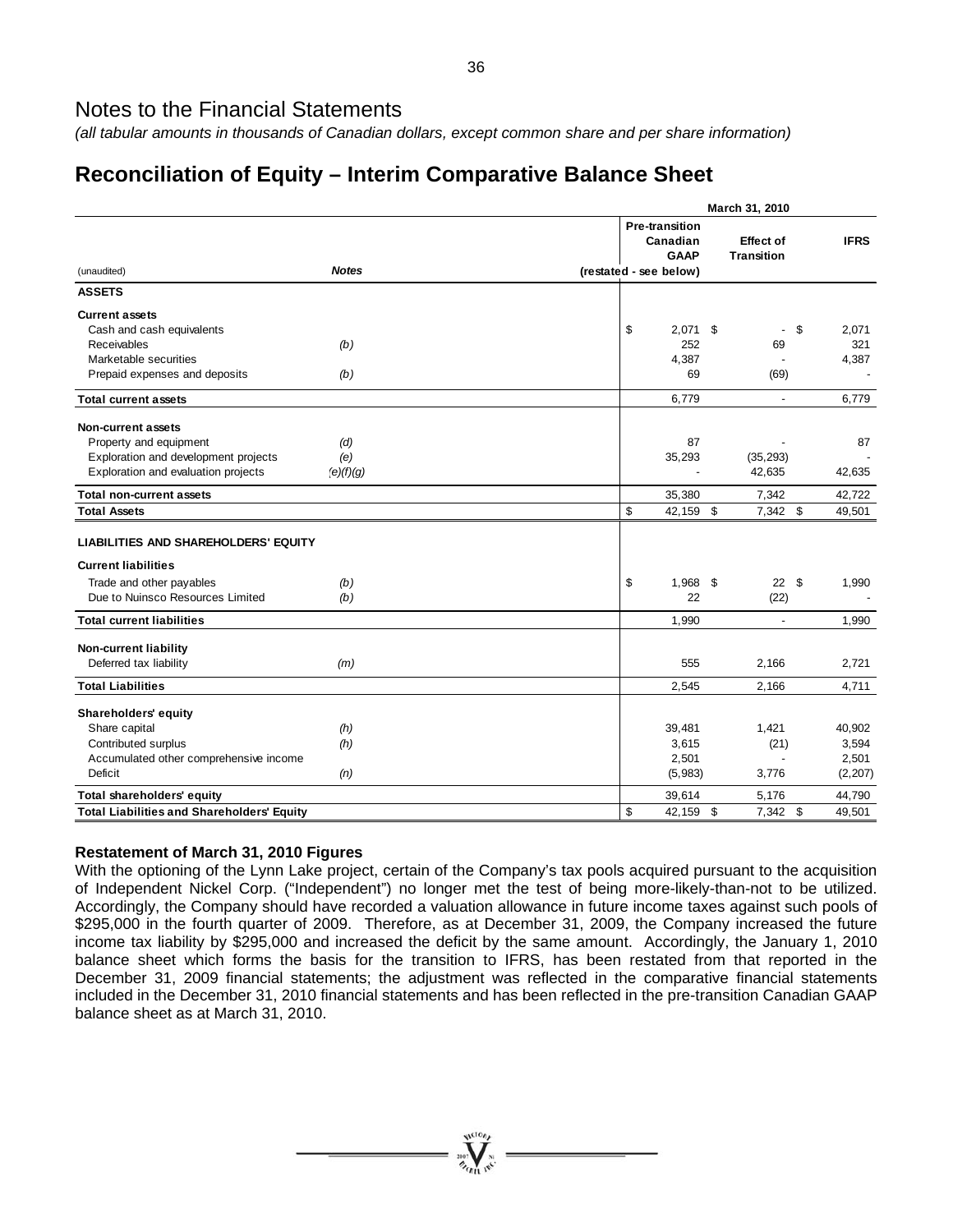*(all tabular amounts in thousands of Canadian dollars, except common share and per share information)* 

# **Reconciliation of Profit or Loss for the Year Ended December 31, 2010 and the Three Months Ended March 31, 2010**

|                                                                                                                                                                                             |              | Year ended December 31, 2010 |                                                  |           |                                       |  | Three months ended March 31, 2010  |                                                  |                            |                                       |                       |  |  |
|---------------------------------------------------------------------------------------------------------------------------------------------------------------------------------------------|--------------|------------------------------|--------------------------------------------------|-----------|---------------------------------------|--|------------------------------------|--------------------------------------------------|----------------------------|---------------------------------------|-----------------------|--|--|
| (unaudited)                                                                                                                                                                                 | <b>Notes</b> |                              | <b>Pre-transition</b><br>Canadian<br><b>GAAP</b> |           | <b>Effect of</b><br><b>Transition</b> |  | <b>IFRS</b>                        | <b>Pre-transition</b><br>Canadian<br><b>GAAP</b> |                            | <b>Effect of</b><br><b>Transition</b> | <b>IFRS</b>           |  |  |
| Interest income<br>Gain on sale of marketable securities                                                                                                                                    | (k)<br>(1)   | \$                           | 10<br>228                                        | \$        | $(10)$ \$<br>(228)                    |  |                                    | \$                                               | 6<br>\$                    | $(6)$ \$                              |                       |  |  |
| Revenue                                                                                                                                                                                     |              |                              | 238                                              |           | (238)                                 |  |                                    |                                                  | 6                          | (6)                                   |                       |  |  |
| General and administrative costs<br>Share-based payments - options<br>Share-based payments - Share Bonus Plan<br>Amortization of property and equipment<br>Fee to Nuinsco Resources Limited | (k)          |                              | (1, 393)<br>(657)<br>(165)<br>(10)<br>(33)       |           | $\overline{a}$<br>33                  |  | (1, 393)<br>(657)<br>(165)<br>(10) |                                                  | (377)<br>(544)<br>(1)      |                                       | (377)<br>(544)<br>(1) |  |  |
| Recovery of exploration and<br>evaluation projects                                                                                                                                          | (g)          |                              | 990                                              |           | (313)                                 |  | 677                                |                                                  | 203                        | (203)                                 |                       |  |  |
| <b>Operating loss</b>                                                                                                                                                                       |              |                              | (1, 268)                                         |           | (280)                                 |  | (1, 548)                           |                                                  | (719)                      | (203)                                 | (922)                 |  |  |
| Finance income<br>Finance costs                                                                                                                                                             | (k)<br>(k)   |                              |                                                  |           | 1,922<br>(33)                         |  | 1,922<br>(33)                      |                                                  |                            | 459                                   | 459                   |  |  |
| Net finance income                                                                                                                                                                          |              |                              | $\overline{\phantom{a}}$                         |           | 1.889                                 |  | 1.889                              |                                                  | $\overline{\phantom{a}}$   | 459                                   | 459                   |  |  |
| Gain on financial assets at fair value<br>through operations                                                                                                                                | (k)          |                              | 1,281                                            |           | (1,281)                               |  |                                    |                                                  | 282                        | (282)                                 |                       |  |  |
| Income (loss) before income taxes                                                                                                                                                           |              |                              | 251                                              |           | 90                                    |  | 341                                |                                                  | (431)                      | (32)                                  | (463)                 |  |  |
| Income tax recovery (expense)                                                                                                                                                               | (m)          |                              | 128                                              |           | (215)                                 |  | (87)                               |                                                  | 99                         | 31                                    | 130                   |  |  |
| Net Income (Loss) for the Period                                                                                                                                                            |              | \$                           | 379 \$                                           |           | $(125)$ \$                            |  | $254$ \$                           |                                                  | $(332)$ \$                 | $(1)$ \$                              | (333)                 |  |  |
| Earnings (loss) per share<br>Basic earnings (loss) per share<br>Diluted earnings (loss) per share                                                                                           |              | \$<br>\$                     | 0.00<br>0.00                                     | -\$<br>\$ | $(0.00)$ \$<br>$(0.00)$ \$            |  | 0.00<br>0.00                       | \$<br>\$                                         | $(0.00)$ \$<br>$(0.00)$ \$ | $(0.00)$ \$<br>$(0.00)$ \$            | (0.00)<br>(0.00)      |  |  |

# **Reconciliation of Other Comprehensive Income for the Year ended December 31, 2010 and the Three Months Ended March 31, 2010**

|                                                                                                  |                 |                                                  | Year ended December 31, 2010          |                |                                                  | Three months ended March 31, 2010 |      | <b>IFRS</b>    |  |  |  |
|--------------------------------------------------------------------------------------------------|-----------------|--------------------------------------------------|---------------------------------------|----------------|--------------------------------------------------|-----------------------------------|------|----------------|--|--|--|
| (unaudited)                                                                                      | <b>Note</b>     | <b>Pre-transition</b><br>Canadian<br><b>GAAP</b> | <b>Effect of</b><br><b>Transition</b> | <b>IFRS</b>    | <b>Pre-transition</b><br>Canadian<br><b>GAAP</b> | Effect of<br>Transition           |      |                |  |  |  |
| Net income (loss) for the period                                                                 |                 | \$<br>379 \$                                     | $(125)$ \$                            |                | $(332)$ \$                                       | $(1)$ \$                          |      | (333)          |  |  |  |
| Other comprehensive income<br>Net change in fair value of financial assets<br>Income tax expense | (1)<br>$^{(l)}$ | 3.511<br>(587)                                   | 228<br>(31)                           | 3.739<br>(618) | 1.712<br>(209)                                   |                                   |      | 1.712<br>(209) |  |  |  |
| Other comprehensive income for the period                                                        |                 | 2.924                                            | 197                                   | 3.121          | 1.503                                            |                                   |      | 1,503          |  |  |  |
| Total Comprehensive Income for the Period                                                        |                 | $3,303$ \$                                       | 72S                                   | $3,375$   \$   | 1.171                                            | (1)                               | - \$ | 1,170          |  |  |  |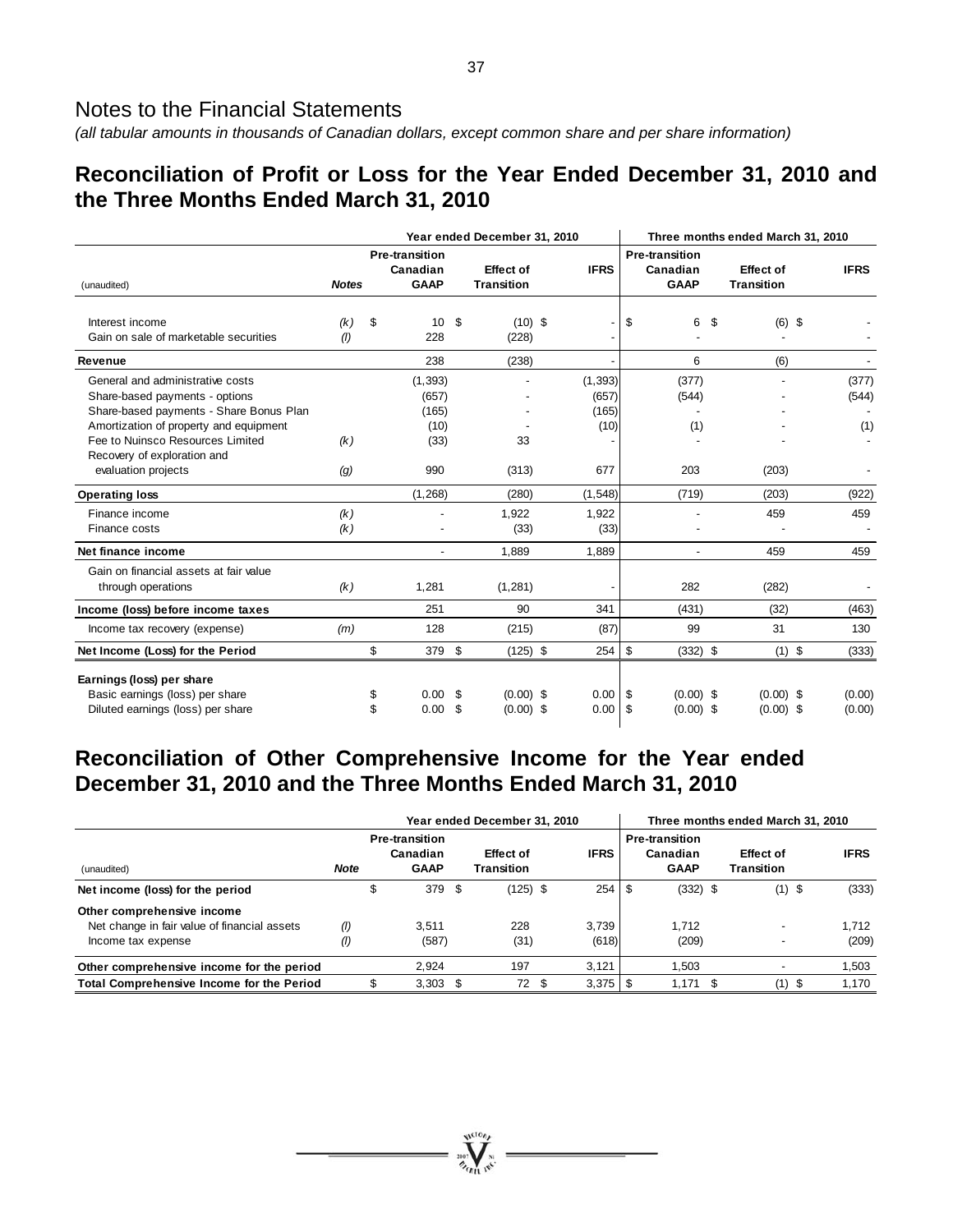*(all tabular amounts in thousands of Canadian dollars, except common share and per share information)* 

# **Notes to the Reconciliations**

# *a) Adjustments to the Statement of Cash Flows for 2010*

Consistent with the Company's accounting policy choice under IAS 7, Statement of Cash Flows, there were several reclassifications required as a result of the requirements for reporting finance income and finance costs. There are no material differences between the statement of cash flows presented under IFRS and the statement of cash flows presented under pre-transition Canadian GAAP.

### *b) Non-IFRS reclassifications*

While not specifically related to IFRS changes, the Company determined that it would reclassify certain elements on the face of the balance sheets; these elements are now included in the notes to the financial statements. Such reclassifications are summarized as follows:

| <b>Balance Sheets</b>                        |   | December 31,<br>2010 | March 31.<br>2010 |    | January 1,<br>2010 |
|----------------------------------------------|---|----------------------|-------------------|----|--------------------|
| Increase in receivables                      | Φ | 14                   | 69                |    | 35                 |
| Decrease in prepaid expenses and deposits    |   | (14)                 | (69)              |    | (35)               |
| Increase in trade and other payables         |   | 21                   | 22                |    | 33                 |
| Decrease in due to Nuinsco Resources Limited |   | (21)                 | (22)              |    | (33)               |
|                                              |   | $\blacksquare$       |                   | ۰. |                    |

# *c) IFRS 3 Business Combinations ("IFRS 3")*

The Company has elected under IFRS 1, not to apply IFRS 3 retrospectively to business combinations that occurred prior to January 1, 2010 (the date of transition to IFRS). Accordingly, the Company has continued with the same accounting treatment of the business combinations under pre-transition Canadian GAAP.

# *d) Property and equipment*

The Company has chosen to continue to account for its property and equipment using the cost model. The Company reviewed its property and equipment for impairment as at the transition date and determined that no impairment existed.

# *e) Exploration and evaluation projects*

In accordance with IFRS 6, the Company reclassified its exploration and development projects into exploration and evaluation projects on the balance sheets. The impact arising from the changes is summarized as follows:

|                                                  | December 31,                    | March 31.     | January 1, |
|--------------------------------------------------|---------------------------------|---------------|------------|
| <b>Balance Sheets</b>                            | 2010                            | 2010          | 2010       |
| Decrease in exploration and development projects | $(37.381)$ \$                   | $(35,293)$ \$ | (33, 597)  |
| Increase in exploration and evaluation projects  | 37.381                          | 35.293        | 33.597     |
|                                                  | -SS<br>$\overline{\phantom{a}}$ | -SS           |            |

The Company has elected to continue to capitalize exploration costs; furthermore, the Company believes that the value of exploration and evaluation projects does not contain any material costs which were incurred prior to securing the legal right to explore the properties.

# *f) Impairment of exploration and evaluation projects*

Under pre-transition Canadian GAAP, the Company evaluated its exploration and development projects for impairment using information including projected cash flows. Such cash flows were not discounted. Under IFRS, impairment evaluations are performed using discounted cash flows. At the date of transition, the Company assessed its exploration and development projects using discounted cash flows at a rate of 8% where such cash flows were available and determined that no adjustment was required to writedown the value of its projects.

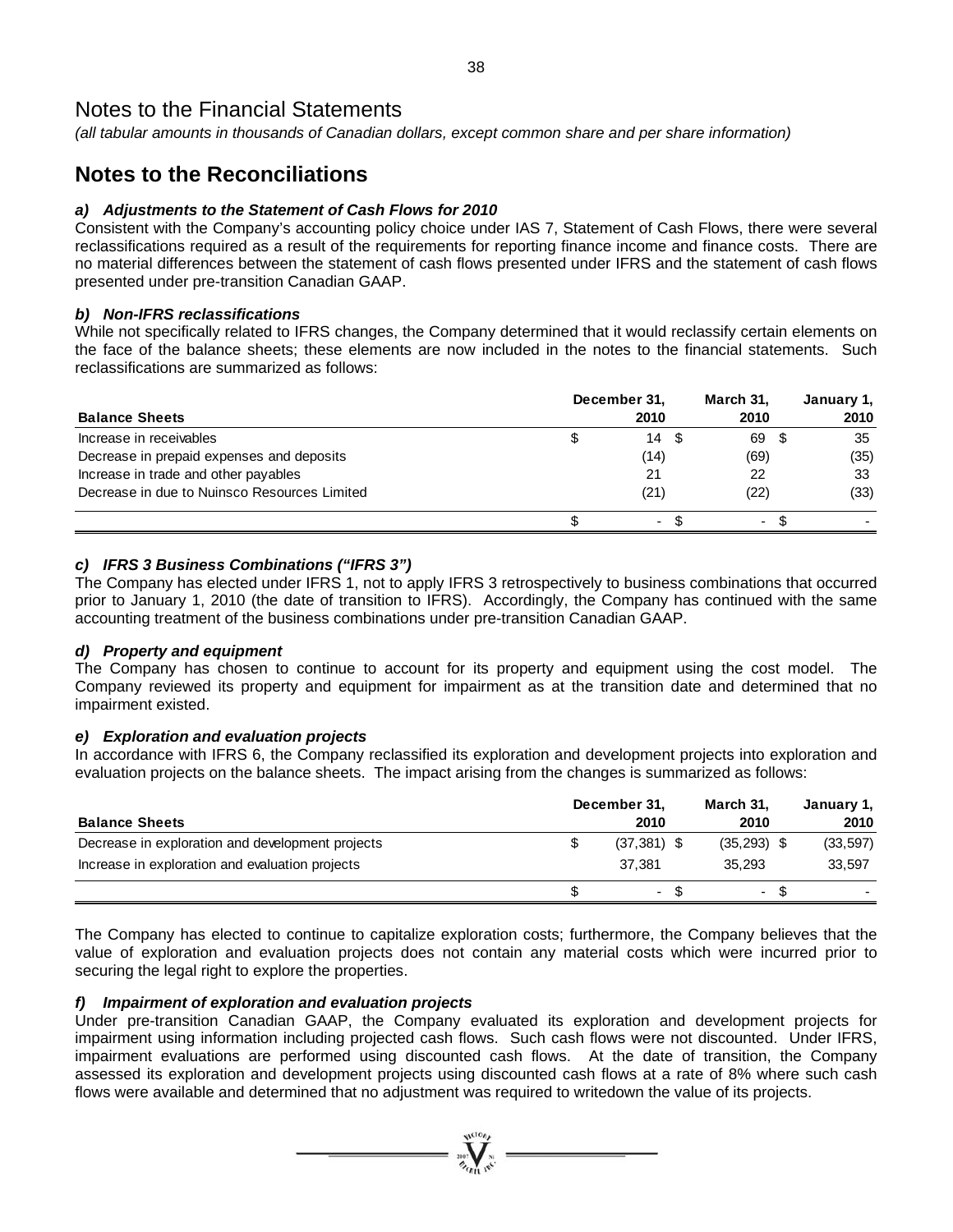*(all tabular amounts in thousands of Canadian dollars, except common share and per share information)* 

The Company was created under a plan of arrangement on February 1, 2007. Nuinsco formed the Company to spin out its three nickel projects and cash to its shareholders. The formation of Victory Nickel was a business combination under common control. As such, the Company has accounted for this transaction using continuity of interest accounting. Accordingly, any adjustments to historic costs of the properties acquired such as impairment reversals and pre-production write-offs that occurred while the properties were owned by Nuinsco have been treated as if the properties have always been owned by Victory Nickel. Accordingly, assets and liabilities were recorded at the time of the plan of arrangement at the then-carrying values on Nuinsco's accounting records.

At December 31, 2005, Nuinsco recorded a writedown of \$3,906,000 against its Mel property due to non-receipt of an agreement confirming its tenure by the Company by the date the financial statements for that year had to be released. The agreements were subsequently received. Pre-transition Canadian GAAP did not permit a reversal of any previous writedown despite the fact that the writedown was technical and was not caused by any change in recoverable value. Furthermore, Nuinsco had recorded aggregate writedowns of \$2,428,000 against its Lac Rocher property.

Under IFRS, reversals of writedowns are permitted and required where the recoverable value of the project is supported. The Company has determined that, at the time of the plan of arrangement, Victory Nickel constituted a "business" as defined under IFRS. Accordingly, following continuity of interest accounting, the Company has increased the value of the Mel and Lac Rocher projects which are included in exploration and evaluation projects by the amount of the previous writedowns.

The impact arising from the reversal of the writedowns is summarized as follows:

|                                                              |    | December 31,  | March 31,   | January 1, |  |
|--------------------------------------------------------------|----|---------------|-------------|------------|--|
| <b>Balance Sheets</b>                                        |    | 2010          | 2010        | 2010       |  |
| Increase in exploration and evaluation projects - Mel        | \$ | 3.906<br>- \$ | $3,906$ \$  | 3,906      |  |
| Increase in exploration and evaluation projects - Lac Rocher |    | 2,428         | 2.428       | 2.428      |  |
| Related tax effect                                           |    | (1,710)       | (1.710)     | (1,710)    |  |
| Decrease in deficit                                          | S  | 4.624         | 4.624<br>-S | 4.624      |  |

# *g) Accounting for Investment Tax Credits ("ITCs")*

Under pre-transition Canadian GAAP, the Company accounted for ITCs by deducting the tax item from the associated exploration and evaluation project and adjusting the future income tax liability. Under IFRS, the ITC is adjusted to the income tax recovery. This also had an impact on the amount of recovery on Lynn Lake recorded due to excess proceeds under the option agreement which also created an additional tax effect.

The impact arising from the adjustment for ITCs is summarized as follows:

|                                                                         | December 31.     | March 31.  | January 1, |
|-------------------------------------------------------------------------|------------------|------------|------------|
| <b>Balance Sheets</b>                                                   | 2010             | 2010       | 2010       |
| Increase in exploration and evaluation projects                         | \$<br>$1.301$ \$ | $1.211$ \$ | 991        |
| Decrease in exploration and evaluation projects - recovery on Lynn Lake | (313)            | (203)      |            |
| Increase in deferred tax liability on increase in projects from ITCs    | (351)            | (326)      | (267)      |
| Decrease in deferred tax liability on recovery on Lynn Lake             | 85               | 55         |            |
| Decrease in deficit                                                     | 722              | 737        | 724        |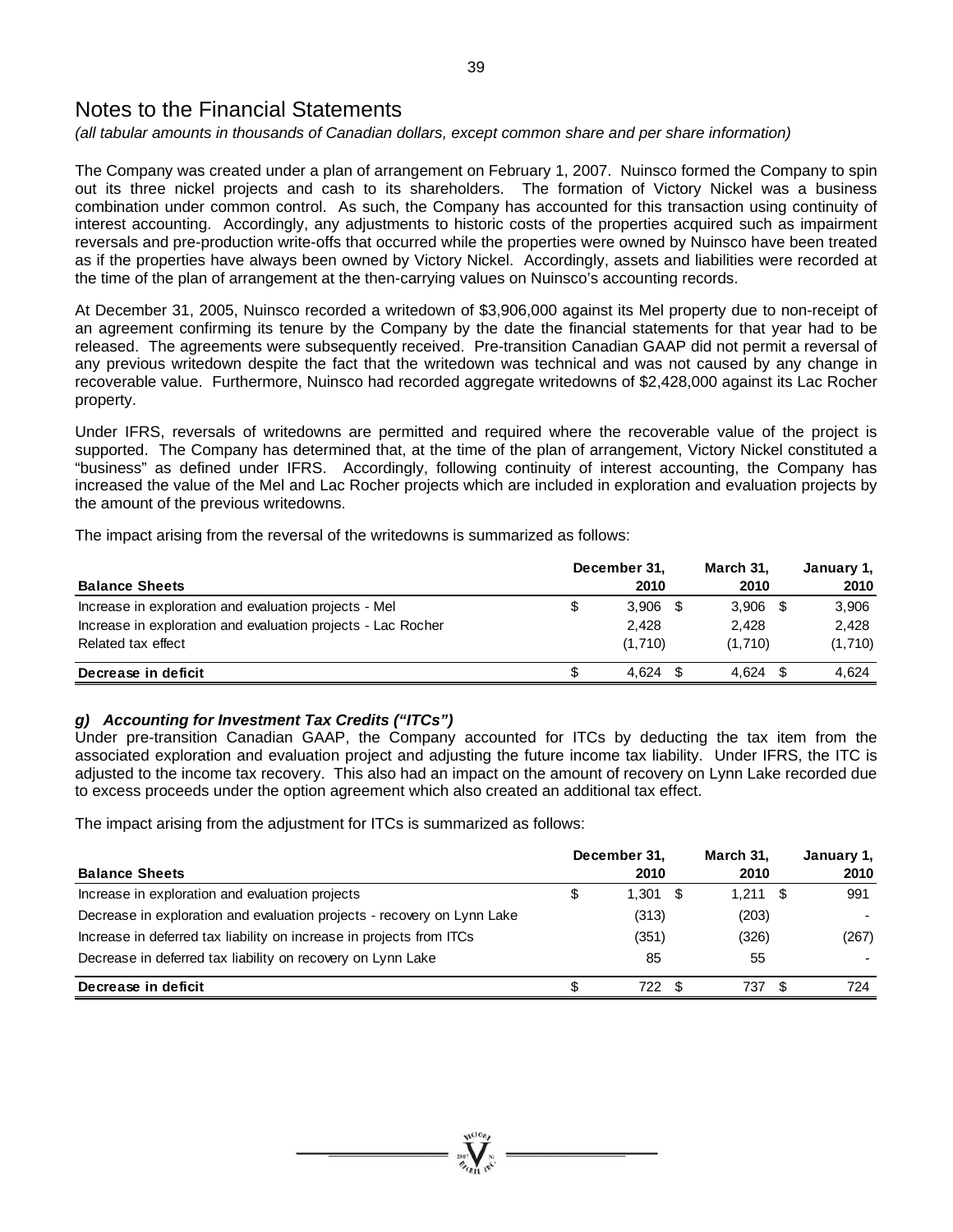*(all tabular amounts in thousands of Canadian dollars, except common share and per share information)* 

| <b>Statements of Operations</b>                                   | Year ended Three months<br>December 31,<br>2010 March 31, 2010 | ended |
|-------------------------------------------------------------------|----------------------------------------------------------------|-------|
| Decrease in recovery of exploration projects - Lynn Lake          | \$<br>$(313)$ \$                                               | (203) |
| Increase in future income tax recovery from recovery on Lynn Lake | 85                                                             | 55    |
| Increase in future income tax recovery from ITCs                  | 310                                                            | 220   |
| Decrease in future income tax recovery - tax effect of ITCs       | (84)                                                           | (59)  |
| (Decrease) increase in net profit                                 | (2) S                                                          | 13    |

# *h) Flow-through share financing*

Under pre-transition Canadian GAAP, the Company accounted for the tax effects of renouncing expenditures in favour of its investors upon formal renunciation to the Canada Revenue Agency ("CRA") on its deadline of February 28 in each year. Furthermore, the Company recorded the entire amount of financing received, net of issue expenses and any related taxes, as equity in share capital with an appropriate apportionment of proceeds to any warrants issued. In accordance with interpretations of IFRS, the Company's selected accounting treatment requires recognition of the tax effects of renunciation upon incurring expenditures related to the flow-through shares, as well as an identification of the premium associated with the tax benefits passed on to the subscribers of the flow-through shares and amortization thereof to operations upon incurring expenditures related to the flow-through shares. Flow-through expenditures are sometimes made in different reporting periods than the one in which formal renunciation to the CRA takes place.

The accounting policy determined by the Company is reflected in Note 3.

There is no applicable exemption available to the Company and the cumulative impact of the bifurcation of the flowthrough premium as well as the different treatment of renunciation must be made. The Company made a bestefforts attempt to calculate the historic impact of renunciation and premium recognition based upon the presentlyavailable information; given that historic differences would represent a reclassification between share capital and deficit upon transition, both of which are components of equity, the Company considers that any differences are not material.

The impact arising from the change is summarized as follows:

| <b>Balance Sheets</b>                                                        |    | December 31,<br>2010 |                   | March 31,<br>2010 |                    | January 1,<br>2010 |
|------------------------------------------------------------------------------|----|----------------------|-------------------|-------------------|--------------------|--------------------|
| Decrease in share capital - set up flow-through premium liability            | \$ | 631 \$               |                   | 171               | - \$               |                    |
| Decrease in deficit - adjust flow-through premium liability                  |    | (631)                |                   | (171)             |                    |                    |
| Increase in trade and other payables                                         |    | $\sim$               | - \$              | ۰                 | \$                 |                    |
| <b>Balance Sheets</b>                                                        |    | December 31,<br>2010 |                   | March 31,<br>2010 |                    | January 1,<br>2010 |
| Increase in deficit - adjust tax expense upon flow-through spending          | \$ | 557 \$               |                   | 185 \$            |                    |                    |
| Increase in deferred tax liability                                           | \$ | 557                  | \$                | 185               | -\$                |                    |
| <b>Balance Sheets</b>                                                        |    | December 31,<br>2010 | March 31,<br>2010 |                   | January 1,<br>2010 |                    |
| Increase in trade and other payables - set up flow-through premium liability | \$ | $(631)$ \$           |                   | $(171)$ \$        |                    |                    |
| Decrease in contributed surplus - adjust proceeds attributable to warrants   |    | 76                   |                   | 21                |                    |                    |
| Increase in deficit - reverse historic renunciation                          |    | 5,528                |                   | 5,528             |                    | 5,528              |
| Decrease in deficit - set up historic premium                                |    | (3,957)              |                   | (3,957)           |                    | (3,957)            |
| Increase in share capital                                                    | \$ | 1,016                |                   | 1,421             | S                  | 1,571              |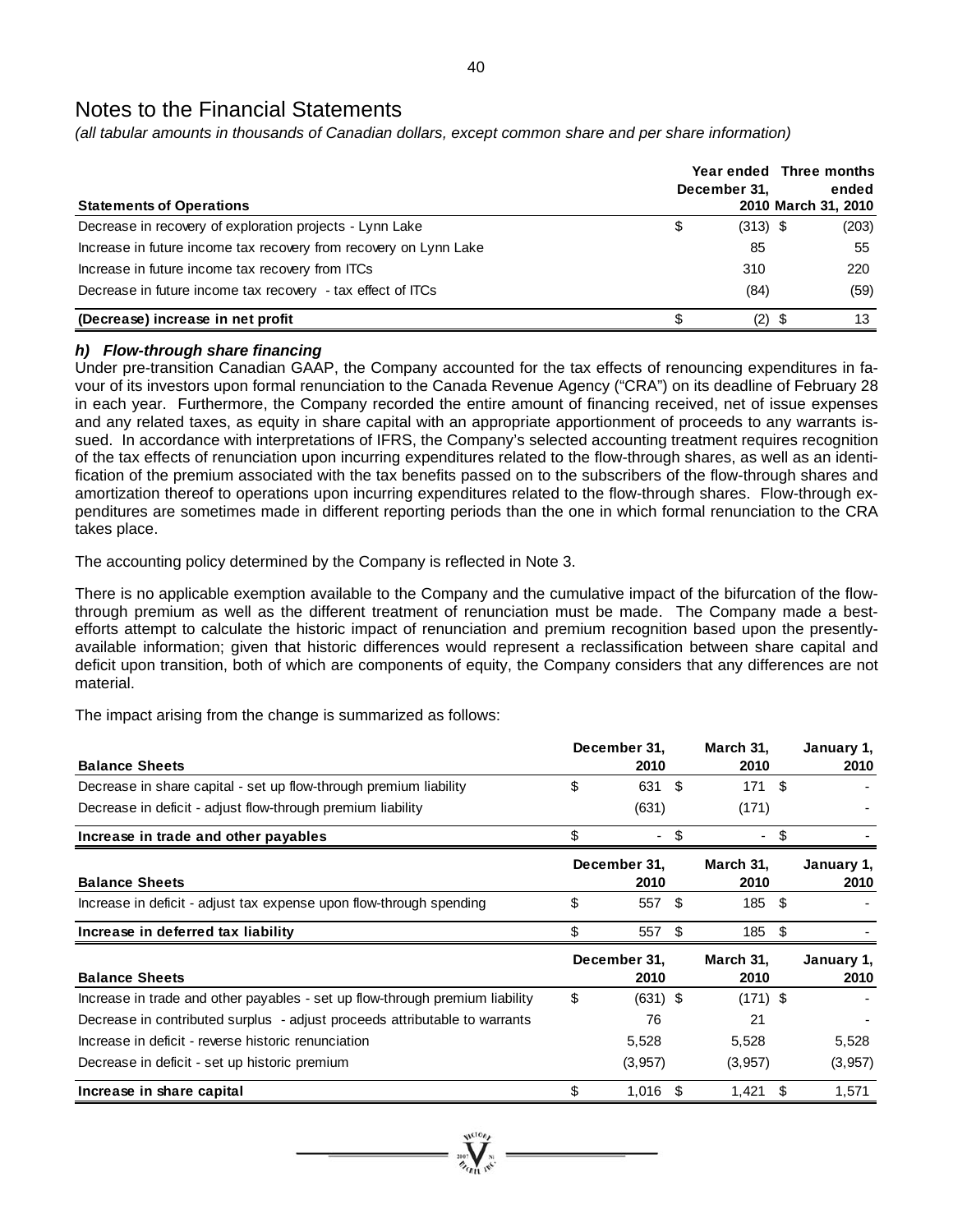*(all tabular amounts in thousands of Canadian dollars, except common share and per share information)* 

| <b>Statements of Operations</b>                                              | December 31, | Year ended Three months<br>ended<br>2010 March 31, 2010 |
|------------------------------------------------------------------------------|--------------|---------------------------------------------------------|
| Increase in finance income - record premium upon flow-through spending       | 631 \$       | 171                                                     |
| Increase in future income tax expense - recognize upon flow-through spending | (557)        | (185)                                                   |
| Increase (decrease) in net profit                                            | 74           | (14)                                                    |

### *i) Share-based payments*

The Company has elected under IFRS 1 not to adopt retroactive application of fair value accounting on options issued and fully vested before the transition date (or predecessor options under the plan of arrangement or acquisition of Independent).

Accordingly, there are no differences arising from the transition to IFRS.

# *j) Borrowing costs*

Under pre-transition Canadian GAAP, the Company's policy was to expense borrowing costs as incurred. At the date of transition and to date, the Company has no debt. The Company has elected under IFRS 1 not to adopt retroactive capitalization of borrowing costs to qualifying assets.

Accordingly, there are no differences arising from the transition to IFRS.

### *k) Finance income and finance costs*

Under IFRS there are several reclassifications required to report components of net finance income.

The reclassifications are summarized as follows:

|                                                               |              | Year ended Three months |                     |       |
|---------------------------------------------------------------|--------------|-------------------------|---------------------|-------|
|                                                               | December 31. |                         | ended               |       |
| <b>Statements of Operations</b>                               |              |                         | 2010 March 31, 2010 |       |
| Interest income                                               | \$           | 10S                     |                     | -6    |
| Increase in fair value of financial assets through operations |              | 1,281                   |                     | 282   |
| Record premium upon flow-through spending                     |              | 631                     |                     | 171   |
| <b>Finance income</b>                                         | \$.          | $1,922$ \$              |                     | 459   |
|                                                               |              | Year ended Three months |                     |       |
|                                                               |              | December 31.            |                     | ended |
| <b>Statements of Operations</b>                               |              |                         | 2010 March 31, 2010 |       |
| Decrease in fee to Nuinsco Resources Limited                  | \$           | 33S                     |                     |       |
| <b>Finance costs</b>                                          | \$           | 33                      |                     |       |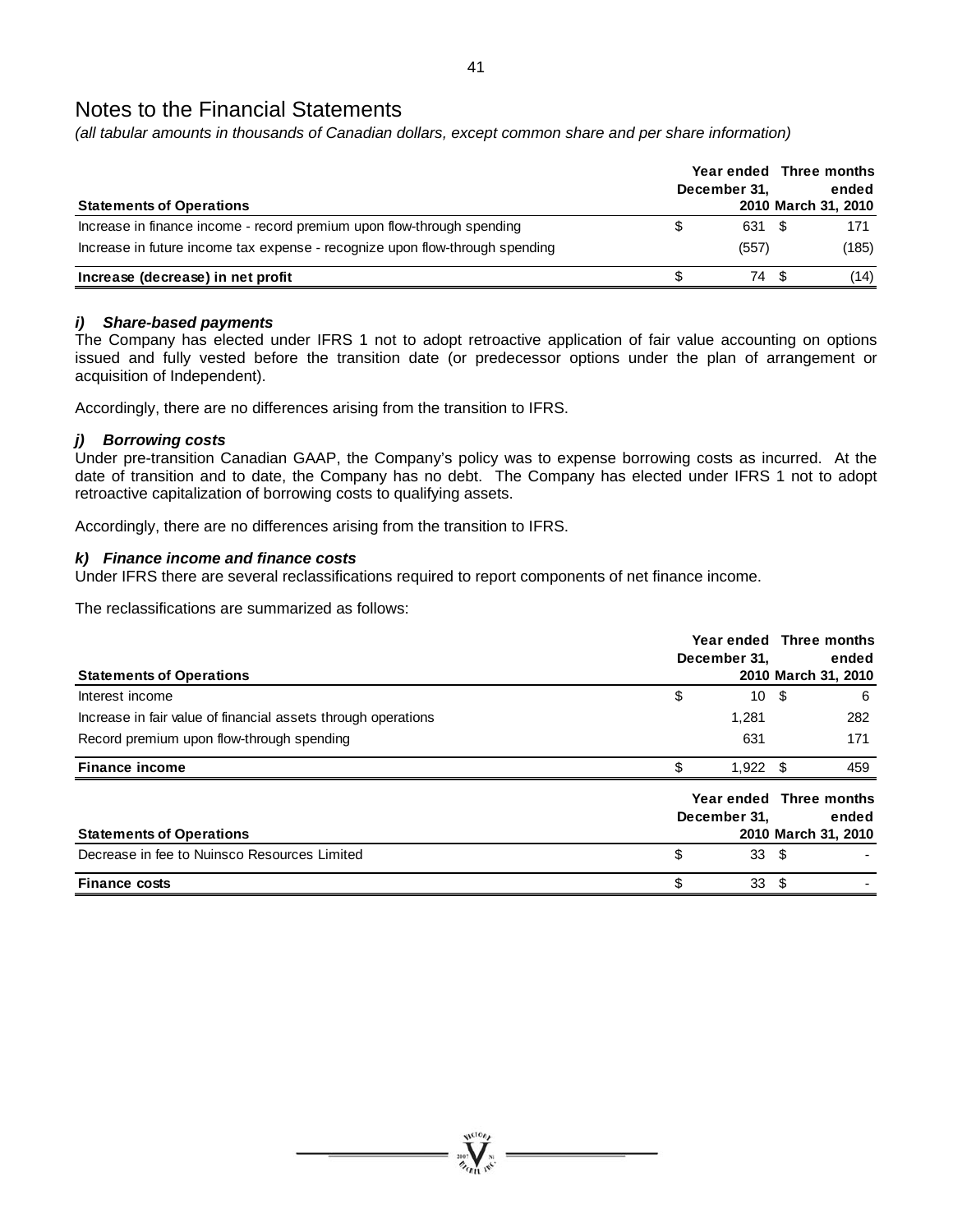

# **VICTORY NICKEL INC.**

# **MANAGEMENT'S DISCUSSION AND ANALYSIS FOR THE THREE MONTHS ENDED MARCH 31, 2011**

**DATED MAY 11, 2011**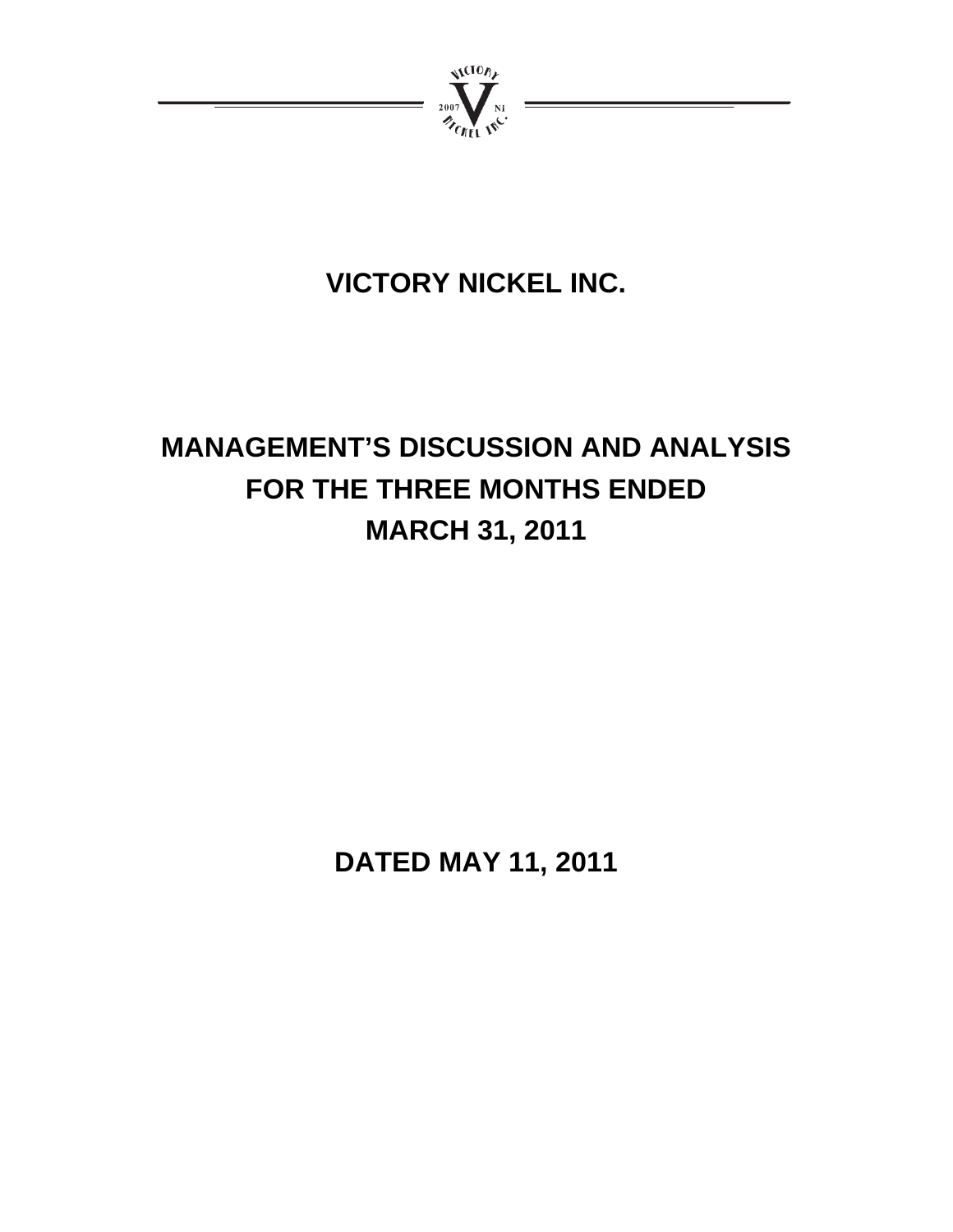# **VICTORY NICKEL INC.**

# **MANAGEMENT'S DISCUSSION AND ANALYSIS**

# **For the Three Months Ended March 31, 2011**

The following discussion of the results of operations, financial condition and cash flows of Victory Nickel Inc. ("Victory Nickel" or the "Company") prepared as of May 11, 2011 consolidates management's review of the factors that affected the Company's financial and operating performance for the three months ended March 31, 2011, and factors reasonably expected to impact on future operations and results. This discussion is intended to supplement and complement the Company's unaudited interim financial statements for the three months ended March 31, 2011 and 2010 ("Unaudited Interim Financial Statements") and the notes thereto which were prepared in accordance with International Financial Reporting Standards ("IFRS" or "GAAP").

The Unaudited Interim Financial Statements are the Company's first financial statements to be prepared in accordance with IFRS. Note 23 to those statements include reconciliations to assist the reader in understanding the effects that the transition to IFRS has had on the Company's financial statements. The reconciliations include a reconciliation of equity as at January 1, 2010, December 31, 2010 and March 31, 2010. As described in previouslyfiled management's discussion and analysis ("MD&A"s), the Company has had an IFRS implementation project plan which involved its advisers; this plan is drawing to a close, only post-implementation review is outstanding. However, it should be noted that, because of the nature of IFRS being principles-based, accounting practice under IFRS will continue to develop and evolve in Canada and in the junior mining sector. While the Company has been diligent in its selection of appropriate accounting policies and methodologies and has been guided by the anticipated papers of the Mining Industry Task Force on IFRS (the "Mining Industry Task Force"), it may later choose to amend those selections. Any changes will be accounted for in accordance with the accounting and disclosure requirements under IFRS, including any concessions made to first-time adopters.

Readers are also encouraged to consult the audited financial statements for the years ended December 31, 2010 and 2009 ("2010 Audited Financial Statements"), which were prepared in accordance with predecessor Canadian generally accepted accounting principles prior to the transition date to IFRS ("pre-transition Canadian GAAP").

The Unaudited Interim Financial Statements and the 2010 Audited Financial Statements are available at www.sedar.com and at the Company's website www.victorynickel.ca. All amounts disclosed are in Canadian dollars unless otherwise stated. All tabular amounts are in thousands of Canadian dollars.

# **COMPANY OVERVIEW**

Victory Nickel is a Canadian exploration and evaluation-stage mineral resource company and is engaged in the acquisition, exploration and evaluation of nickel projects in Canada.

Formed on February 1, 2007, Victory Nickel owns 100% of four advanced sulphide nickel projects: the Minago, Lynn Lake (refer to option agreement with Prophecy Resource Corp. ("Prophecy") described below) and Mel projects in Manitoba and the Lac Rocher project in Québec. The results of a feasibility study on the Minago Project ("FS") were announced in December 2009. At the Lac Rocher Project, a review of the preliminary economic assessment ("PEA") initially announced in November 2008 is ongoing to better reflect current cost realities and permitting efforts will continue in preparation to advance to mining as metal prices are recovering. The Company expects to collar the portal in the second quarter of 2011. At the Mel project, Vale announced its decision not to exercise its back-in right, allowing the Company to determine its own strategy to advance the Mel project – drilling has been completed at Mel, assays have not yet been received.

### **Option of Lynn Lake Property**

On October 21, 2009, the Company announced that it had optioned its Lynn Lake property ("Lynn Lake") to Prophecy. The terms of the agreement wherein Prophecy can acquire a 100% interest in Lynn Lake are outlined in Note 6 to the 2010 Audited Consolidated Financial Statements.

In accordance with the contract, two payments of \$1,000,000 due by March 1 of each of 2012 and 2013 remain outstanding.

 $\sum_{n=0}$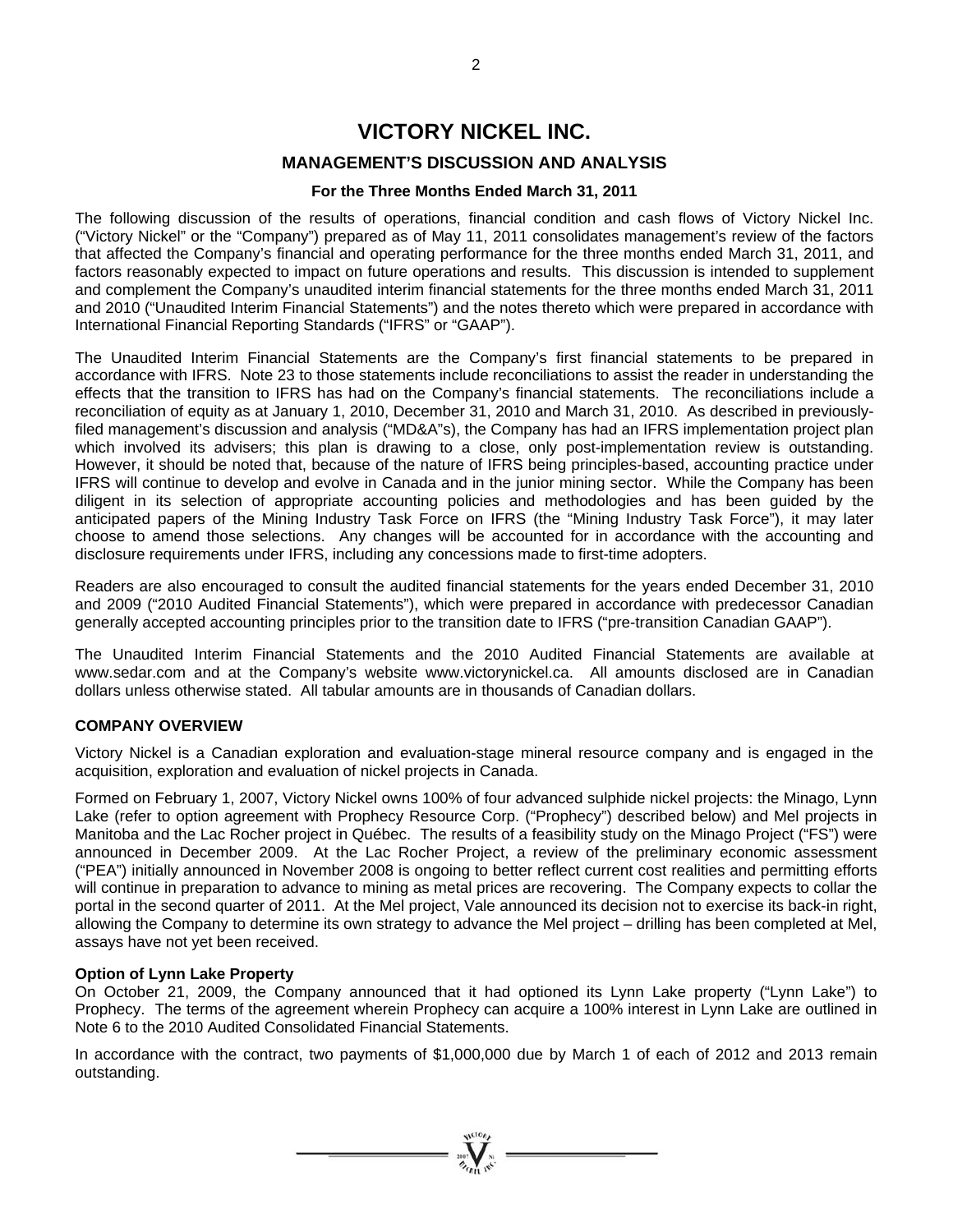Failure on the part of Prophecy to meet any of the terms will result in cancellation of the option and Lynn Lake will revert to the Company.

### **HIGHLIGHTS**

During and subsequent to the three months ended March 31, 2011, the Company:

#### **Corporate**

Announced the resignation of T. Michael Young from the Board of Directors for personal reasons.

**Minago** 

- Announced a 23.9% increase in the measured and indicated NI-43-101 pit-constrained resource to 302.3 million pounds of sulphide nickel (NiS), from the 243.9 million pounds estimated in the Minago FS.
- Began and completed an 11,000m drill program targeting the extension to depth of the Nose Deposit and the North Limb.

**Mel** 

Began and completed 3,500m of diamond drilling at Mel to explore for extensions of the known resource.

### **Lac Rocher**

Began a comprehensive re-evaluation of the Lac Rocher project in light of current metal price levels.

### **OUTLOOK**

The price of nickel, along with other base metals, has seen a pullback from its recent highs of US\$13 per pound as a result of concern that economic growth will slow but has firmed up at just over US\$11 per pound. Victory Nickel considers this an attractive price and would welcome it as a long-term average, particularly given that the FS breakeven nickel price is US\$5.06/lb.

Improvements in the FS economics since completion of the study in December 2009 have made the Minago project even more attractive. And now, drill results from the 2010 winter drill program have been incorporated into the resource calculation resulting in a 24% increase in pit-constrained measured and indicated resources, representing an additional 58 million pounds of nickel, mineable from the open pit alone. This does not even factor in additional potential at depth or in the North Limb. The mine life of the Nose Deposit open pit can be expected to increase from seven years to nine years as a result of last year's drilling, a very important factor when financing a project. Financing is the immediate challenge and the recent improvements which could increase open pit mining life to nine years and other potential improvements in the FS economics make this more appealing to financiers.

The Company's Mel project has been inactive for some time as we awaited a decision by Vale on the exercise of its back-in right. The Company is pleased that Vale decided not to exercise this right, as it will allow Victory Nickel to advance the project at a significantly more rapid pace going forward. With 100% ownership of Mel, the Company immediately embarked on a 3,500m drill program which is now completed and results should be available soon.

As mentioned in the last quarterly outlook, the Company plans to start collaring the portal at Lac Rocher in the second quarter of 2011 with a view to advancing the bulk sample and hopefully full production in the near term. A revised PEA is also underway at Lac Rocher.

The equity markets have been good to the major mining companies as they recovered from the lows of 2008. This recovery is not being seen in junior companies as of yet. The recent release by Victory Nickel of very positive results for Minago has had little impact on the Company's share price. We believe that once the project is permitted the market will begin to recognize that our very attractive project is also very real and development is imminent and this will be reflected in the share price.

In April 2010, the Company filed its Environmental Impact Statement with regulators in Manitoba which represents the final stage in the permitting process. This was a major achievement and was the culmination of four years of hard work by Victory Nickel and its third-party consultants. It will form the blueprint for the mine and is the final requirement to prepare the project for development. We were advised that the Company has met all its requirements and that approval is pending subject only to the Manitoba Government completing the First Nations consultation process which is expected to be finished in the very near future.

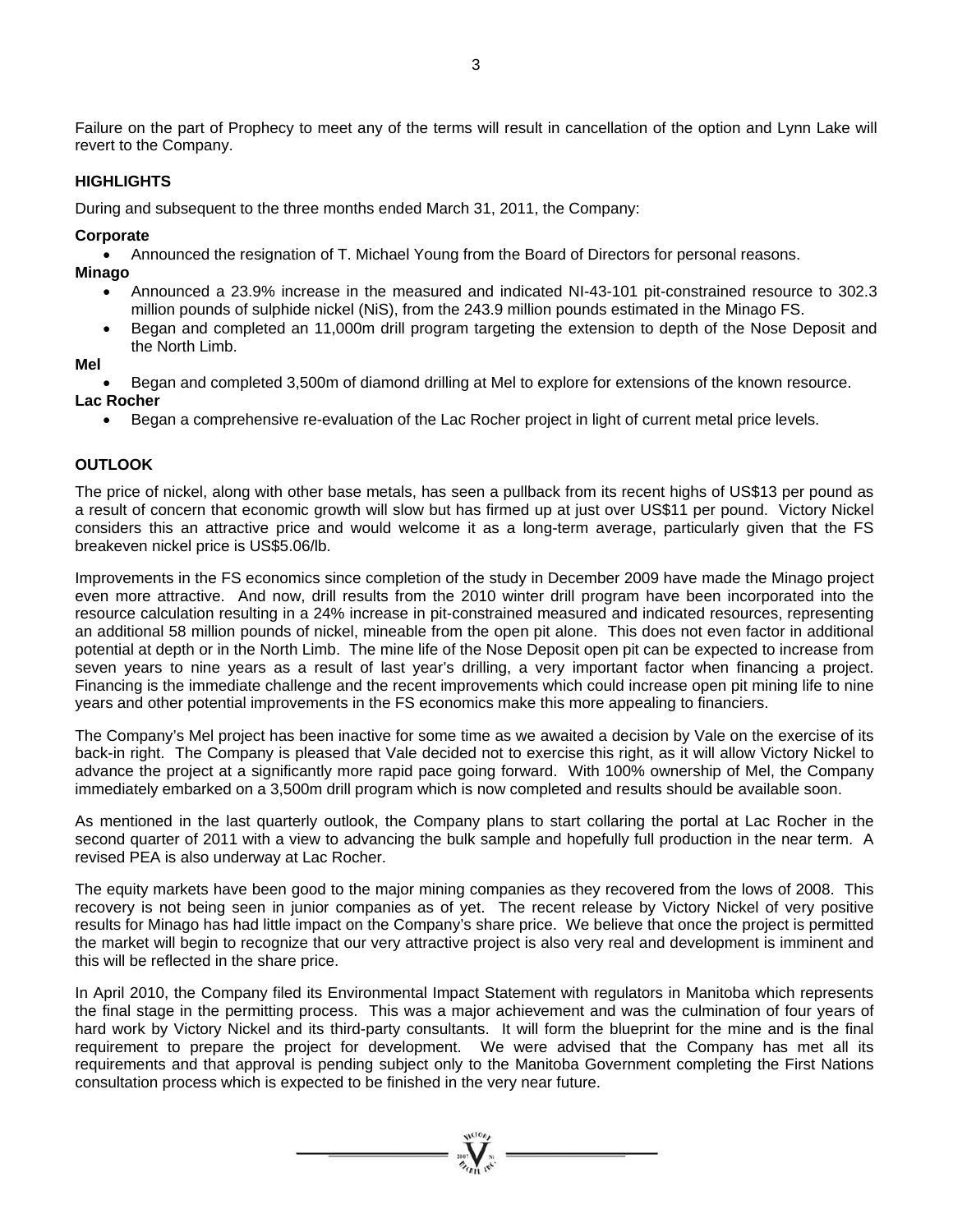Victory Nickel's objective remains to transition from developer to nickel producer. This is eminently possible with its four sulphide nickel projects. With the Minago FS completed, we are accelerating our efforts to structure a financing proposal that will work in today's environment. At the same time, we continue to review opportunities to optimize the economics of Minago. Efforts to date have resulted in improvements to the FS base case to the tune of a 14.7% increase in undiscounted cash flow to over \$1 billion, a 24.9% increase in the 8% discounted net present value ("NPV") and an 11.9% increase in internal rate of return ("IRR") to 19.8% - and we're confident that this is just the beginning. Economics should improve again when the financial effect of the recent increase in resources has been incorporated.

The 2011 winter drill program at Minago has returned significant results and continues to suggest that the North Limb contains similar geology to the Nose Deposit. The program also tested the results of a Magnetic Inversion study which suggests the presence of a large magnetic domain at depths exceeding 1.5 kilometres and a strike length of up to 3 km. It is not known if this massive structure contains nickel so we have just completed a drill hole down to 1,527m, the deepest drill hole yet at Minago. Previously, the deepest hole ended in 1.91% nickel at a depth of approximately 800 metres. The Nose Deposit pit is planned to a depth of only 365 metres. The Minago Preliminary Economic Assessment ("PEA") prepared before the FS included resources below the proposed pit depth of 365 metres which were being mined by conventional underground methods. Unfortunately this deeper mineralization could not be incorporated in the FS as drill density at this level only allowed for an inferred resource estimate which cannot be incorporated for FS purposes.

Minago will make a significant contribution to the welfare of Manitoba and its residents. Construction at Minago is expected to provide approximately 600 jobs and 400 full-time jobs during production. Although it is a long, iterative process, we are receiving the full support of the Manitoba government and communities of interest near Minago to move the project forward and are hopeful to have a fully permitted project in the very near future.

### **RESULTS OF OPERATIONS**

#### *Three Months Ended March 31, 2011 Compared With Three Months Ended March 31, 2010*

*All of the information described below is accounted for in accordance with IFRS. The reader is encouraged to refer to Notes 3 and 23 of the Company's Unaudited Interim Financial Statements for the Company's IFRS accounting policies and a complete analysis and reconciliation of the Company's accounting under pre-transition Canadian GAAP and IFRS. The discussion below includes certain references to some of the main effects of changes under IFRS where it is considered helpful.* 

For the three months ended March 31, 2011, the Company had net income of \$301,000 or \$0.00 per share (for the three months ended March 31, 2010 - a net loss of \$333,000 or \$0.00 per share).

The net income resulted primarily from general and administrative costs of \$379,000 (2010 - \$377,000), sharebased payments from options vesting of \$2,000 (2010 - \$544,000), recovery of exploration and evaluation projects of \$599,000 (2010 - \$nil), finance income of \$2,000 (2010 - \$459,000) and a finance cost of \$97,000 (2010 - \$nil). Results in 2011 also reflect a future income tax recovery of \$180,000 (2010 - recovery of \$130,000).

General and administrative expenses were very comparable period-over-period being \$379,000 in 2011, compared with \$377,000 in 2010. Expenses that decreased from 2010 to 2011 included directors' fees, investor and public relation fees, legal fees and printing and reproduction costs; these expenses were partially offset by increased consulting fees due to the IFRS engagement performed by the Company's audit firm, conference costs, bank charges related to increased sales of marketable securities, travel costs and increased costs under the management agreement charged by Nuinsco Resources Limited ("Nuinsco") as described under Transactions with Related Parties and Management Agreement below.

General and administrative expenses include \$197,000 (2010 - \$170,000) in management costs charged by Nuinsco. Costs allocated from Nuinsco pursuant to the management agreement are activity related; the increase in costs is primarily as a result of salary increases at Nuinsco – as well as the effects of Nuinsco hiring an extra staff member in July 2010 to support additional compliance requirements. This arrangement allows the Company to have access to disciplines which would otherwise be cost-prohibitive to a junior company. In common with many other companies, the efforts required to support increased corporate compliance such as for internal controls and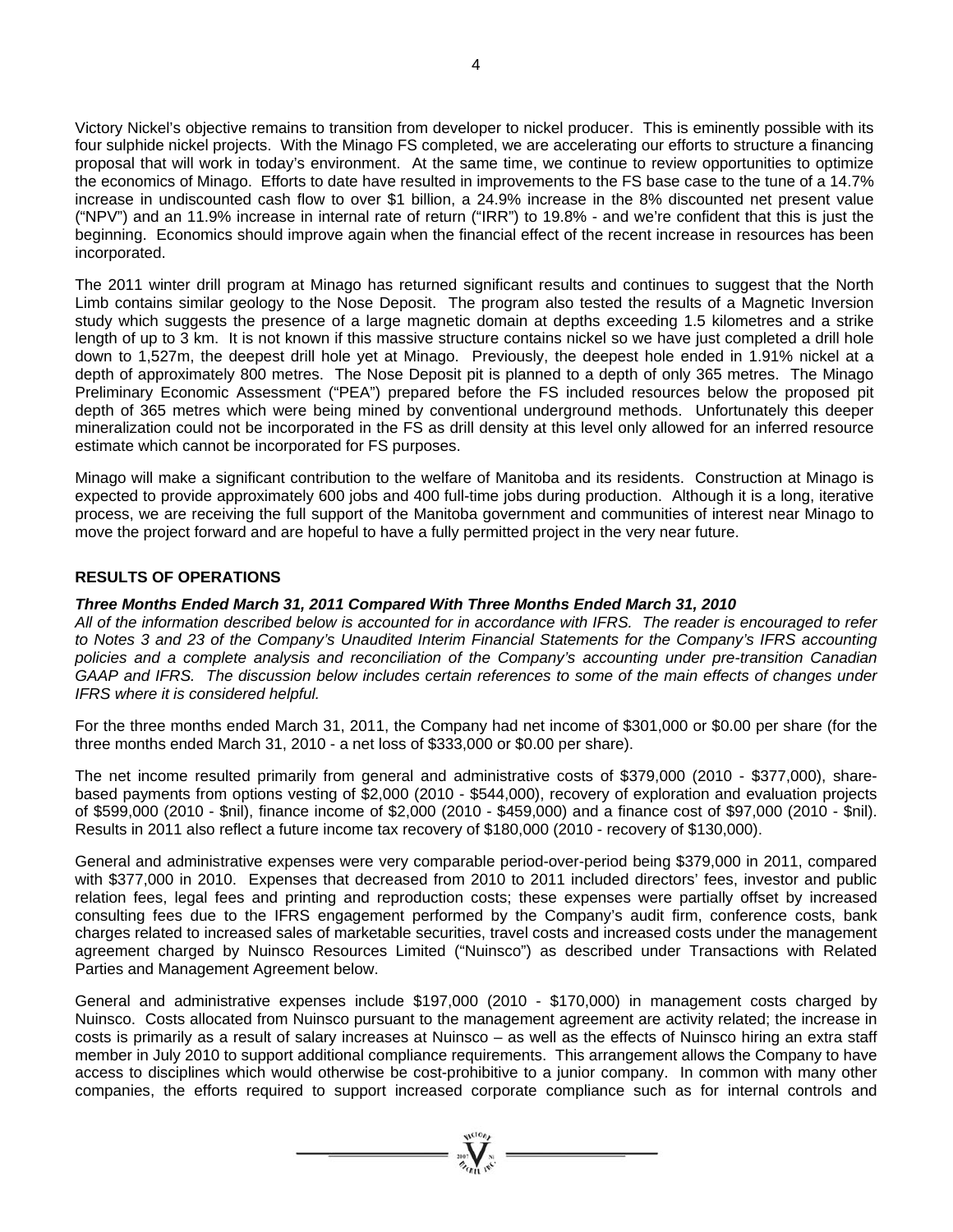accounting transitions are extensive. By sharing such expertise with Nuinsco, the Company is able to realize on cost savings while maintaining regulatory adherence.

The costs of public company compliance for Victory Nickel in the first quarter of 2011 are approximately \$232,000, compared with \$205,000 in 2010. Such costs are non-discretionary and are generally weighted to the beginning of a financial year because of audit and other compliance requirements. The increase from 2010 to 2011 is mainly due to higher audit and consulting fees along with the management agreement charges.

Share-based payments relate to stock options granted to officers, directors, consultants and employees, some of which are vesting in future periods. The expense in 2011 and 2010 reflects the vesting of 5,540,000 options granted in 2010 at a weighted average exercise price of \$0.16; most of which vested in 2010. The value assigned to the stock options was calculated using the Black-Scholes option-pricing model as explained in Note 16 to the Company's Unaudited Interim Financial Statements. No options were granted in the first quarter of 2011 but the Board of Directors approved a grant of 2,435,000 share options exercisable at \$0.11 per share to directors, officers, employees and consultants on May 4, 2011. Of the options granted, 1,692,500 vest immediately and 742,500 vest over one year.

Management of the Company determined that no significant events had been experienced during the period which would prompt an impairment review of its exploration and evaluation projects. Metals prices and other market factors continue to improve. This conclusion is summarized under Impairment Analysis Update below. The Company received a favourable FS on its Minago project and is presently reviewing alternative financing opportunities to move development of the project ahead as well as opportunities to optimize the FS itself. In 2010, the all-season road at Minago was completed and drilling to upgrade and increase resources was substantially complete in the first quarter of 2011.

In the first quarter of 2011, the Company received additional consideration from the Lynn Lake option with Prophecy in the form of cash of \$600,000 (three months ended March 31, 2010 - \$300,000; plus marketable securities with a fair value of \$968,000). In accordance with GAAP, the fair value of such consideration is deducted from the value of the property until it reaches \$nil. Any excess of consideration over the recorded value is treated as a recovery of exploration and evaluation projects and recorded through operations. Accordingly, the Company recorded a net recovery of \$599,000 through operations in 2011 (quarter ended March 31, 2010 - \$nil). Note that IFRS accounting for investment tax credits ("ITCs") increased the book value of Lynn Lake and eliminated the pre-transition Canadian GAAP recovery previously recorded in the first quarter of 2010.

Also as part of the option agreement with Prophecy, the Company is entitled to maintain its 10% interest in Prophecy by participating in financings of that company. In January, 2010, the Company acquired 570,270 units comprising one share and one-half of a share purchase warrant in Prophecy at a cash cost of \$0.30 per unit. At that time, the fair value of each share was \$0.41. The difference of \$0.11 per unit was recorded through the change in fair value of financial assets at fair value through operations in the amount of \$63,000 and is included in finance income. The warrants were valued at acquisition using the Black-Scholes option-pricing model with an additional amount of \$82,000 being recorded in finance income. At March 31, 2010, the warrants were revalued and a further \$137,000 was recorded through finance income at that time. In aggregate, \$282,000 was reflected in finance income in the first quarter of 2010 (Note 17 to the Unaudited Interim Financial Statements).

These warrants contained an acceleration clause which was invoked by Prophecy in early 2011. Accordingly, the Company exercised all of these warrants in February, 2011, thereby acquiring 285,135 Prophecy shares at a cash cost of approximately \$114,000, or \$0.40 per share. At the time of exercise of the warrants, the related shares had a market value of \$1.00 per share which coincided with the cash cost plus carrying value of the warrants.

In April, 2010, the Company subscribed for 675,500 units in Prophecy at \$0.59 per unit pursuant to a private placement as described in the Company's 2010 Audited Financial Statements. At the time of issue, the fair value of each share was \$0.99. At March 31, 2011, the net decline in the fair value of those warrants amounted to approximately \$97,000 and was recorded in finance costs. The assumptions used in determining the fair value of the warrants at March 31, 2011 are disclosed in Note 9 to the Company's Unaudited Interim Financial Statements.

It is important to note that any future changes in the value of the Prophecy shares will be reflected through other comprehensive income ("OCI") and changes in the value of warrants until their exercise or expiry will be reflected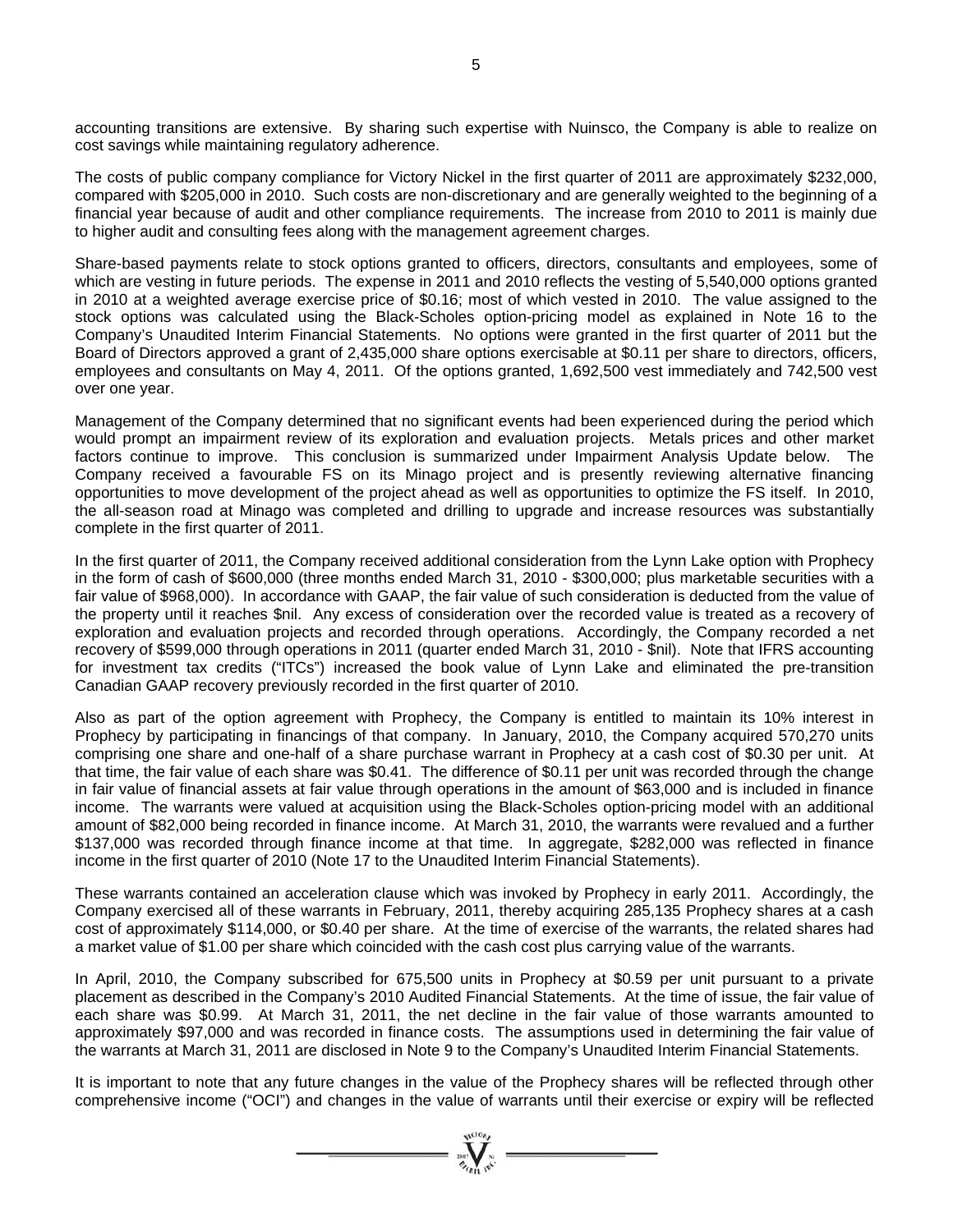through operations in finance income or costs as appropriate. Given the high level of volatility being experienced by Prophecy shares in the marketplace, such changes could be significant.

In the first three months of 2010, \$171,000 was recorded in finance income and reflects the portion of the premium on flow-through spending which is recorded through income as applicable expenditures related to that flow-through financing in February 2010 were incurred. The Company completed its obligations under flow-through financings from February and April 2010 in the third quarter of 2010, accordingly, all of the flow-through premium was reflected through operations by the end of that accounting period. No additional flow-through financing has occurred since those financings. The flow-through premium concept is one of the more significant changes to the Company's accounting as a result of transition to IFRS.

The Company believes that it is more-likely-than-not that the benefit associated with certain of the losses and costs creating future income tax assets will be realized prior to their expiry. The expiry of non-capital losses is detailed in Note 18 to the Company's Unaudited Interim Financial Statements. Accordingly, the Company may record periodic future income tax recoveries. In the first quarter of 2011, the Company recorded an income tax recovery of \$180,000 (in the first quarter of 2010 – recovery of \$130,000). Approximately 95% of the Company's non-capital losses do not expire until at least 2026.

OCI in the first quarter of 2011 of \$5,000 relates to an increase of \$6,000 in the market value of the Company's financial assets at fair value through OCI (combined with a charge for income tax recorded through OCI of \$1,000). Note that under IFRS 9, all changes in market value on financial assets at fair value through OCI are reflected in OCI; this includes realized gains which, under pre-transition Canadian GAAP, were formerly reflected through operations.

In the first quarter of 2011, OCI was comprised of a decrease in the fair value of Prophecy shares which had a market price of \$0.98 per share as at March 31, 2011; offset by a gain on sale of Prophecy shares and an increase in the fair value of Wallbridge Mining Company Limited ("Wallbridge") shares which had a market price of \$0.27 per share as at March 31, 2011. OCI in the first quarter of 2010 of \$1,503,000 was related to an increase of \$1,712,000 in the market value of the Company's financial assets at fair value through OCI net of income tax expense of \$209,000. In the first quarter of 2010, the most significant change was in the value of Prophecy shares which were \$0.94 per share as at March 31, 2010.

The changes in other balances not specifically addressed in other sections of this MD&A are as follows:

Receivables increased by \$183,000 from December 31, 2010, primarily due to a significant increase in the GST/HST receivable as a result of expenditures on the drilling programs at the Minago and Mel projects during the three months ended March 31, 2011.

Marketable securities as at March 31, 2011 consist of the Company's financial assets at fair value through OCI and operations; the Company's investment in shares is at fair value through OCI and the investment in warrants is at fair value through operations. Accordingly, any volatility in the market price of warrants will impact the statement of operations but changes in the market value of shares will be recorded through OCI whether generated from sales or unrealized market changes. The balance decreased by \$923,000 from December 31, 2010. The largest component of the decrease was from the sale of Prophecy shares during the three months ended March 31, 2011 combined with a decrease in the fair value of the warrants. In February, the Company exercised warrants at a cash cost of \$114,000 which moved part of the Company's portfolio from financial assets with value changes through operations to financial assets with value changes recorded through OCI. As at March 31, 2011, the Company owned 8,555,853 Prophecy shares which represented an approximate 4.5% interest as at that date, as well as 337,750 warrants in Prophecy – see Liquidity and Capital Resources below.

Property and equipment increased over December 31, 2010 as a result of deposits of US\$100,000 made in the quarter ended March 31, 2011, relating to the purchase of transformers and other electrical equipment for the Minago project. The total price of US\$2,840,000 was contingent upon satisfactory testing results which have been received, with the full remaining balance due prior to shipping. A further deposit of US\$50,000 was made in April 2011.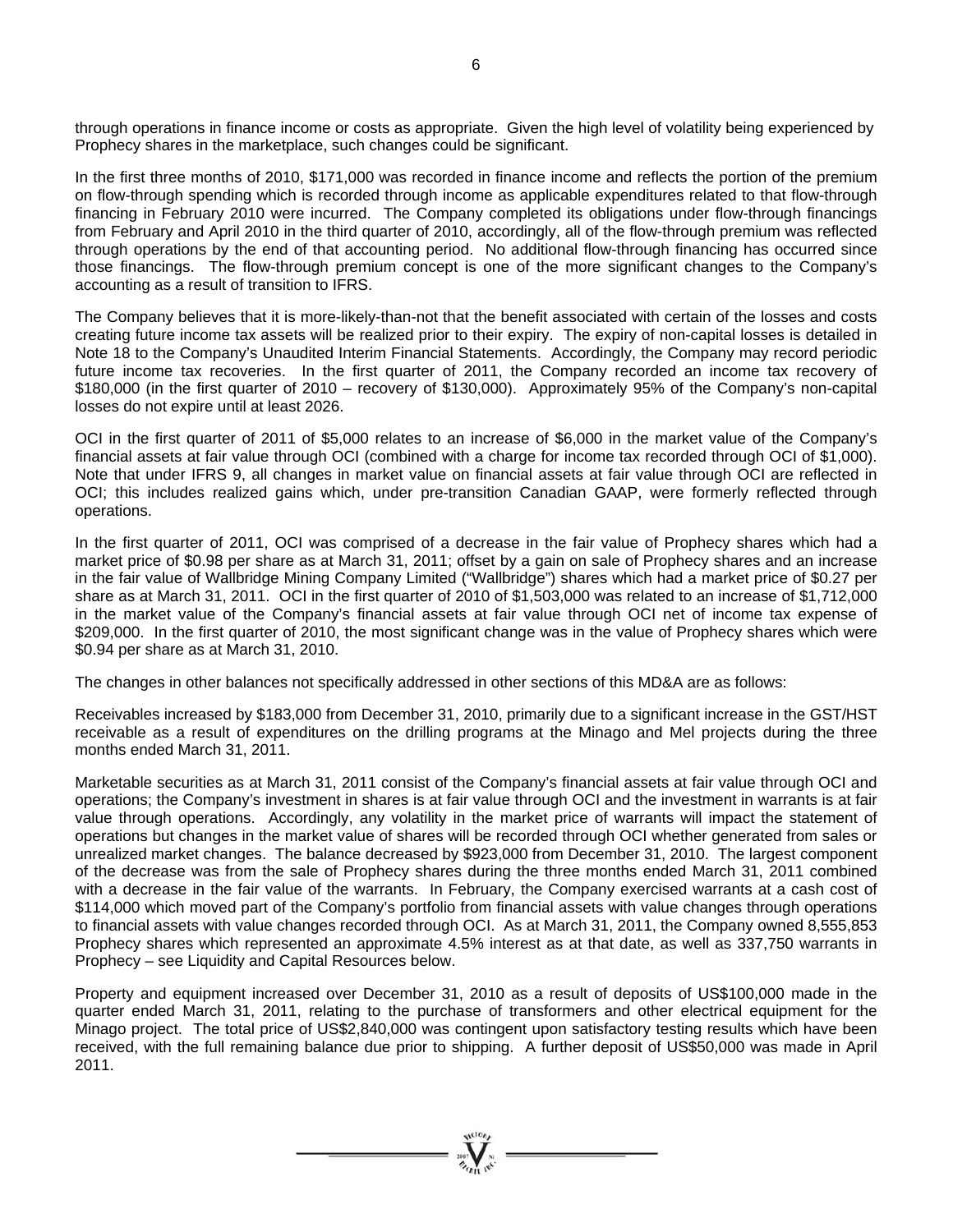Trade and other payables consist primarily of project-related expenditures. The balance increased by \$1,794,000 when compared with December 31, 2010 primarily because of the significant drilling programs being undertaken at Minago and Mel. Project expenditures are discussed in Exploration and Evaluation Activities below.

The deferred tax liability balance amounts to \$3,134,000 as at March 31, 2011 compared with \$3,314,000 as at December 31, 2010. The change in balance from December 31, 2010 is analysed in Note 13 to the Unaudited Interim Financial Statements. The main components of the balance relate to the tax effects of exploration and evaluation properties, including the effect of renunciation of flow-through expenditures to investors, partly offset by the tax value of net operating tax losses carried forward. The conversion to IFRS included some significant changes to tax-related elements including flow-through financing and investment tax credits as well as the effects of the reversal of previously-recorded impairment provisions on Mel and Lac Rocher.

Share capital has increased by \$617,000 over December 31, 2010 primarily as a result of shares issued pursuant to a private placement and exercise of warrants that generated gross proceeds of \$500,000 and \$118,000 respectively. This is discussed more fully under Liquidity and Capital Resources below. The conversion to IFRS also had significant impact on the components of shareholders' equity; in particular, as a result of changes in flow-through accounting and the reversal of previously-recorded impairment.

#### **SUMMARY OF QUARTERLY RESULTS**

Selected financial information for each of the last nine quarters ended March 31, 2011 is as follows:

#### **The information for 2011 and 2010 is accounted for in accordance with IFRS**

| Fiscal year 2011                            |                 |         |     |                         |                         |     | 1 <sup>st</sup> | Quarter                 |  |
|---------------------------------------------|-----------------|---------|-----|-------------------------|-------------------------|-----|-----------------|-------------------------|--|
| Net finance costs                           |                 |         |     |                         |                         |     | \$              | (95)                    |  |
| Net income                                  |                 |         |     |                         |                         |     | \$              | 301                     |  |
| Total comprehensive income                  |                 |         |     |                         |                         |     | \$              | 306                     |  |
| Income per share - basic and diluted        |                 |         |     |                         |                         |     | \$              | 0.00                    |  |
| Fiscal year 2010                            | $4^{\text{th}}$ | Quarter |     | 3 <sup>rd</sup> Quarter | 2 <sup>nd</sup> Quarter |     |                 | 1 <sup>st</sup> Quarter |  |
| Net finance income                          | \$              | 232     | (1) | \$<br>58                | \$<br>1,140             | (3) | \$              | 459 (6)                 |  |
| Net income (loss)                           | \$              | 27      |     | \$<br>(299)             | \$<br>859               | (4) | \$              | (333)                   |  |
| Total comprehensive income (loss)           | \$              | 4.619   | (2) | \$<br>(234)             | \$<br>$(2,180)^{(5)}$   |     | \$              | $1,170$ (7)             |  |
| Income (loss) per share - basic and diluted | \$              | 0.00    |     | \$<br>(0.00)            | \$<br>0.00              |     | \$              | (0.00)                  |  |

#### **The information for 2009 is accounted for in accordance with pre-transition Canadian GAAP**

| Fiscal year 2009                            | ⊿th | Quarter    |      | ∩רפ | Quarter |      | ე nd          | Quarter | 4 St<br>Quarter |        |  |
|---------------------------------------------|-----|------------|------|-----|---------|------|---------------|---------|-----------------|--------|--|
|                                             |     | (restated) | (8)  |     |         |      |               |         |                 |        |  |
| Revenue and other income                    |     | 8          |      |     | 220     | (11) | $\mathcal{S}$ | 39      |                 |        |  |
| Net (loss) income                           | S   | (524)      | (9)  |     | 35      |      |               | (343)   | \$              | (48)   |  |
| Total comprehensive income (loss)           |     | 64         | (10) | \$  | 145     | (12) | <b>S</b>      | (471)   | \$              | 380    |  |
| (Loss) income per share - basic and diluted |     | (0.00)     |      |     | 0.00    |      |               | (0.00)  | \$              | (0.00) |  |

#### **The information for 2011 and 2010 is accounted for in accordance with IFRS and the notes thereto are as follows:**

(1) Finance income for the period includes a net change in fair value of financial assets through operations of \$231,000.

(2) Comprehensive income for the period includes \$5,189,000 OCI related to the increase in market value of the Company's financial assets at fair value through OCI, offset by income taxes of \$597,000.

(3) Finance income for the period includes a net change in fair value of financial assets through operations of \$807,000 and a flow-through premium recorded through operations of \$331,000.

(4) Net income for the period includes \$685,000 recovery on the Lynn Lake option with Prophecy.

(5) Comprehensive loss for the period includes \$3,229,000 decline in market values of the Company's financial assets at fair value through OCI, offset by income tax recoveries of \$209,000.

Finance income for the period includes a net change in the fair value of financial assets through operations of \$282,000 and a flow-through premium recorded through operations of \$171,000.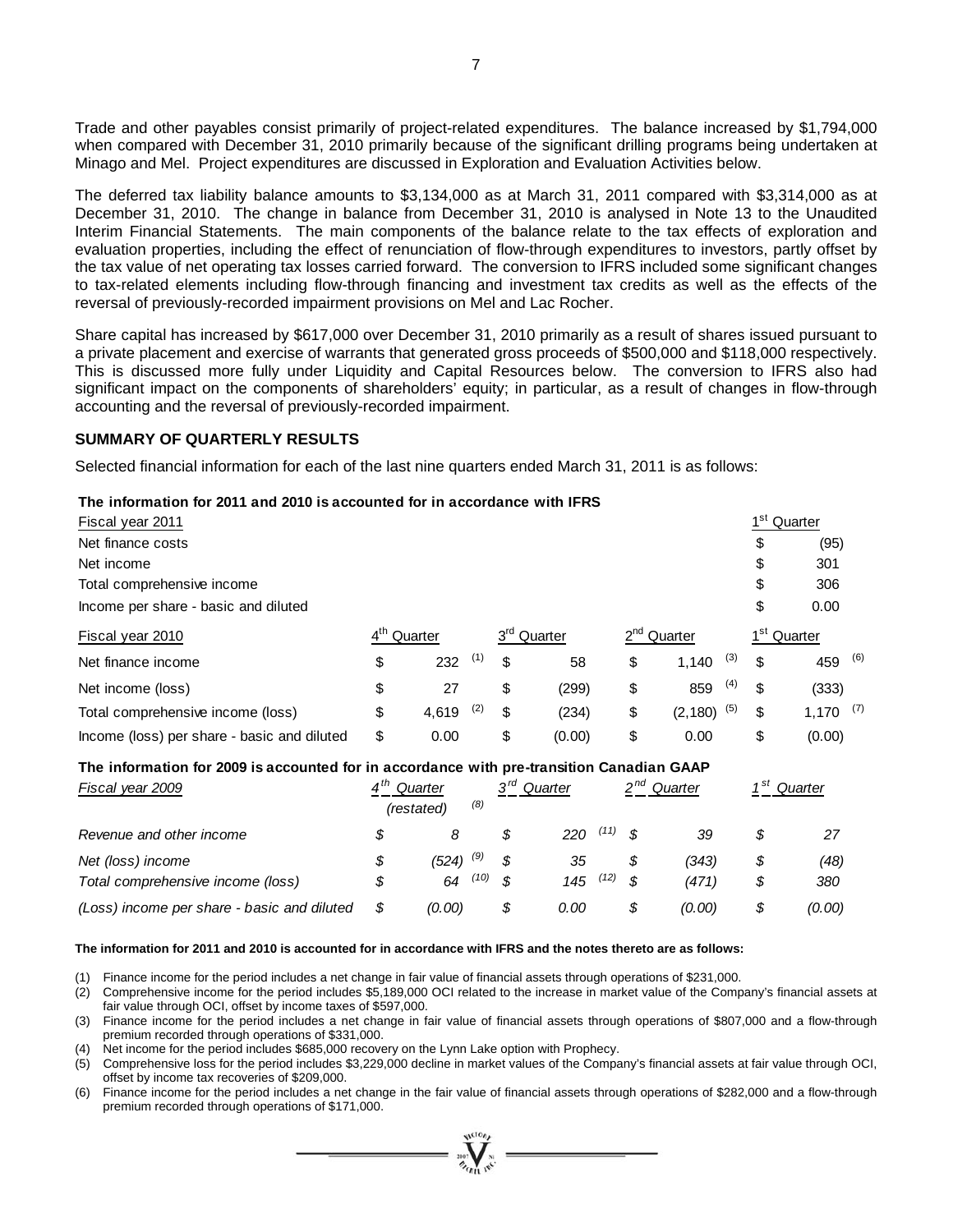(7) Comprehensive income for the period includes \$1,712,000 increase in market values of the Company's financial assets at fair value through OCI, offset by income taxes of \$209,000.

#### **The information for 2009 is accounted for in accordance with pre-transition Canadian GAAP and the notes thereto are as follows:**

- (8) Restated to reflect unrecognized deferred tax assets against certain tax pools associated with the acquisition of Independent Nickel Inc. The restatement was reflected in the Company's 2010 Audited Financial Statements.
- (9) Net loss was increased by \$295,000 as a result of the restatement described above.
- (10) Comprehensive income for the period includes an increase in the market value of financial assets at fair value through OCI.
- (11) Revenue for the period includes \$211,000 gain on sale of shares.
- (12) Comprehensive income for the period reflects the partial recovery of the market value of financial assets at fair value through OCI.

# **LIQUIDITY AND CAPITAL RESOURCES**

At March 31, 2011, the Company had working capital, including cash and cash equivalents and marketable securities, totalling \$7,759,000 (December 31, 2010 - \$10,230,000). Cash equivalents include a guaranteed investment certificate. The Company has a corporate policy of investing its available cash in Canadian government instruments and certificates of deposit or other direct obligations of major Canadian banks, unless otherwise specifically approved by the Board. Marketable securities are available for sale for liquidity purposes, as the Company requires, to fund its operations and exploration and evaluation activities. The Company sold marketable securities in the first quarter of 2011 and continues to do so.

In the first quarter ended March 31, 2011, the Company used cash from operating activities of \$429,000 (quarter ended March 31, 2010 - \$531,000). As the Company is in the exploration stage, there are no revenues to recover expenses and the operating activities represent the corporate and administrative costs incurred mostly to maintain a public company. The Company estimates that such costs in the first quarter of 2011 amounted to \$232,000 (2010 - \$205,000). Many of these costs are incurred in the early part of the year. In 2010, such costs were estimated to be \$639,000 annually. Consequently, the Company's liquidity is reduced unless and until there are financing activities to provide funds. Note that the costs cited above do not include the costs of financing arrangements which are deducted directly from equity. Costs incurred to advance the Company's projects are capitalized, as summarized below under the discussion of investing activities.

During the three months ended March 31, 2011, net cash used by investing activities was \$122,000, compared with \$2,094,000 in the three months ended March 31, 2010. An aggregate of \$1,454,000 was used to advance exploration and evaluation projects (March 31, 2010 - \$2,223,000). Deposits of \$100,000 were made in the first quarter of 2011 on the purchase of transformers and other electrical equipment, as referenced above (2010 - \$nil). The Company has entered an agreement to purchase an aggregate of US\$2,840,000 of such electrical equipment with remaining balances due prior to shipping.

In February, 2011, the Company exercised certain Prophecy warrants for cash of \$114,000 as discussed above thereby reclassifying the amount previously in financial assets through operations to financial assets in OCI. During the three months ended March 31, 2010, the Company acquired additional Prophecy shares for \$171,000. During the three months ended March 31, 2011, the Company sold Prophecy shares for aggregate proceeds of \$946,000 (March 31, 2010 - \$nil). Funds of \$600,000 were received with respect to the option agreement with Prophecy for the Lynn Lake property (March 31, 2010 - \$300,000).

Financing activities in the first three months of 2011 generated net proceeds of \$614,000 (March 31, 2010 - \$618,000) after issue costs of approximately \$4,000 (March 31, 2010 - \$73,000). This represented a private placement financing of 5,000,000 units at a price of \$0.10 per unit generating gross proceeds of \$500,000. Each unit comprises one common share and one-half common share purchase warrant. Each whole warrant entitles the holder to purchase one common share at an exercise price of \$0.14 for a period of 12 months from closing. Financing activities in 2011 also included the exercise of 988,385 warrants that were issued pursuant to a rights offering in August 2009 at an exercise price of \$0.12 per share for aggregate consideration of approximately \$118,000.

In the first quarter of 2010, financing activities represented the completion of the first tranche of a flow-through financing. The first tranche of the flow-through financing closed on February 26, 2010 and generated gross proceeds of \$686,000 through the issuance of 3,429,139 units of securities at a price of \$0.20 per unit. Cash-settled share issue costs before income taxes were \$68,000. Each unit comprises one common share and one-half of one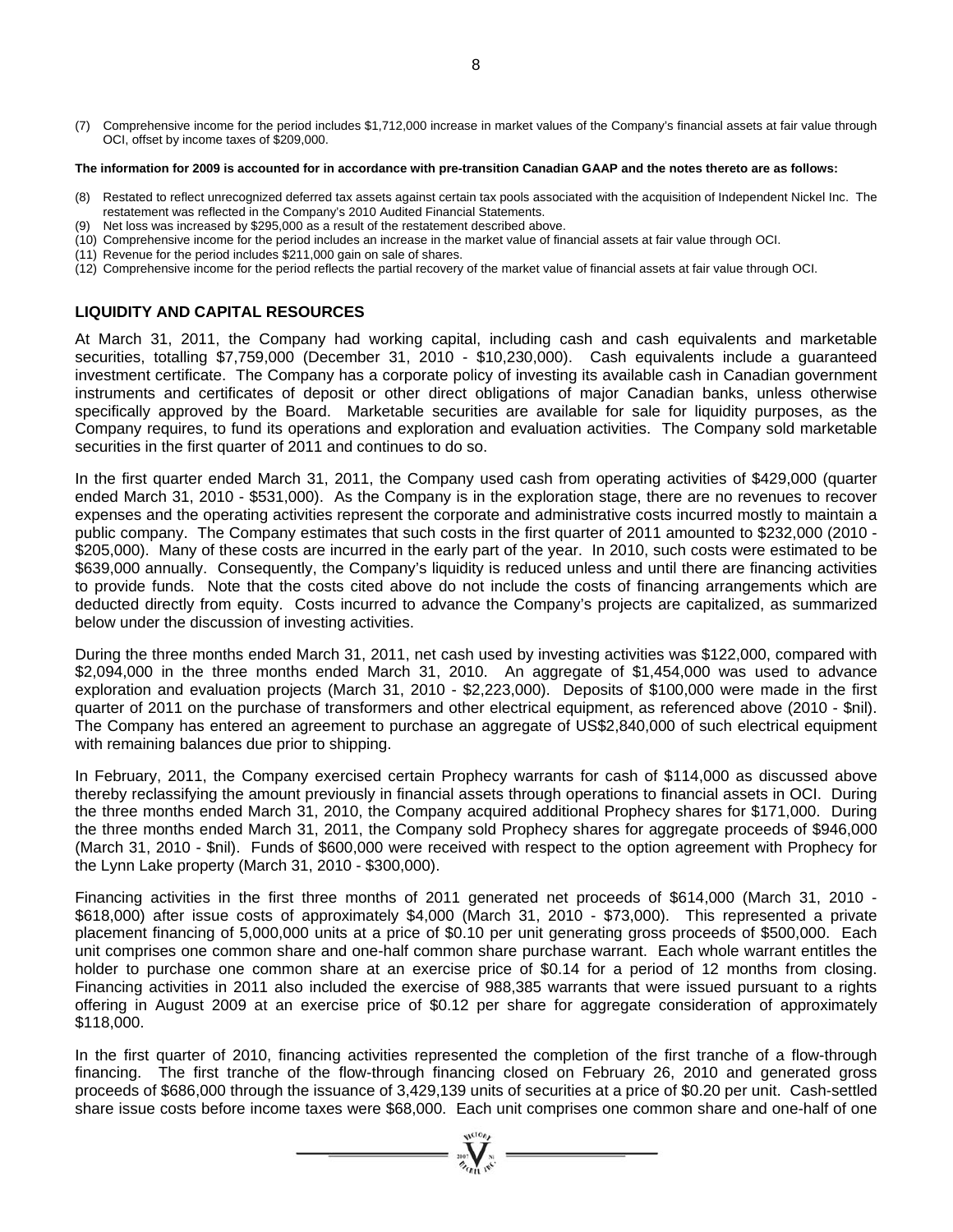common share purchase warrant. Each whole warrant entitles the holder to purchase one common share at an exercise price of \$0.26 for a period of 12 months from closing.

Flow-through financings do not provide the funding necessary to meet corporate expenditures which do not qualify for flow-through eligibility. The significant cost to maintain and comply with regulatory requirements for the Company's public listing cannot be financed with flow-through shares. Proceeds from the Company's warrants are "hard" dollars and can be utilized without restriction.

These activities generated cash and cash equivalents of \$63,000 during the three months ended March 31, 2011, compared with cash requirements of \$2,007,000 during the three months ended March 31, 2010.

As described above, exploration and evaluation companies such as Victory Nickel are heavily reliant upon the equity markets to fund their activities as they have no short-term sources of revenue other than through monetization of assets. Opportunities available to Victory Nickel for financing would normally be through private placements in the equity markets. Despite experiencing some improvements during 2011 and in 2010, today's equity markets continue to make this alternative difficult if not impossible without incurring significant dilution to existing shareholders. For this reason, the Company has recently chosen to liquidate portions of its securities holdings rather than raise financing. However, the results of this are also dependent upon market conditions which are outside the control of the Company.

The Company will continue to consider all financing alternatives given appropriate pricing and other market conditions to advance its projects. The optioning of the Lynn Lake property is one way in which a corporate transaction to generate cash can be structured to add value for shareholders while maintaining participation in the upside in the subject property. The Company expects to receive additional amounts of \$1,000,000 by March 1 of each of 2012 and 2013 in accordance with the Lynn Lake option agreement.

As at May 11, 2011, the Company owns 6,750,853 shares in Prophecy with a market value as at May 11, 2011 of \$0.68 per share as well as 337,750 Prophecy warrants exercisable at \$0.80. The Company sold 1,805,000 shares in the second quarter of 2011 to date for gross proceeds of \$1,648,000. As outlined earlier, such sales occur for liquidity purposes. The Company also owns 4,174,500 shares with a market value of \$0.23 per share and 350,000 warrants of Wallbridge and 862,415 special warrants in Miocene Metals Inc., distributed by Wallbridge to its shareholders, which are also available for sale.

As at May 11, 2011, the aggregate market value of the Company's marketable securities held in public company shares is approximately \$5,551,000. The market value of such shares may go up or down.

However, despite recent improvements, the market continues to be volatile and it is uncertain how future financing initiatives will be received, what the future market value of securities will be and how successful liquidity efforts will be in generating cash to finance activities. In particular, the financing required for the Minago project is considerable.

The Company has good title to its projects and will continue to maintain the projects in good standing. Prophecy has expenditure commitments to meet on the Lynn Lake project as described earlier which mitigates the pressure on the Company to do so and maintains ongoing investment in the property. In the option to Prophecy, Victory Nickel made provisions to ensure that any failure on the part of Prophecy to meet its contractual commitments would result in the Lynn Lake property reverting to full ownership by Victory Nickel.

The Company's working capital requirements continue to be modest. At March 31, 2011, the major item requiring financing was an HST/GST receivable of \$191,000, which should be received in May, 2011. The HST/GST receivable is a function of project activity and averaged approximately \$87,000 in 2010; the average balance in 2011 is likely to be higher due to a full year of HST. Monthly average administrative costs for 2011 are estimated at \$146,000, most of which are incurred to meet statutory requirements. As at December 31, 2010, the Company had fulfilled its commitment to incur exploration expenditures in relation to flow-through share financings in February and April 2010. The Company continues to have amounts owing to fulfil the electrical equipment purchases initiated during 2010.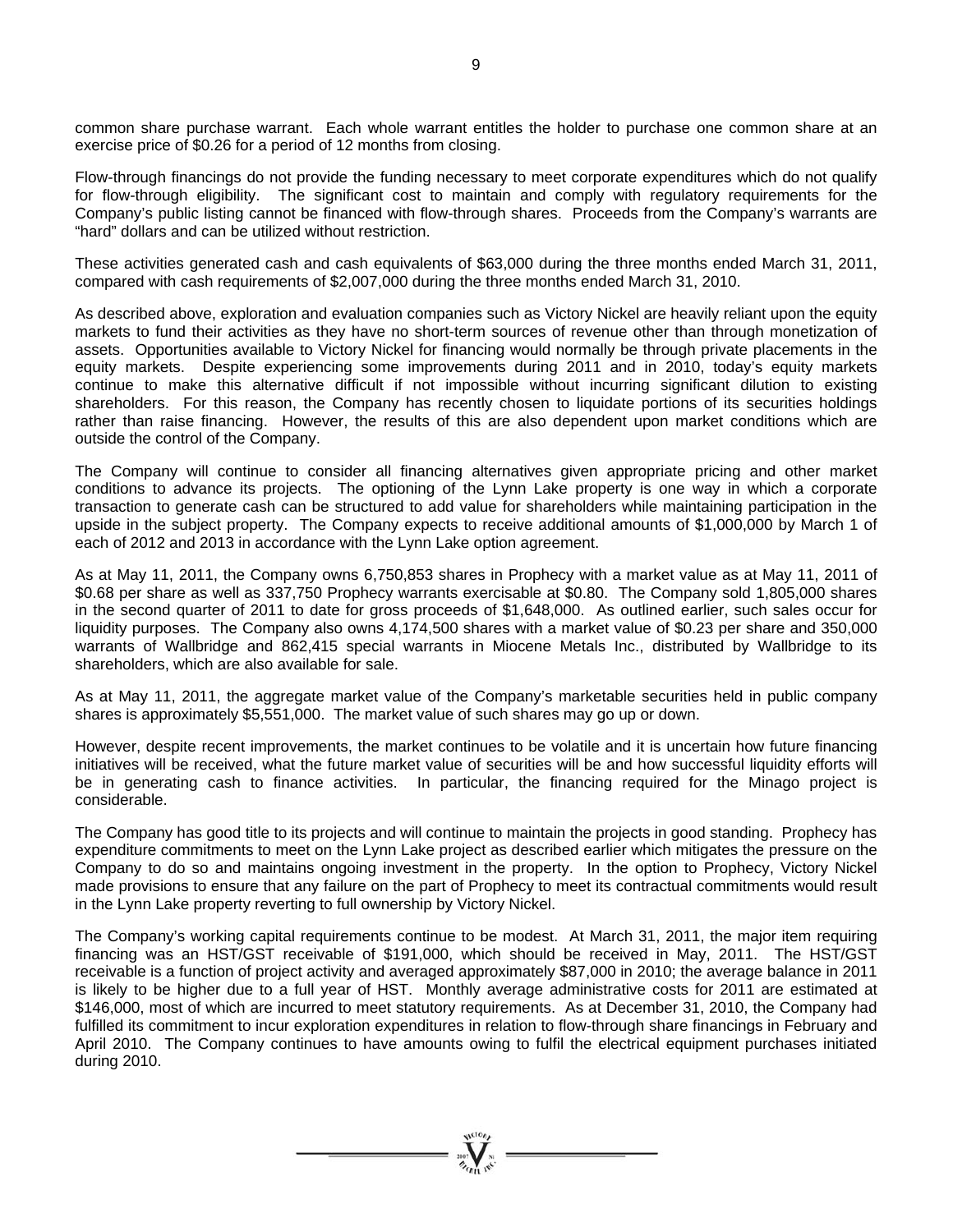In addition to current cash resources and expected inflows as described, the Company has non-core liquid assets which can be liquidated to support core activities. However, it will monitor its activities closely and continue to spend wisely until additional financing is available. The Company continues to monitor operating costs.

On May 11, 2011, the Board of Directors approved the issuance of up to \$1 million in flow-through shares on a private placement basis at a unit price of \$0.115 per unit. Each unit comprises of one common share and one-half of one common share purchase warrant. Each whole warrant entitles the holder to purchase one common share at an exercise price of \$0.15 for a period of 18 months from closing. Finders' warrants, up to 6% of the total sold, will also be issued.

Results from the 2010 drilling program have been added to the resource and reserve models to determine whether resources and reserves can be upgraded at the Minago project. This exercise resulted in the Company's recent announcement of a 24% increase in the pit-constrained measured and indicated resource. Results from the FS continue to be optimized with respect to capital cost reductions and other enhancements and further potential improvements, including the incorporation of 2011 drill results for additional improvement in resources, are being evaluated on an ongoing basis. Improvements in resources of such a magnitude should improve the probability of successful financing.

The 2011 drill program is discussed further in Exploration and Evaluation Activities below. Note that this has not been included in the resource update at April, 2011.

Development of the Minago mine will require considerable financial resources. Management is monitoring the outcome of financing initiatives being undertaken in the marketplace. The Company is actively putting together a financing strategy which is expected to include several components; the relative proportion of each will be dependent upon the market conditions at the time the strategy is executed. Anticipated components include: offtake agreements for both nickel concentrate and frac sand, plant and equipment leasing for the mine and frac sand processing plant, bank borrowing and/or equity issues (which may include one or more of: rights offering, private placement or a fully-marketed prospectus issue).

### **EXPLORATION AND EVALUATION ACTIVITIES**

For the quarter ended March 31, 2011, the Company incurred exploration costs on its nickel properties of \$3,117,000 (March 31, 2010 - \$2,981,000). This includes \$2,515,000 on the Minago project, \$558,000 on the Mel project, \$1,000 on Lynn Lake (before \$600,000 option payment received from Prophecy) and \$43,000 at the Lac Rocher project (March 31, 2010 - \$2,862,000; \$76,000; \$22,000 (before \$300,000 option payment received from Prophecy and fair value of Prophecy shares of \$968,000) and \$21,000, respectively). The 2011 expenditures are shown before the effect of transfer of \$599,000 through operations with respect to the Lynn Lake option receipts in excess of carrying value.

Paul Jones, Vice-President, Exploration, is a "qualified person" as defined under NI-43-101, and he has supervised and approved the preparation of the information relating to the material mineral projects of the Company described herein.

### **Minago Project**

The Company's 100%-owned Minago project is located on the Thompson Nickel Belt in Manitoba, and is one of Canada's largest undeveloped sulphide nickel deposits. Minago has been shown to be capable of producing a nickel concentrate grading from 22.3% up to 35.0%, making it reportedly the world's highest grade nickel concentrate. In addition to metal by-products such as copper, cobalt, gold, platinum, palladium, silver and rhodium, a layer of silica sand averaging approximately nine metres thick overlies the nickel mineralization within the open pit. Approximately 84% of the sand is marketable as "frac sand", which is used to improve well recoveries in the oil and gas industry. The frac sand forms part of the overburden that must be removed prior to mining the nickel ore. According to the FS, production of frac sand could begin 20 months after the start of mine development.

A winter work program was conducted at Minago in 2011. The program consisted of diamond drilling, 20 drill holes comprising 8,793m, and ground and borehole electromagnetic geophysics. The program was designed to evaluate parts of the project that have seen little work to date as well as build upon the existing data-set of the Main Zone nickel mineralization. Assaying is ongoing and analytical results are expected to be released in the second quarter of 2011 when full QA/QC evaluation has been completed.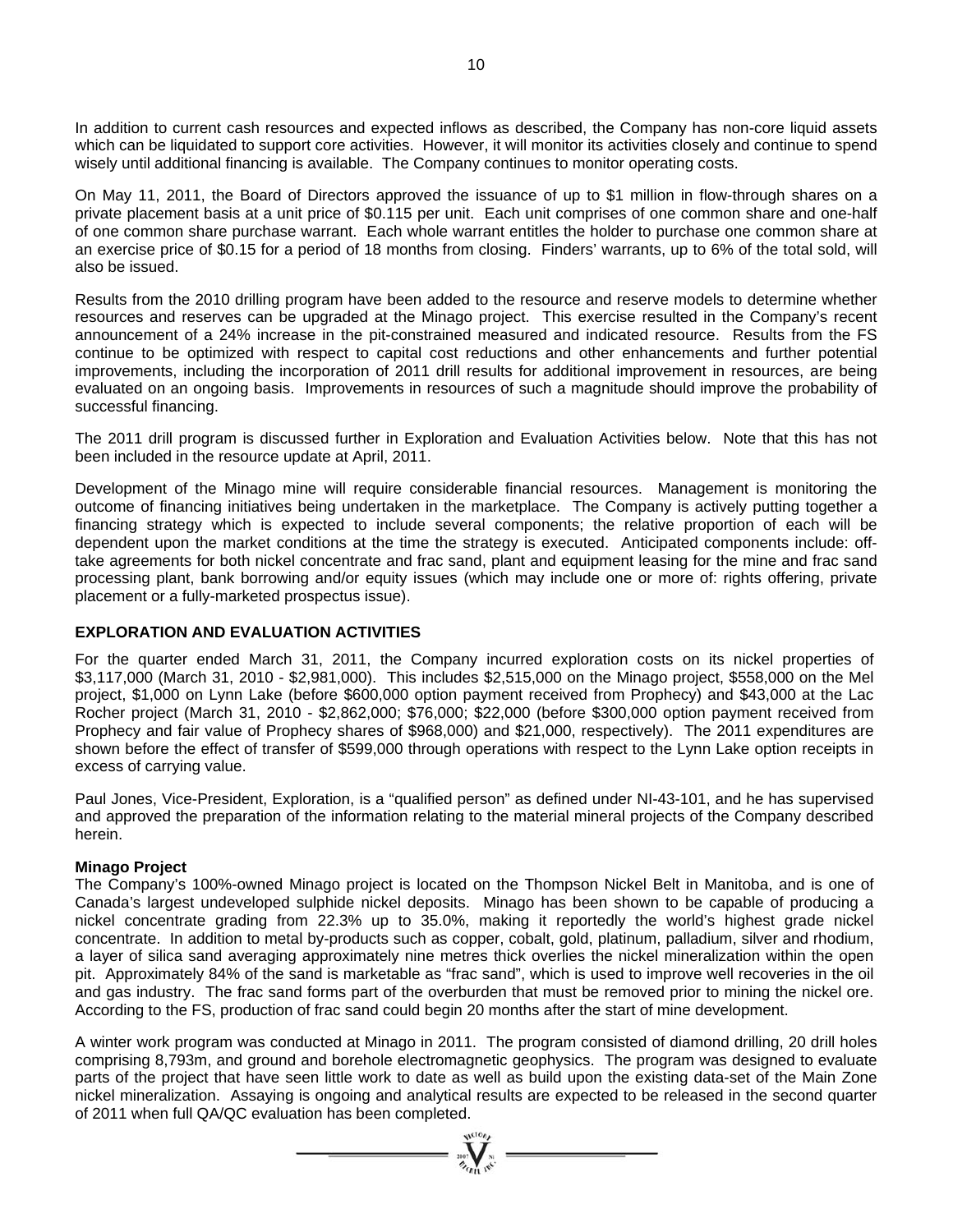A total of 15 holes were collared to intersect the "North Limb", a domain of nickel-bearing ultramafic rock extending at least 1.5km north from the Main Zone, at Minago (where all of the currently-defined resource is located). The purpose of this drilling is to evaluate the nickel mineralization along the North Limb in order to begin to define the possible scale of the nickel endowment there. Limited drilling on the North Limb by the Company has shown the host rock and mineralization there to be very similar to that observed in the Main Zone.

Three drill holes were collared at the western extremity of the Main Zone to evaluate the possibility of extensions to the existing resource. Nickel mineralization in this area is often of higher grade than the average for the deposit hence an increase in resource from this area may have a positive impact on the overall deposit grade.

A single deep hole was collared on the Main Zone to evaluate the depth extension of the ultramafic host rock and nickel mineralization. The hole was drilled to a total length of 1,527m and intersected approximately 160m of ultramafic rock near the bottom of the hole – confirming the extension of the host rock to depths several hundred metres below that previously tested.

A single drill hole was collared in the western part of the property in order to test the thickness of the Winnipeg Formation sand horizon.

The analytical data and geological interpretations obtained from the 2010 drilling program have been incorporated into an updated geological model and resource estimate. The updated resource incorporates a 24% increase in the NI 43-101-compliant measured and indicated, pit-constrained, sulphide nickel resource used in the Minago FS. The FS is posted at *www.sedar.com*. Note that the update below does not include the results of the 2011 drilling program.

|                  | April 2011 Pit-Constrained Resource <sup>1</sup> |       |                   |                 | March 2010 In-Pit Resource <sup>2</sup> |            | Increase (Decrease) in<br><b>Contained Metal</b> |        |
|------------------|--------------------------------------------------|-------|-------------------|-----------------|-----------------------------------------|------------|--------------------------------------------------|--------|
|                  | Tonnes                                           | Grade | <b>Ni Content</b> | Tonnes          | Grade                                   | Ni Content | <b>Ni Content</b>                                | Change |
| Category         | <b>Millions</b>                                  | %     | <b>MLbNiS</b>     | <b>Millions</b> | %                                       | M Lb NiS   | <b>MLbNiS</b>                                    | %      |
| <b>Measured</b>  | 8.2                                              | 0.473 | 85.0              | 6.6             | 0.488                                   | 71.4       | 13.7                                             | 19.2   |
| <b>Indicated</b> | 22.8                                             | 0.432 | 217.2             | 19.1            | 0.410                                   | 172.6      | 44.6                                             | 25.9   |
| M&I              | 31.0                                             | 0.443 | 302.2             | 25.7            | 0.430                                   | 243.9      | 58.3                                             | 23.9   |
| <b>Inferred</b>  | 0.2 <sub>0</sub>                                 | 0.380 | 1.4               | 1.4             | 0.402                                   | 12.2       | (10.8)                                           | (88.4) |

1 Lerch-Grossman pit optimization shell

<sup>2</sup> Whittle pit optimization shell

### *Frac Sand*

An indicated resource of 15 million tonnes of sand has been estimated to occur within the current Minago pit shell. The frac sand component of this resource is a significant contributor to the positive economics at Minago. As part of the FS, Outotec produced a feasibility-level design for a frac sand plant complete with capital and operating costs to produce 1,140,000 tonnes of frac sand annually. Considerable potential exists to expand the resource beyond the limits of the current pit.

### **Mel Project**

The Mel project is located on the Thompson Nickel Belt, just north of Thompson, Manitoba. It is a large property, approximately 25km east-west by about 6km north-south, and remains underexplored.

Mel has an indicated resource of 4.3 million tonnes grading 0.88% nickel (approximately 83 million pounds in-situ nickel) and an additional inferred resource of one million tonnes grading 0.84% nickel (approximately 19 million pounds in-situ nickel) and offers significant exploration upside as well as near-term production potential.

The Company had earned a 100% ownership of Mel subject to a 51% Vale back-in. The Mel project has been idle for some time, awaiting a decision by Vale as to whether it would exercise its back-in right. During the third quarter of 2010, the Company announced that Vale had determined that it would not exercise its back-in right. Title to the property dispositions is currently being transferred to the Company. All documentation to accomplish this has been completed. Accordingly, the Company is in a position to determine future programs at Mel in its sole discretion.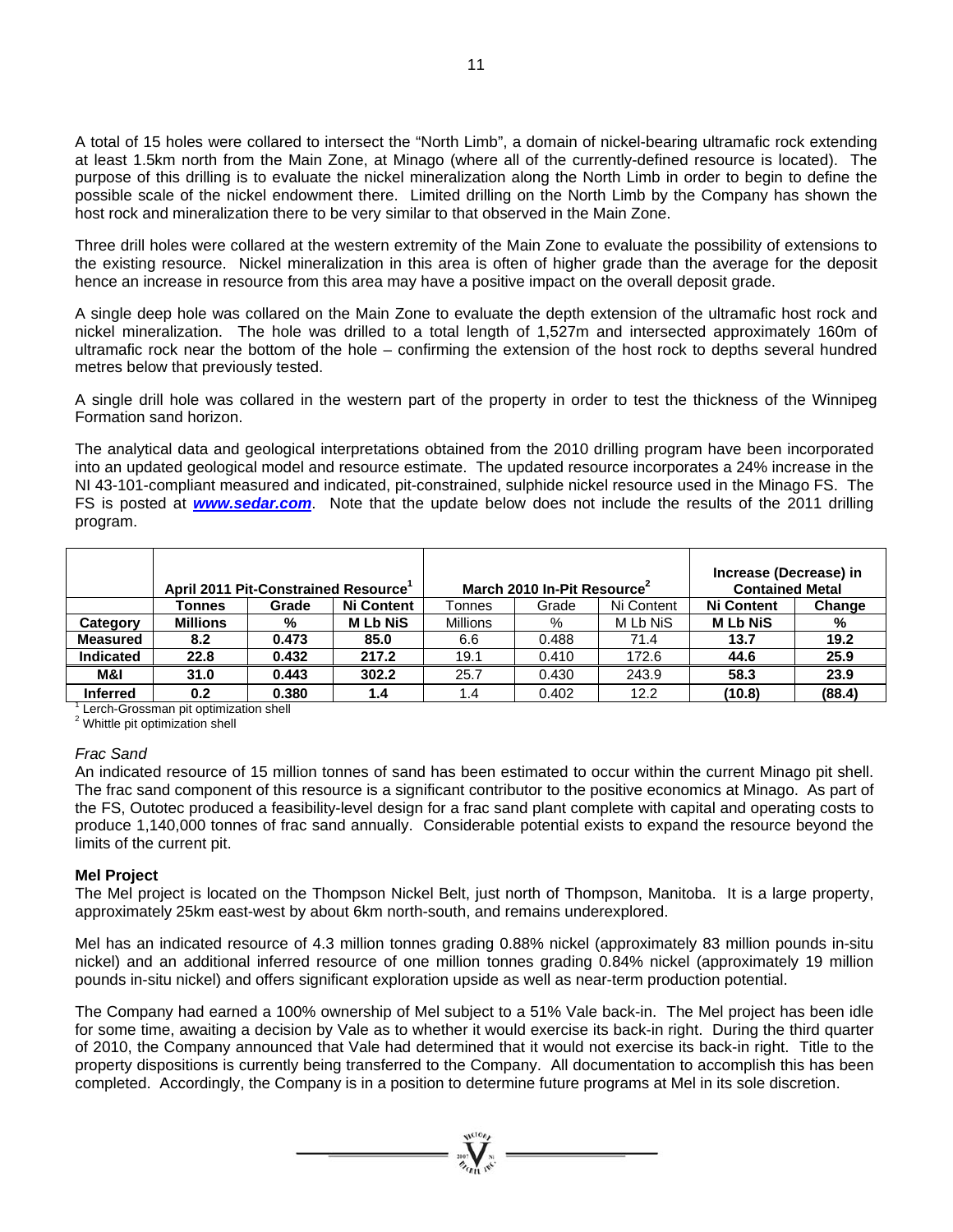Ten drill holes, totalling 3,459m, comprised the 2011 winter work program on the Mel Property, the first managed by the Company.

Two drill holes, totalling 739m, were collared to test a UTEM geophysical anomaly approximately 700m north of the Mel deposit. Eight drill holes, totalling 2,720m, were collared to test the down-dip extension of the Mel resource shell. Assaying is ongoing and analytical results are expected to be released in the second quarter of 2011 when full QA/QC evaluation has been completed.

Under the terms of the option agreement, Vale must mill ore from the Mel project at cash costs plus 5% subject to capacity availability and metallurgy – this is unaffected by Vale's decision. Furthermore, in accordance with the terms of the agreement with Vale, they now are entitled to a 10% royalty on "distributable earnings" as defined in the agreement. Distributable earnings is defined as net revenue less operating expenses, before federal and provincial income taxes, after provincial mining taxes and less aggregate pre-production capital but before depreciation.

#### **Lac Rocher**

Lac Rocher is located in northwestern Québec and has measured (0.29 million tonnes grading 1.23% Ni) and indicated (0.51 million tonnes grading 1.05% Ni) resources of 0.80 million tonnes grading 1.12% nickel, at a 0.5% nickel cutoff, for approximately 20 million pounds of in-situ nickel located between surface and 125 vertical metres. Additional inferred resources total 0.44 million tonnes grading 0.65% Ni. Mineralization remains open to the southwest. The breakeven price of nickel in the PEA was US\$9.74 with copper at US\$3.65.

The Lac Rocher property is subject to a discovery incentive plan (the "DIP") to reward certain individuals involved in the discovery of Lac Rocher with a 2% net smelter royalty ("NSR") for mines that were discovered on certain properties prior to the expiry of the DIP. The NSR is payable only on revenues earned after recovery of all development costs for any mine on the property. The terms of the DIP provide the Company with a right of first refusal on any proposed disposition of the NSR. In addition, the DIP contains put/call provisions under which the Company may be required to purchase, or may exercise an option to purchase, the NSR at the value of its discounted cash flows, as defined therein. The Lac Rocher property is the only property subject to the DIP. As the Lac Rocher property is not yet in production, no royalties are currently payable.

A road connecting the end of the existing logging road to the site of the proposed Lac Rocher portal was completed in August 2009. The road allows year-round ground access to the site. In December 2009, diamond drilling was conducted to provide geotechnical data deemed necessary for portal and ramp development which is planned to start in the second quarter of 2011. An InfiniTem ground electromagnetic survey was conducted over a portion of the property to test for deeper extensions to the nickel mineralization. At the same time, evaluation of the availability of borrow material was also conducted in the local region. No work was conducted on the site during the first quarter of 2011.

#### **Lynn Lake**

The Lynn Lake property is located in the historic mining town of Lynn Lake in northern Manitoba, about 320km by road northwest of the Thompson mining camp. Lynn Lake is the former Sherritt producing mine site known as the Lynn Lake A Mine and Farley Mine. The mines were first operated by Sherritt-Gordon from 1953 to 1976. During their 23 years of operation, the mine produced over 20 million tonnes of nickel-copper ore at a grade of 1.02% nickel and 0.54% copper, making Lynn Lake the third largest nickel producer in North America. The mines closed in 1977 due to a period of stagnant growth in the nickel market, not because the ore was mined out.

From an updated resource estimate released in February 2010 by Prophecy, Lynn Lake has 22.9 million tons of measured and indicated resources grading 0.57% nickel or 263 million pounds of in-situ nickel as well as 8.1 million tons inferred resources grading 0.51% nickel which contains an additional 81.6 million pounds of in-situ nickel. In addition, it announced the resource contained measured and indicated resources grading 0.30% copper or 136 million pounds of in-situ copper plus inferred resources grading 0.28% copper or 45.6 million pounds of in-situ copper.

As discussed earlier and described in Note 6 to the 2010 Audited Financial Statements, the Company has optioned Lynn Lake to Prophecy. Failure on the part of Prophecy to meet any of the terms will result in cancellation of the option on the property and it will revert to the Company. Among other things, Prophecy has committed to make

 $\sum_{n=1}^{\infty} \sum_{n=1}^{\infty} n^n$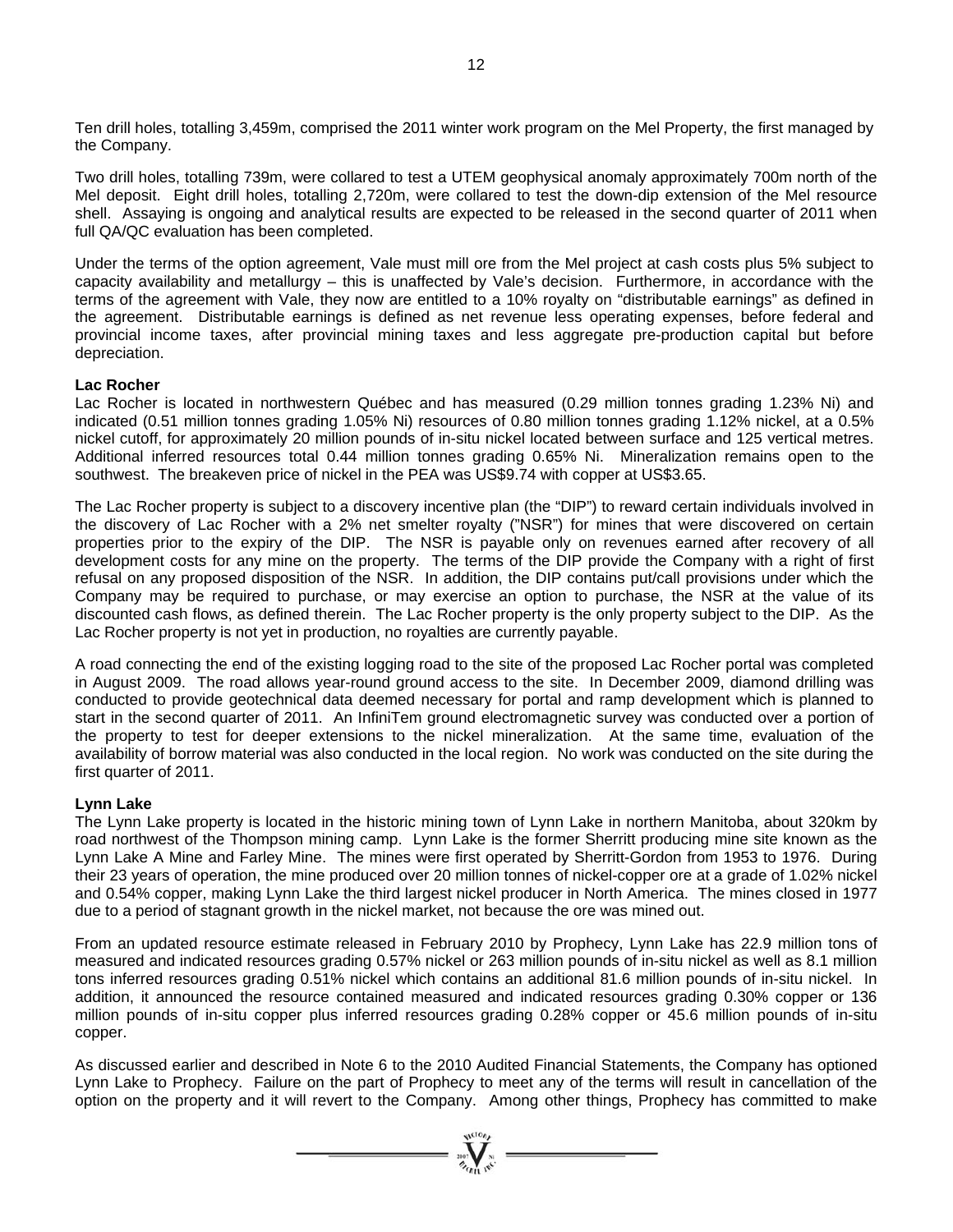\$3,000,000 in expenditures on the property. By optioning Lynn Lake, the Company has ensured that the property will have expenditures made upon it whilst the Company maintains an upside in the property through its ownership interest in Prophecy shares.

### **IMPAIRMENT ANALYSIS UPDATE**

While the metals markets and other general economic factors have improved over the prior year, the Company performed a detailed impairment analysis, which considered factors pertinent to IFRS such as the reversals of prior writedowns, on each of its exploration and evaluation projects as at December 31, 2010. The Company does not believe that there have been any material changes to date which would adversely affect this analysis or would cause the Company to initiate another recoverability assessment. Furthermore there has been no change in management's plans for the projects which would cause a reassessment.

Management concluded that no impairment existed in each of its projects effective March 31, 2011 and that costs incurred to date are recoverable. The Company will continue to monitor developments as they occur in the metals markets and the economy and will update its impairment analysis to take account of any such changes, as appropriate.

### **CRITICAL ACCOUNTING ESTIMATES**

Critical accounting estimates used in the preparation of the financial statements include determining the carrying value of investments and exploration and evaluation projects, assessing the impairment of long-lived assets, determining deferred income taxes and the valuation of share-based payments. These estimates involve considerable judgment and are, or could be, affected by significant factors that are out of the Company's control.

For a complete list of the significant accounting policies as well as information concerning the use of estimates and measurement uncertainty, reference should be made to Notes 2 and 3 to the Company's Unaudited Interim Financial Statements. The reader may also choose to review Notes 2 and 3 to the Company's 2010 Audited Financial Statements however, the reader is cautioned that these were prepared under pre-transition Canadian GAAP and are no longer directly comparable to the present basis of accounting under IFRS. Note 23 to the Unaudited Financial Statements does provide the reader with information, analyses and reconciliations of historic information from pre-transition Canadian GAAP to IFRS. The Company's financial statements have been prepared using the going concern assumption; reference should be made to Note 1 to the Company's 2010 Audited Financial Statements as well as Note 1 to the Company's Unaudited Interim Financial Statements.

The recorded value of the Company's exploration and evaluation projects is based on historic costs that are expected to be recovered in the future. The Company's recoverability evaluation is based on market conditions for minerals, underlying mineral resources associated with the properties and future costs that may be required for ultimate realization through mining operations or by sale. The Company is in an industry that is exposed to a number of risks and there is always the potential for a material adjustment to the value assigned to these assets. Such risks also extend to the evaluation of fair values of net assets upon acquisition.

The fair value of the stock options and warrants is calculated using an option-pricing model that takes into account the exercise price, expected life of the option/warrant, expected volatility of the underlying shares, expected dividend yield, and the risk free interest rate for the term of the option/warrant.

#### **NEW ACCOUNTING POLICIES**

IFRS issued by the International Accounting Standards Board ("IASB") have been adopted in the Company's Unaudited Interim Financial Statements. Note 3 thereto includes the accounting policies that have been applied in preparing the financial statements for the three months ended March 31, 2011 and 2010. The comparative information presented in the financial statements for the year ended December 31, 2010 and the opening IFRS balance sheet as at January 1, 2010 (date of transition) were also compiled using IFRS. Note 23 to the Unaudited Interim Financial Statements details the adjustments made and the reconciliations between pre-transition Canadian GAAP and IFRS.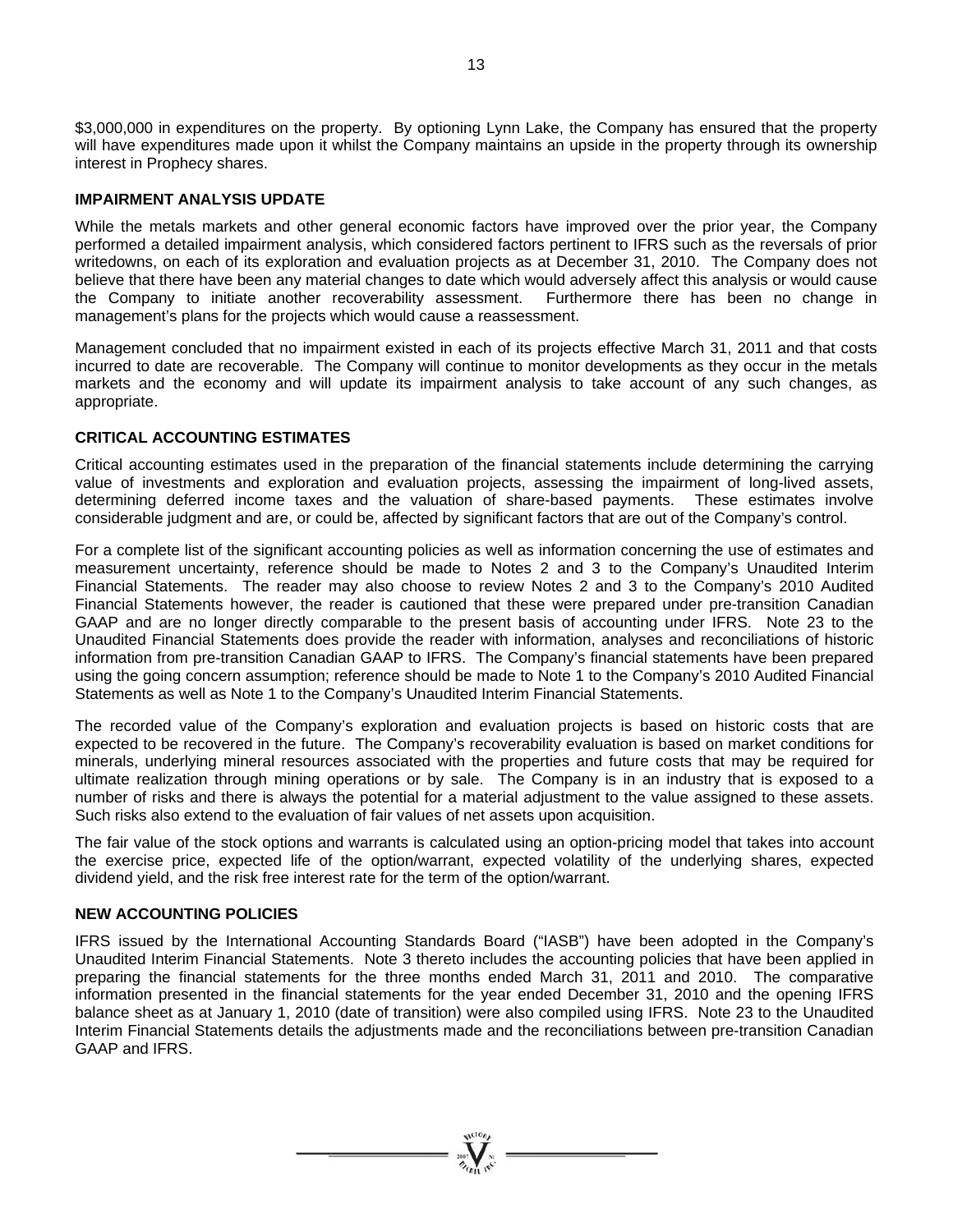### **SUMMARY OF IFRS IMPLEMENTATION**

### **Overview**

As discussed above and in the Company's previous MD&As, the Company implemented a project plan to guide its transition to IFRS. The project plan is essentially complete with only post-implementation review outstanding. However, the Company will continue to monitor the publications of the Mining Industry Task Force and how practice develops with respect to some of the more industry-specific matters such as accounting for flow-through financings.

Note 23 to the Unaudited Interim Financial Statements includes detailed reconciliations of the effects of IFRS on the Company's previously-published financial statements issued under pre-transition Canadian GAAP. The reader is encouraged to refer to that information for a full description of matters summarized below. Furthermore, the Company has identified the more significant adjustments to IFRS throughout this MD&A in places where it was considered helpful.

The Company's guiding principle during the transition has been to manage the number of changes and to minimize the effect of implementation of IFRS unless there was a compelling reason for change. Where pre-transition Canadian GAAP was consistent with IFRS, the Company generally made no change to its accounting policies. Certainly the volume of disclosure has increased. At present, the Company took a more conservative approach to disclosure but it expects to streamline future disclosures as part of its post-implementation review and ongoing monitoring of industry practice.

### **IFRS 1 Elections**

The Company elected under IFRS 1, as follows:

- not to apply IFRS 3 Business Combinations ("IFRS 3") retrospectively;
- not to adopt retroactive application of fair value accounting on options issued and fully vested before the transition date; and
- not to adopt retroactive capitalization of borrowing costs to qualifying assets.

#### **Summary of Significant Accounting Policy Differences and/or Choices under IFRS**  *Property and equipment*

The Company has chosen to continue to account for its property and equipment using the cost model.

### *Exploration costs*

The Company has chosen to continue to capitalize exploration costs.

### *Impairment of exploration and evaluation projects*

Under IFRS, impairment provisions must be reversed where there is evidence supporting the recoverable value. The Company was created under a plan of arrangement which was a business combination under common control. Under IFRS, the transaction was accounted for using continuity of interest accounting whereby the historic impairments that occurred to the properties have been treated as if they occurred under the Company's ownership. Accordingly, the values of the Mel and Lac Rocher projects as at each of the reported dates of December 31, March 31 and January 1 of 2010 have been increased by \$3,906,000 and \$2,428,000 respectively. The tax effect of this was to increase deferred tax liabilities by \$1,710,000. The net effect on deficit was a decrease of \$4,624,000.

### *Accounting for ITCs*

Under IFRS, the Company does not credit the value of the exploration and evaluation project, but credits the income tax recovery in the statement of operations. This had consequential effects on the recovery on the Lynn Lake project through option receipts in excess of carrying values being reduced. Furthermore, the adjustment to exploration and evaluation projects created timing differences which were also tax-effected. The net effect on deficit was a decrease of \$722,000, \$737,000 and \$724,000 as at each of December 31, March 31 and January 1 of 2010 respectively.

### *Flow-through share financing*

In accordance with interpretations of IFRS, the Company's selected accounting treatment requires recognition of the tax effects of renunciation upon incurring expenditures related to the flow-through shares, as well as an identification of the premium associated with the tax benefits passed on to the subscribers of the flow-through shares and amortization thereof to operations upon incurring expenditures related to the flow-through shares. The Company has chosen to record the flow-through premium as an element of finance income.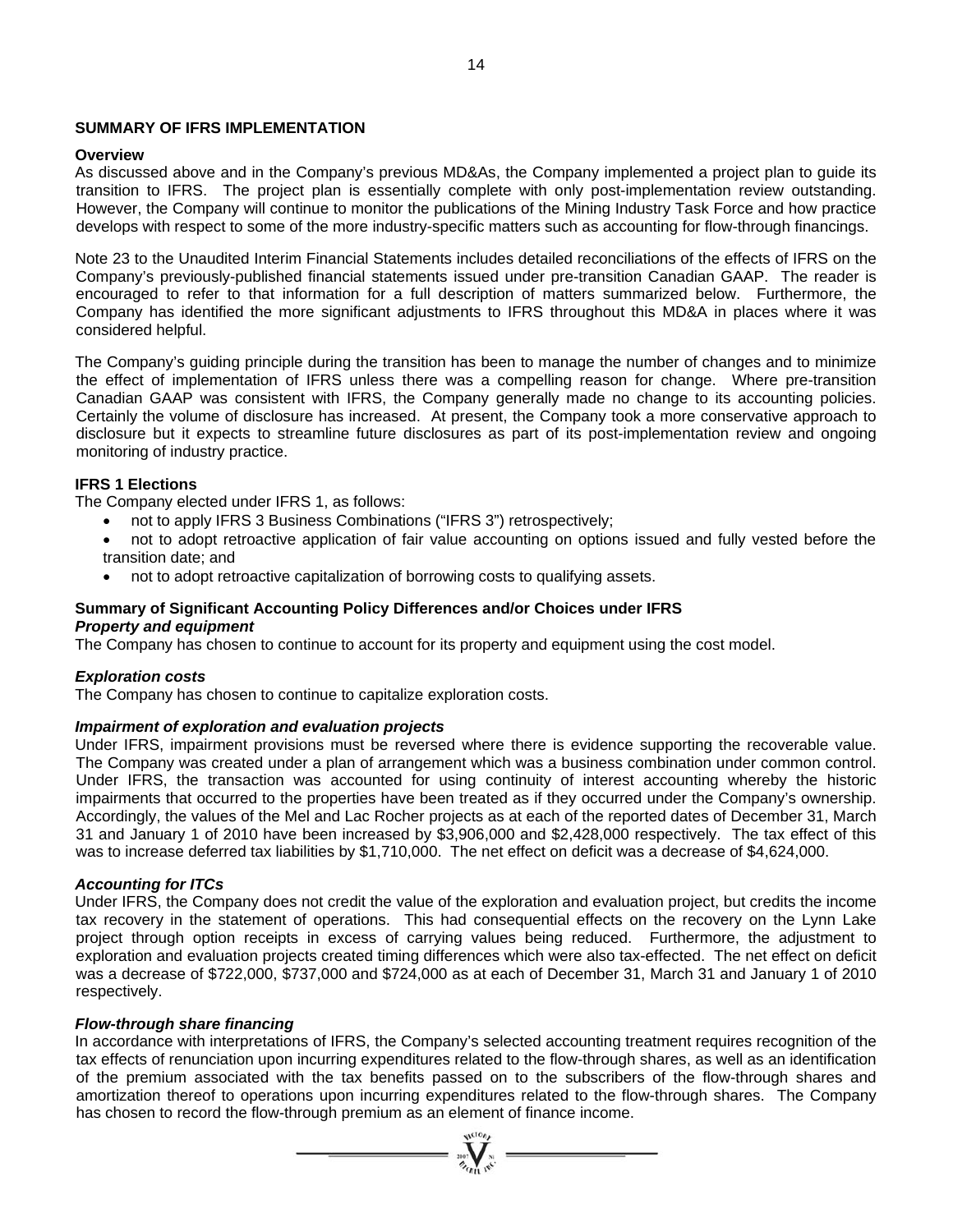The accounting treatment has impacts upon trade and other payables, share capital, contributed surplus, deficit, tax expense and deferred tax liability as well as finance income. Since there is no applicable exemption, the Company made a best-efforts attempt to calculate the historic impact of renunciation and premium recognition; given that historic differences would represent a reclassification between share capital and deficit upon transition, the Company considers that any differences are not material. The following table summarizes the effects on the balance sheets of flow-through accounting.

|                                        | December 31,         |         | January 1, |
|----------------------------------------|----------------------|---------|------------|
| <b>Balance Sheets</b>                  | 2010                 | 2010    | 2010       |
| Net change in trade and other payables | \$<br>- \$           | - \$    |            |
| Increase in deferred tax liability     | 557                  | 185     |            |
| Decrease in contributed surplus        | (76)                 | (21)    |            |
| Increase in share capital - net        | 1,016                | 1.421   | 1.571      |
| Increase in deficit, net               | (1, 497)             | (1,585) | (1,571)    |
|                                        | \$<br>- \$<br>$\sim$ | ۰.      |            |

#### *Finance income and finance costs*

Under IFRS there are several reclassifications required to report the components of finance income and finance costs. The Company has chosen to record the premium on flow-through as a component of finance income. The components are reported in Note 17 to the Unaudited Interim Financial Statements.

#### *IFRS 9 – Financial Instruments*

The Company has chosen to early-adopt the provisions of IFRS 9 in order to avoid a subsequent change to IFRS. The means that all gains and losses on marketable securities selected as being financial assets through OCI are recorded through OCI including realized gains. Accordingly, the Company has reclassified its applicable gains or losses, along with any related income taxes through OCI. This is applicable from January 1, 2010 onwards with no historic adjustment required. Because of the timing of transactions, the only applicable reportable effect is as at December 31, 2010 where a net reclassification was required of \$197,000, after income taxes of \$31,000, to decrease net profit through operations and to increase OCI.

### *Deferred tax liability*

The combined effects of the IFRS accounting changes with respect to impairment reversals, flow-through financing and ITCs were to increase the deferred tax liabilities by \$2,533,000, \$2,166,000 and \$1,977,000 as at each of December 31, March 31 and January 1 of 2010 respectively.

#### *Deficit*

The combined effects of the matters discussed above on deficit are as follows:

|                                                                    | December 31.       | March 31.  | January 1, |
|--------------------------------------------------------------------|--------------------|------------|------------|
| <b>Balance Sheets</b>                                              | 2010               | 2010       | 2010       |
| Effect of exploration and evaluation projects impairment reversals | \$<br>4,624<br>-SG | $4,624$ \$ | 4,624      |
| Effect of accounting for ITCs                                      | 722                | 737        | 724        |
| Effect of flow-through financing                                   | (1, 497)           | (1,585)    | (1,571)    |
| Effect of implementation of IFRS 9                                 | (197)              | ۰          |            |
|                                                                    | 3,652<br>\$.       | $3,776$ \$ | 3,777      |

#### **Involvement by Advisers**

The Company engaged its auditors, BDO Canada LLP, to conduct a special consultation with respect to its IFRS transition project. While the consultation was neither an audit nor a review, as such terms are formally defined and therefore cannot and should not be relied upon, it was undertaken to assist the Company in ensuring that its IFRS adjustments were complete and appropriate and that its Unaudited Interim Financial Statements, in particular Note 23 thereto, contain materially complete and appropriate disclosures. The IFRS consultation is complete.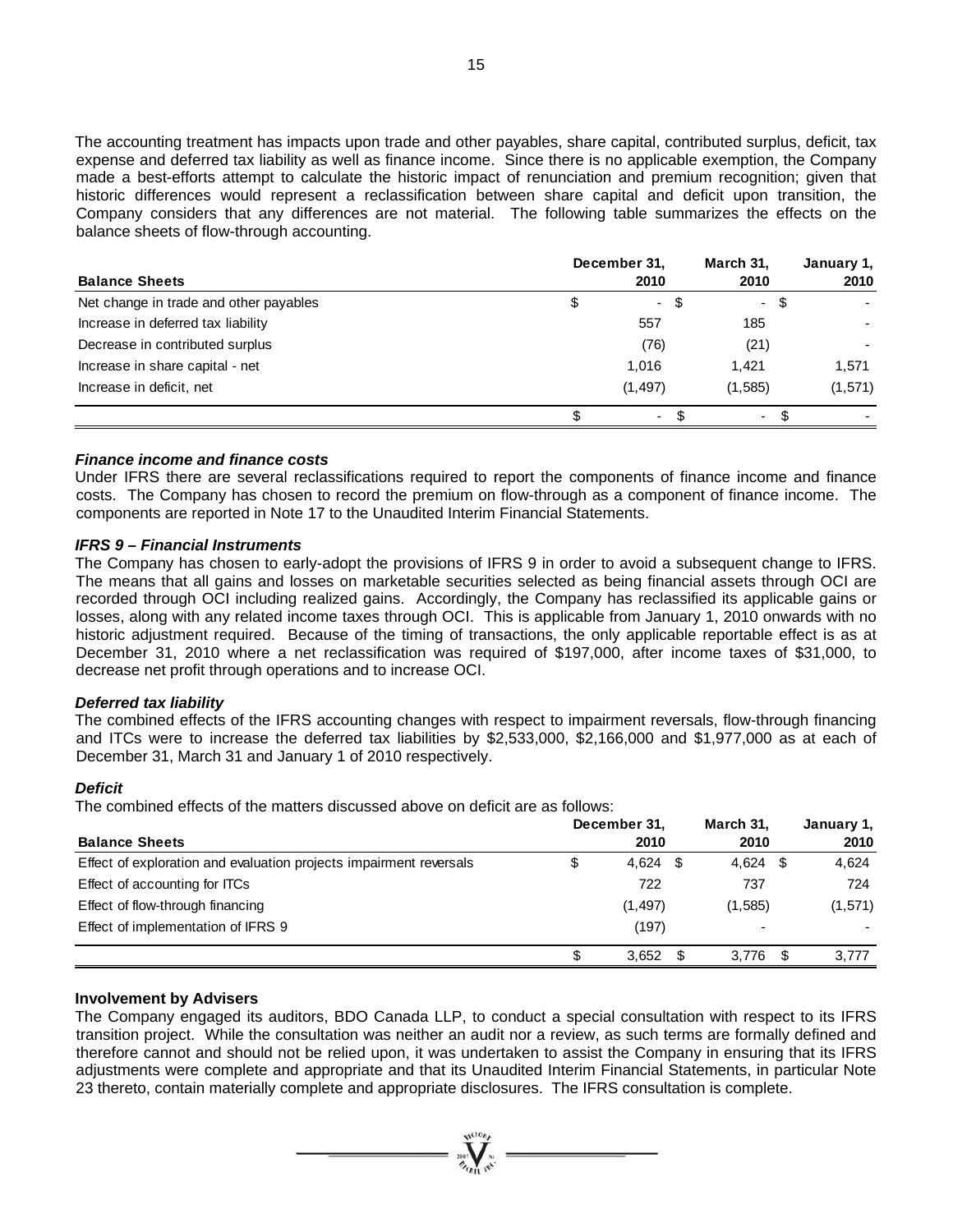### **FUTURE ACCOUNTING CHANGES**

The Company may enter into joint venture arrangements with third parties. Presently, the Company's accounting policy is to account for these using the proportionate consolidation method. IFRS may remove this alternative and require equity accounting. This is not expected to represent a major change for the Company.

### **CORPORATE GOVERNANCE**

The Company's Board of Directors is responsible for ensuring that management fulfils its responsibilities for financial reporting and internal control and exercises this responsibility principally through the Audit Committee. The Audit Committee, which is comprised of directors, none of whom are employees or officers of the Company, meets with management to review the unaudited interim financial statements to satisfy itself that management is properly discharging its responsibilities to the directors who approve the unaudited interim financial statements. The Board of Directors has also appointed compensation and corporate governance and nominating committees composed of non-executive directors.

### **Design of Disclosure Controls and Procedures**

The Company's Chief Executive Officer and Chief Financial Officer, (collectively, the "Certifying Officers"), are responsible for designing a system of disclosure controls and procedures, or causing them to be designed under their supervision, to provide reasonable assurance that information required to be disclosed in reports filed with or submitted to, securities regulatory authorities is recorded, processed, summarized and reported within the time periods specified under Canadian securities laws and that material information relating to the Company is made known to them with respect to financial and operational conditions to allow timely decisions regarding required disclosure. For the fiscal quarter ended March 31, 2011, the Certifying Officers have concluded that the design of the Company's disclosure controls and procedures were effective as at March 31, 2011. Such controls are facilitated by the small size of the Company's senior management team and their access to material information.

There were no changes to the Company's disclosure controls and procedures that occurred during the quarter ended March 31, 2011 that materially affected, or are reasonably likely to affect, the Company's disclosure controls and procedures.

### **Design of Internal Control over Financial Reporting**

The Company's Certifying Officers are responsible for designing a system of internal controls over financial reporting, or causing them to be designed under their supervision, to provide reasonable assurance regarding the reliability of financial reporting and preparation of financial statements for external purposes in accordance with IFRS. The Company used the COSO control framework. For the fiscal quarter ended March 31, 2011, the Certifying Officers have concluded that the design of the Company's internal controls over financial reporting and procedures were effective as at March 31, 2011.

The management of the Company was required to apply its judgment in evaluating the cost-benefit relationship of possible controls and procedures. The result of the inherent limitations in all control systems means no evaluation of controls can provide absolute assurance that all control issues and instances of fraud, if any, have been detected.

There were no changes to the Company's internal controls over financial reporting that occurred during the quarter ended March 31, 2011 that materially affected, or are reasonably likely to affect, the Company's internal controls over financial reporting.

### **TRANSACTIONS WITH RELATED PARTIES AND MANAGEMENT AGREEMENT**

Included in trade and other payables at March 31, 2011 are amounts due to officers and directors of the Company in the amount of \$68,000 (December 31, 2010 - \$34,000). These amounts relate primarily to directors' fees payable and expense reimbursements.

The Company shares management, administrative assistance and facilities with Nuinsco pursuant to a management agreement. The costs payable by the Company under the arrangement are recorded at the exchange amount which is equal to the cost to Nuinsco of such services plus 10 per cent. The management agreement commenced February 1, 2007 and is terminable by Nuinsco upon 90 days notice and by the Company upon 180 days notice. Costs charged to the Company in the three months ended March 31, 2011 amounted to \$197,000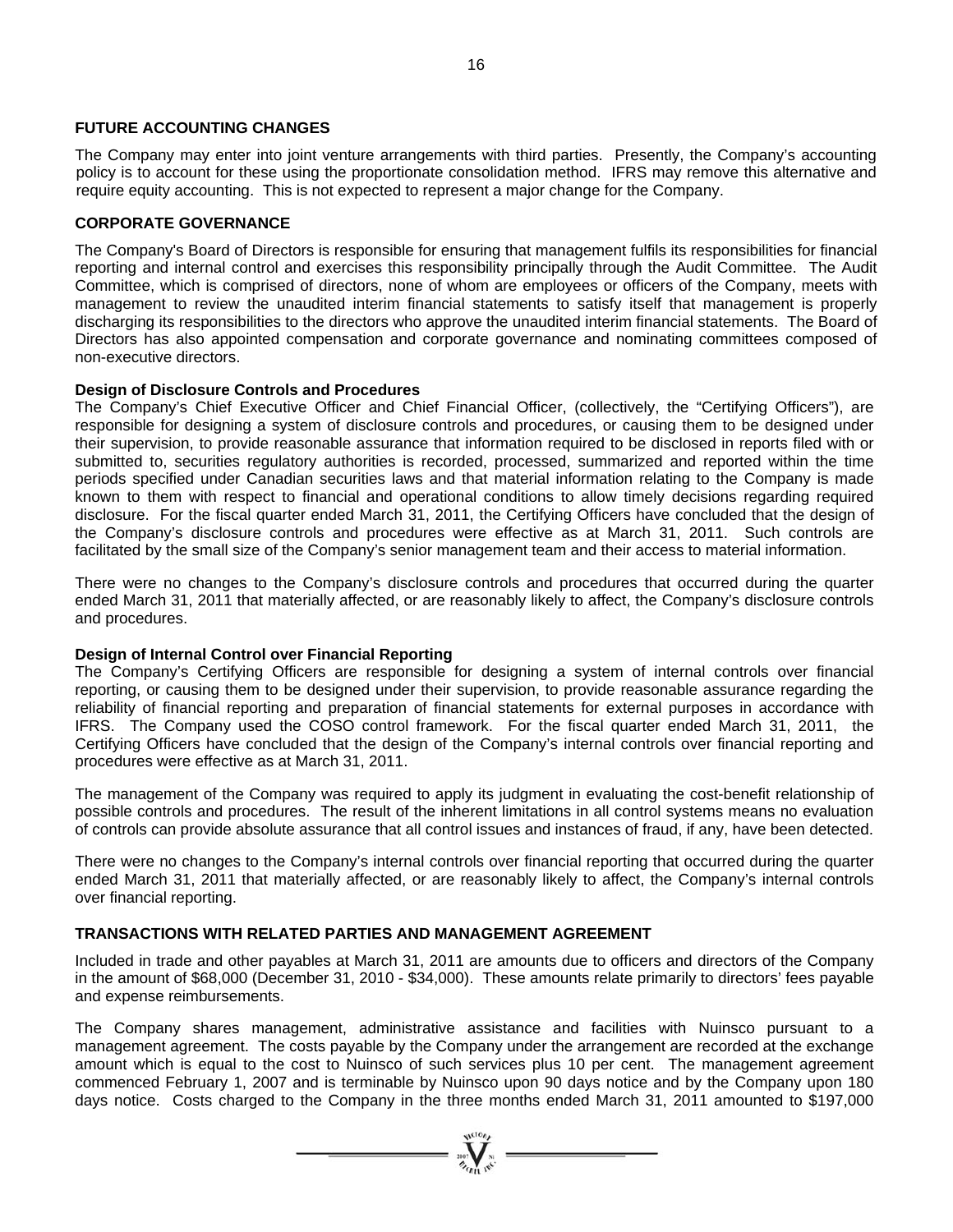(March 31, 2010 - \$170,000) and have been included in general and administrative expenses. In addition, projectrelated costs aggregating \$16,000 have been charged to the Company by Nuinsco during the three months ended March 31, 2011 (March 31, 2010 - \$18,000) and are included in exploration and evaluation costs on the balance sheet. The Company charged Nuinsco \$7,000 for the three months ended March 31, 2011 for project-related costs incurred by it on behalf of Nuinsco (March 31, 2010 - \$5,000).

Amounts due to Nuinsco are unsecured, non-interest bearing and due on demand. Amounts due to or from Nuinsco are settled on a regular basis.

### **OUTSTANDING SHARE DATA**

At May 11, 2011, the Company had 386,014,194 common shares issued and outstanding. In addition, there were 27,707,986 stock options and 30,917,028 warrants outstanding, which if exercised and issued would bring the fully diluted issued common shares to a total of 444,639,208, and would generate cash of approximately \$11,610,000.

### **RISKS AND UNCERTAINTIES**

The exploration and evaluation of natural resources are speculative activities that involve a high degree of financial risk. The risk factors which should be taken into account in assessing Victory Nickel's activities and an investment in its securities include, but are not necessarily limited to, those set out in detail in the Company's 2010 MD&A. A summary is provided below.

The relative significance of each risk described below will vary as a function of several factors including, but not limited to, the state of the economy, the stage of Victory Nickel's projects, the availability of financing on acceptable terms and other matters.

Any one or more of these risks could have a material adverse effect on the value of any investment in Victory Nickel and the business, financial condition, operating results or prospects of Victory Nickel and should be taken into account in assessing Victory Nickel's activities.

#### **Industry Risks**

### *Speculative Nature of Mineral Exploration*

Mineral exploration is highly speculative in nature, involves many risks and frequently is non-productive. There is no assurance that Victory Nickel's exploration efforts will be successful. No assurance can be given that Victory Nickel's exploration programs will result in the establishment or expansion of resources or reserves.

#### *Evaluation Projects*

In general, development projects have no operating history upon which to base estimates of future cash operating costs. For development projects such as the mineral resource properties owned by Victory Nickel, estimates of proven and probable reserves are, to a large extent, based upon the interpretation of geological data obtained from drill holes and other sampling techniques and feasibility studies. The costs estimated under the FS for Minago differed from the PEA and may differ again upon actual development.

#### *Competition*

The mineral exploration business is highly competitive in all of its phases. Victory Nickel competes with numerous other companies and individuals, including competitors with greater financial, technical and other resources than Victory Nickel, in the search for and acquisition of exploration and development rights on attractive mineral properties.

### **Operational Risks**

### *Limited History of Operations*

Victory Nickel has no history of earnings and limited financial resources. Victory Nickel currently has no operating mines and its ultimate success will depend on the ability of active mining operations to generate cash flow in the future, as well as its ability to access capital markets for its development requirements.

### *Development Targets, Permitting and Operational Delays*

There can be no assurance that Victory Nickel will be able to complete the planned development of its projects on time or on budget due to, among other things, delays in receiving required consents, permits and registrations, the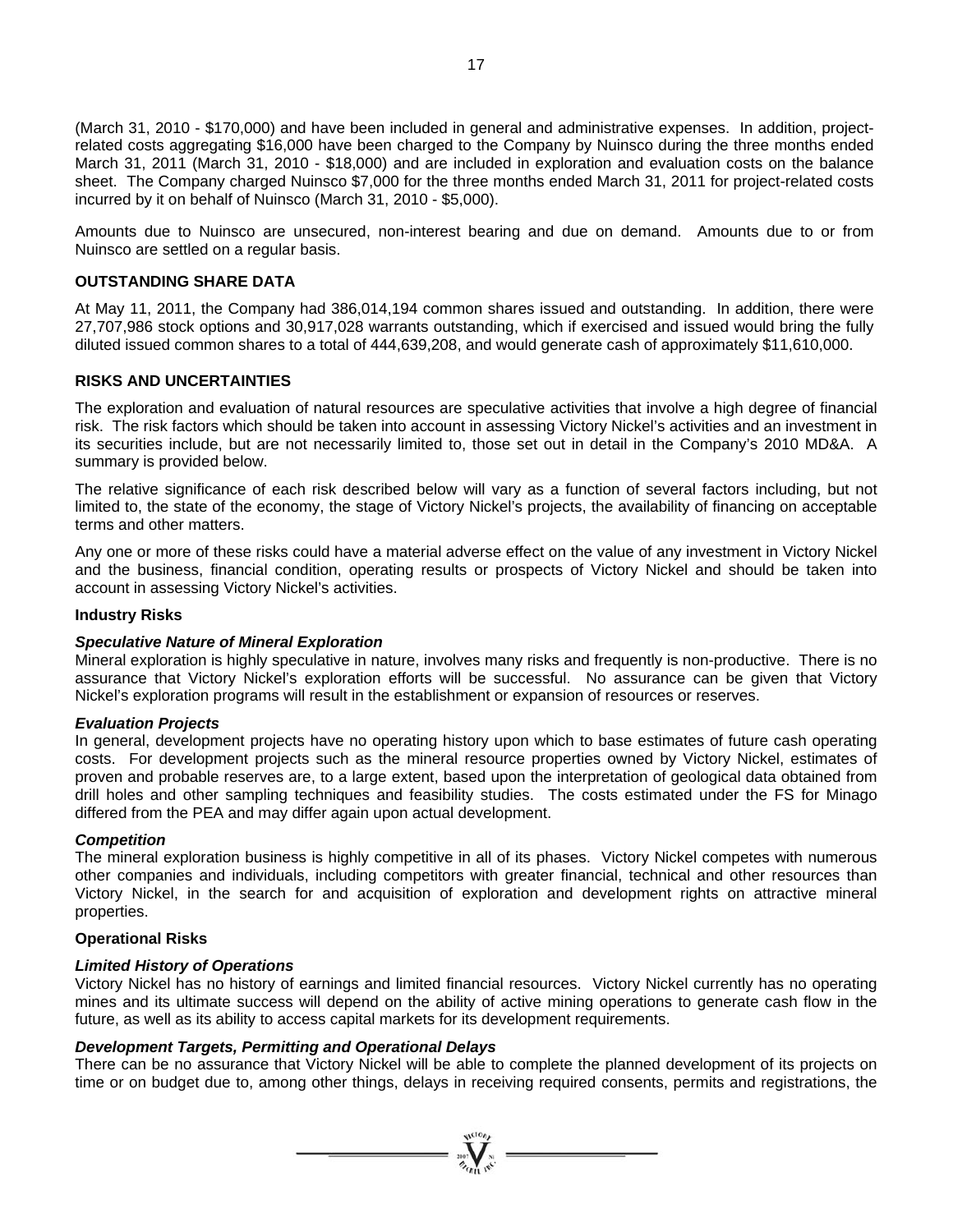delivery and installation of plant and equipment and cost overruns, or that the current personnel, systems, procedures and controls will be adequate to support Victory Nickel's operations.

#### *Resources, Reserves and Production*

The figures for mineral resources and mineral reserves are estimates and no assurance can be given that the anticipated level of recovery and/or grades of mineral reserves or mineral resources will be realized.

#### *Title Risks*

Victory Nickel's ability to hold various mineral rights require licences, permits and authorizations and, in some cases, renewals of existing licences, permits and authorizations from various governmental and quasi-governmental authorities. However, Victory Nickel's ability to obtain, sustain or renew such licences, permits and authorizations on acceptable terms is subject to changes in regulations and policies and to the discretion of the applicable governmental and quasi-governmental bodies.

#### *Insurance Risk*

Victory Nickel faces all of the hazards and risks normally incidental to the exploration and development of base metals, any of which could result in damage to life or property, environmental damage and possible legal liability for any or all such damage caused. Not all such risks are insurable.

#### **Financial and Investment Risks**

#### *Substantial Capital Requirements*

Victory Nickel will have to make substantial capital expenditures for the development of and to achieve production from its projects. There can be no assurance that any debt or equity financing or cash generated by operations will be available or sufficient to meet these requirements or for other corporate purposes or, if debt or equity financing is available, that it will be on terms acceptable to Victory Nickel. Moreover, future activities may require Victory Nickel to alter its capitalization significantly. The inability of Victory Nickel to access sufficient capital for its operations could have a material adverse effect on its financial condition, results of operations or prospects. Flow-through financing cannot be used to fund the Company's corporate costs.

#### *Market Perception*

Market perception of junior exploration, development and mining companies may shift such that these companies are viewed less favourably. This factor could impact the value of investors' holdings and Victory Nickel's ability to raise further funds by issue of additional securities or debt.

#### *Metal Prices*

There is no assurance that, even if commercial quantities of mineral resources are developed, a profitable market will exist for the sale of such product. Nickel and by-product prices fluctuate on a daily basis and are affected by numerous factors beyond Victory Nickel's control – including factors which are influenced by worldwide circumstances. These factors are of significant importance for the FS and decisions related thereto.

#### *Areas of Investment Risk*

The common shares of Victory Nickel are listed on the TSX. The share prices of publicly traded companies can be volatile as the price of shares is dependent upon a number of factors, some of which are general or market or sector specific and others that are specific to Victory Nickel.

The market for shares in small public companies is less liquid than for large public companies. Investors should be aware that the value of the Company's common shares may be volatile and may go down as well as up and investors may therefore not recover their original investment.

The market price of the Company's common shares may not reflect the underlying value of Victory Nickel's net assets. The price at which investors may dispose of their securities may be influenced by a number of factors, some of which may pertain to Victory Nickel and others of which are extraneous. On any disposal of their common shares, investors may realize less than the original amount invested.

#### **Regulatory Risks**

#### *Government Regulation*

Existing and possible future environmental and social impact legislation, regulations and actions, including the regulation of air and water quality, mining reclamation, solid and hazardous waste handling and disposal, the promotion of occupational health and safety, the protection of wildlife and ecological systems and the protection of the societies and communities of indigenous peoples, could cause significant expense, capital expenditures,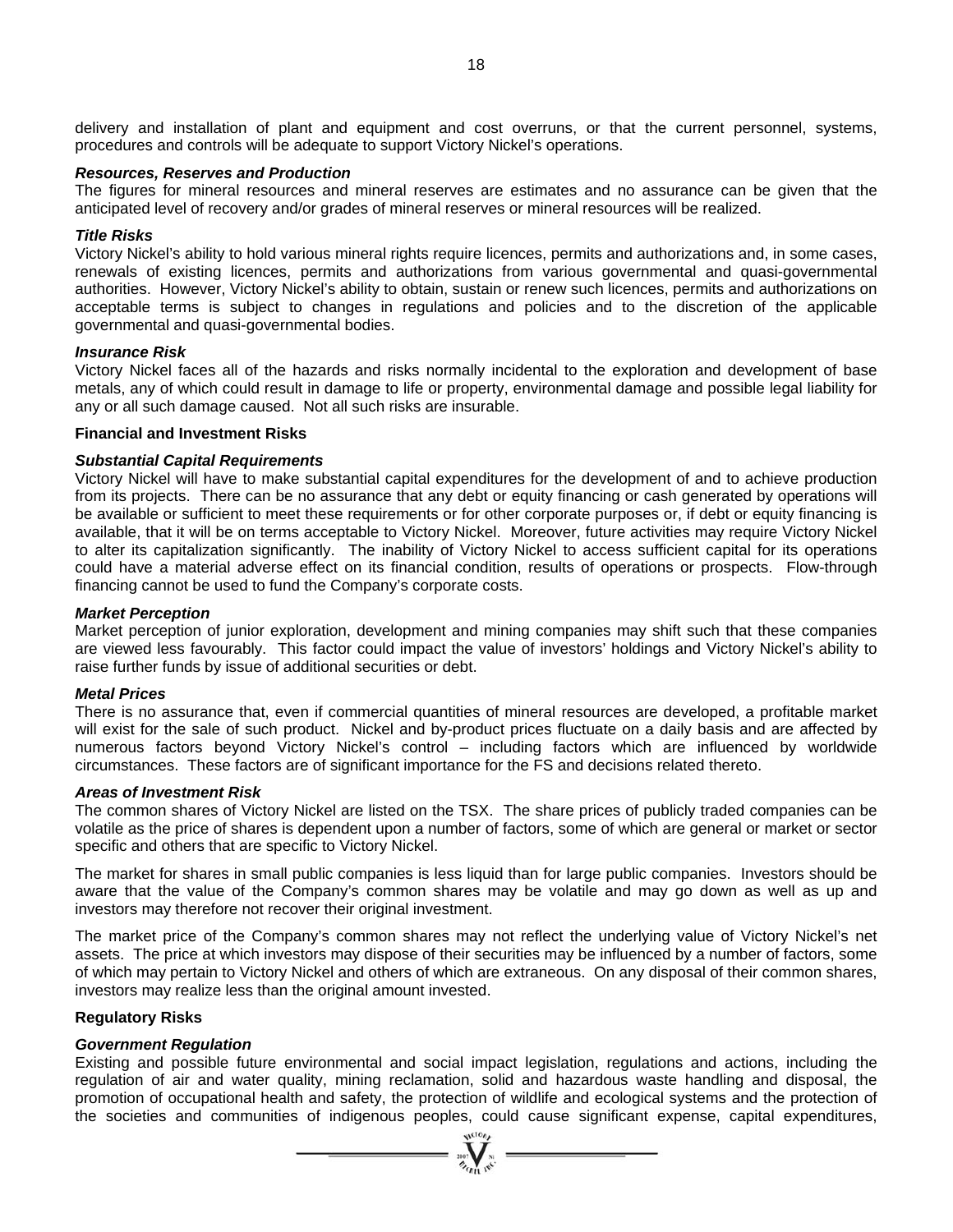restrictions and delays in activities, the extent of which cannot be predicted and which may well be beyond Victory Nickel's capacity to fund.

#### *Economic, Political, Judicial, Administrative, Taxation or Other Regulatory Factors*

Victory Nickel may be adversely affected by changes in economic, political, judicial, administrative, taxation or other regulatory factors in the areas in which Victory Nickel does or will operate and holds its interests, as well as unforeseen matters.

#### **Other Risks**

### *Environmental and Health Risks*

The Company has no significant exposure to environmental or health risks, although this will change as the Company's projects approach production (a normal characteristic of mineral industry projects). Lynn Lake, acquired pursuant to the takeover bid for Independent and subject to option by Prophecy, is a former operating mine, however indemnifications exist from the Manitoba Government with respect to any pre-existing environmental concerns at that property.

#### *Key Personnel*

Victory Nickel relies on a limited number of key consultants and there is no assurance that Victory Nickel will be able to retain such key consultants or other senior management. The loss of one or more of such key consultants or members of senior management, if not replaced, could have a material adverse effect on Victory Nickel's business, financial condition and prospects. Directors and management have previously accepted deferrals of remuneration in order to assist the Company through the economic turmoil; however, this potentially adds to the risk of losing experienced personnel.

#### *Conflicts of Interest*

Certain of the Company's directors and officers are also directors and officers of other natural resource companies. Consequently, there exists the possibility for such directors and officers to be in a position of conflict.

#### *Investments and Other Agreements with Resource Companies*

In addition, Victory Nickel makes, from time-to-time, investments in the common shares of publicly-traded companies in the junior natural resources sector or may enter into option or other agreements therewith. These companies are subject to similar risks and uncertainties as is Victory Nickel, and Victory Nickel's investments in and agreements with these companies are subject to similar areas of risk as noted above. Victory Nickel seeks to manage its exposure by ensuring that appropriate recourse is included in such agreements upon the counterparty's failure to meet contractual obligations.

#### **Summary**

The future success of the Company is subject to a number of risk factors that are common to the junior natural resources sector. These include the extent to which it can outline natural resources on its properties and establish the economic viability of developing those properties and the political, economic and legislative stability of the territories in which the Company's interests are located. Another significant factor is the ability of the Company to obtain necessary financing or to find strategic partners to fund expenditure commitments as they fall due, as the Company currently has limited funds. Furthermore, the development of any natural resource interest may take years to complete and the resulting income, if any, from the sale of any natural resources produced by the Company is largely dependent upon factors that are beyond its control, such as costs of development, operating costs and the market value of the end product.

#### **FORWARD-LOOKING STATEMENTS**

**Forward-Looking Information:** This MD&A contains forward-looking information. All statements, other than statements of historic fact, that address activities, events or developments that the Company believes, expects or anticipates will or may occur in the future (including, without limitation, statements regarding estimates and/or assumptions in respect of production, revenue, cash flow, costs, economic return, net present value, mine life and financial models, mineral resource estimates, potential mineralization, potential mineral resources, timing of possible production and the Company's development plans and objectives) constitute forward-looking information. This forward-looking information reflects the current expectations or beliefs of the Company based on information currently available to the Company. Forward-looking information is subject to a number of risks and uncertainties that may cause the actual results of the Company to differ materially from those discussed in the forward-looking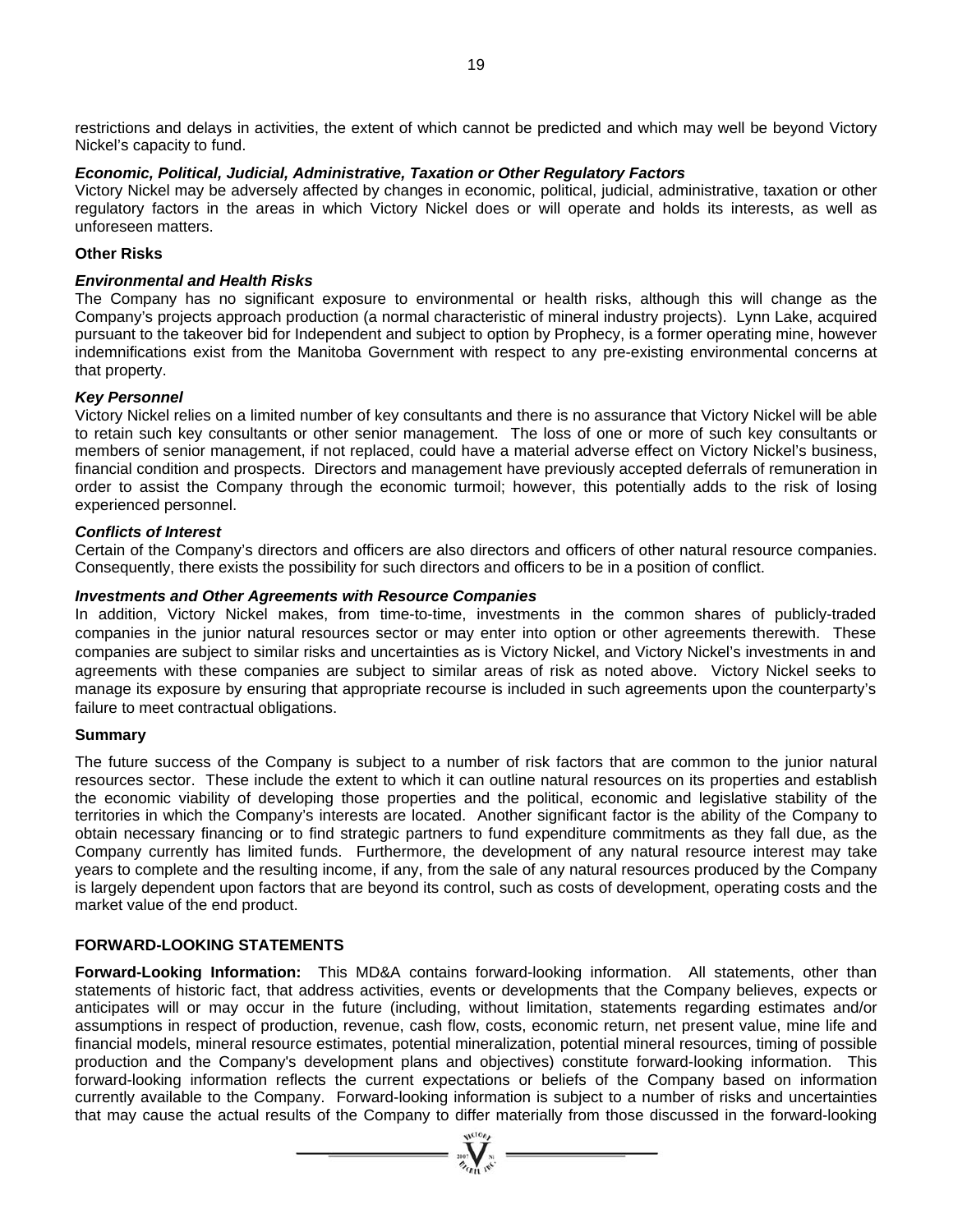information, and even if such actual results are realized or substantially realized, there can be no assurance that they will have the expected consequences to, or effects on the Company.

Factors that could cause actual results or events to differ materially from current expectations include, among other things: uncertainty of estimates of capital and operating costs, production estimates and estimated economic return; the possibility that actual circumstances will differ from estimates and assumptions; uncertainties relating to the availability and costs of financing needed in the future; failure to establish estimated mineral resources; fluctuations in commodity prices and currency exchange rates; inflation; recoveries being less than those indicated by the testwork carried out to date (there can be no assurance that recoveries in small scale laboratory tests will be duplicated in large tests under on-site conditions or during production); changes in equity markets; operating performance of facilities; environmental and safety risks; delays in obtaining or failure to obtain necessary permits and approvals from government authorities; unavailability of plant, equipment or labour; inability to retain key management and personnel; changes to regulations or policies affecting the Company's activities; the uncertainties involved in interpreting geological data; and the other risks disclosed under the heading "Risks and Uncertainties" and elsewhere. Any forward-looking statement speaks only as of the date on which it is made and, except as may be required by applicable securities laws, the Company disclaims any intent or obligation to update any forwardlooking information, whether as a result of new information, future events or results or otherwise. Although the Company believes that the assumptions inherent in the forward-looking information are reasonable, forward-looking information is not a guarantee of future performance and accordingly undue reliance should not be put on such information due to the inherent uncertainty therein.

**May 11, 2011**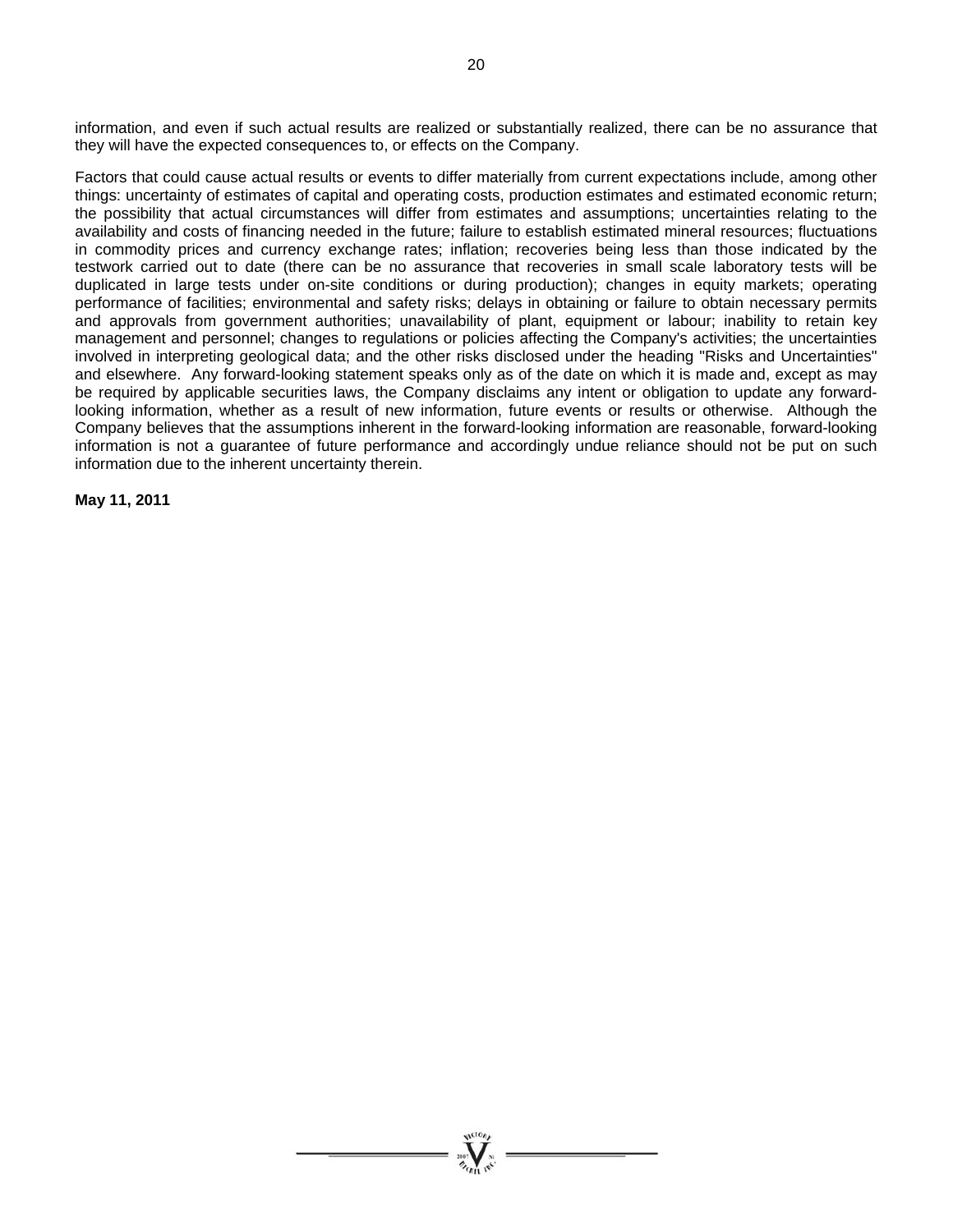*(all tabular amounts in thousands of Canadian dollars, except common share and per share information)* 

# *l) IFRS 9 – Financial instruments*

The Company has chosen to early-adopt the provisions of IFRS 9 whereby it has made a determination for each of its marketable securities as to whether it will be accounted for through operations or through OCI. This will not be a retroactive adjustment but will be treated as if in force from January 1, 2010. Once a determination is made, all gains or losses arising on each marketable security is recorded either through operations or through OCI; the concepts under pre-transition Canadian GAAP of realized and unrealized gains being treated differently and permanent impairment no longer exist. The Company has determined to account for the changes in value of its portfolio of shares through OCI and changes in value of its warrants through operations.

| <b>Statements of Operations</b>                   | December 31.     | Year ended Three months<br>ended<br>2010 March 31, 2010 |
|---------------------------------------------------|------------------|---------------------------------------------------------|
| Decrease in gain on sale of marketable securities | $228 \text{ } $$ |                                                         |
| Effect of income taxes                            | (31)             |                                                         |
| Decrease in net profit and increase in OCI        | 197              |                                                         |

# *m) Deferred tax liability and income tax expense*

The combined effects of the adjustments outlined above on the deferred tax liability are as follows:

| <b>Balance Sheets</b>                                                     | December 31,<br>2010 | March 31.<br>2010 | January 1,<br>2010 |
|---------------------------------------------------------------------------|----------------------|-------------------|--------------------|
| Effect of reversal of writedown of exploration and development properties | \$<br>$1,710$ \$     | $1,710$ \$        | 1,710              |
| Effect of flow-through financing                                          | 557                  | 185               |                    |
| Effect of ITCs                                                            | 351                  | 326               | 267                |
| Effect of ITCs on Lynn Lake recovery                                      | (85)                 | (55)              |                    |
| Increase in deferred tax liability                                        | 2.533                | 2,166             | 1,977              |

The combined effects of the adjustments outlined above on the income tax expense are as follows:

| <b>Statements of Operations</b>                                     | December 31.     | Year ended Three months<br>ended<br>2010 March 31, 2010 |
|---------------------------------------------------------------------|------------------|---------------------------------------------------------|
| Effect of flow-through financing                                    | \$<br>$(557)$ \$ | (185)                                                   |
| Effect of ITCs                                                      | 310              | 220                                                     |
| Effect of ITCs - tax effect thereon                                 | (84)             | (59)                                                    |
| Effect of ITCs on Lynn Lake Recovery - tax effect thereon           | 85               | 55                                                      |
| Effect of implementation of IFRS 9 - reclassification of tax to OCI | 31               |                                                         |
| (Decrease) increase in income tax recovery and net profit           | $(215)$ \$<br>\$ | 31                                                      |